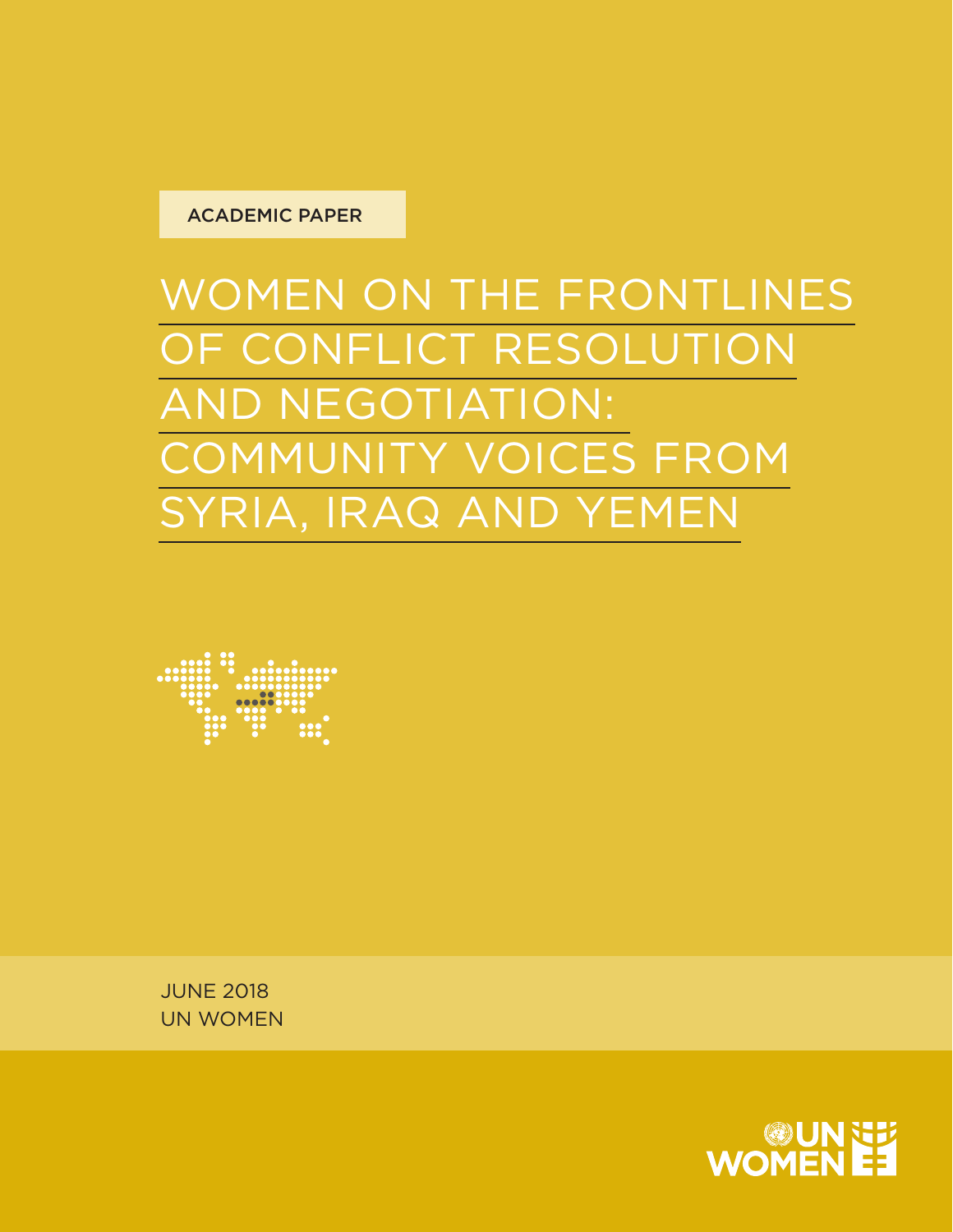#### **About this study**

This study was commissioned by the UN Women Regional Office for Arab States, with research undertaken in mid-2017, and is part of a series of reports on issues of peace and security in the Middle East and North Africa.

#### **About the author**

This report was written by Hanan Tabbara and Garrett Rubin

Editor: Rachel Dore-Weeks (Advisor, Peace, Security and Humanitarian Action, UN Women Regional Office for Arab States)

Design: dammsavage studio

This report was generously funded by the German Federal Ministry for Economic Cooperation and Development.

#### **Suggested Citation:**

Tabbara, H., and Rubin, G, (2018), Women on the Frontlines of Conflict Resolution and Negotiation: Community Voices from Syria, Iraq and Yemen – a discussion paper; UN Women.

The views expressed in this publication are those of the author(s) and do not necessarily represent the views of UN Women, the United Nations or any of its affiliated organizations.

ISBN: 978-1-63214-124-8 © 2018 UN Women. All rights reserved.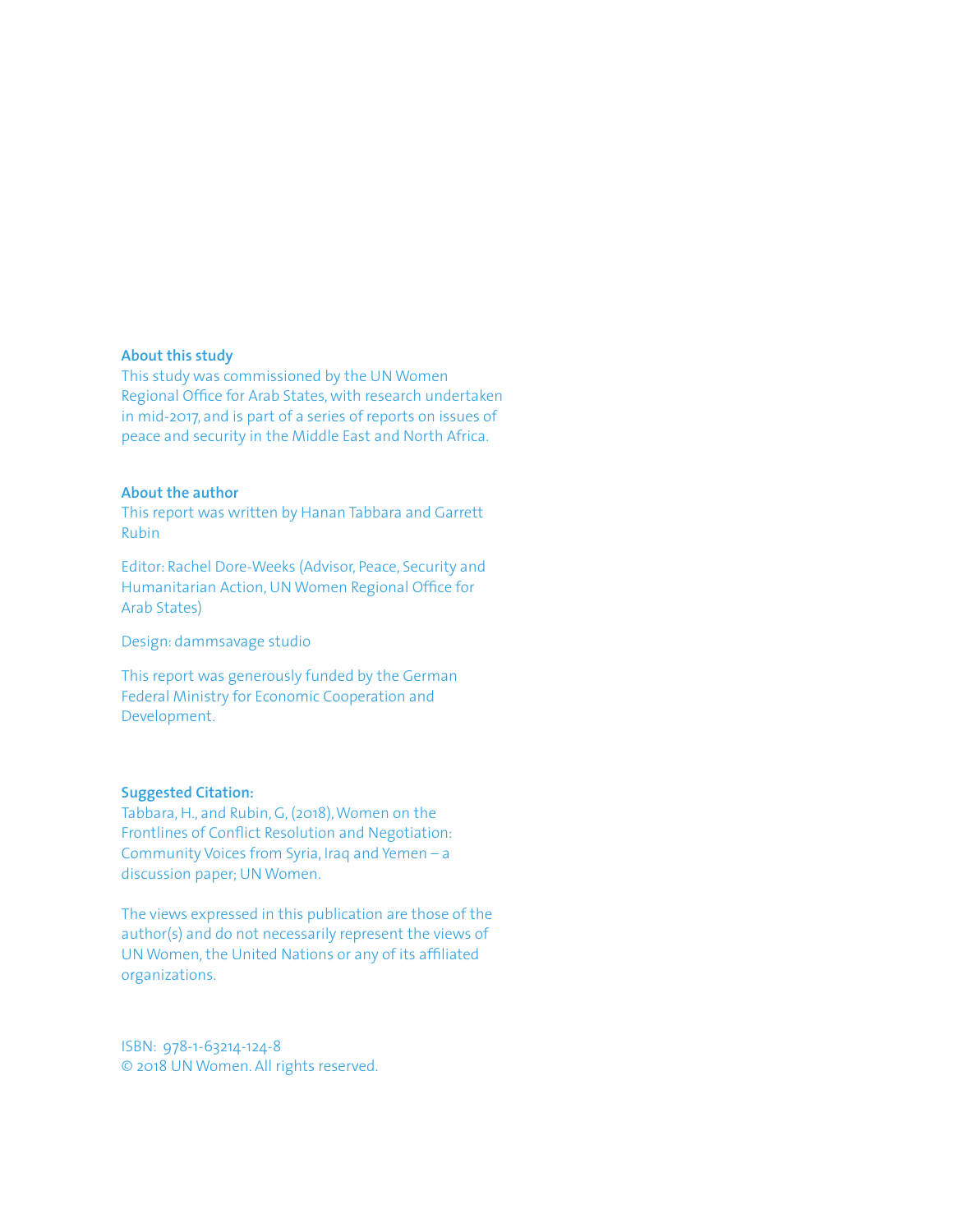## ACADEMIC PAPER

WOMEN ON THE FRONTLINES OF CONFLICT RESOLUTION AND NEGOTIATION: COMMUNITY VOICES FROM SYRIA, IRAQ AND YEMEN



**UN WOMEN**  June 2018

 **HANAN TABBARA AND GARRETT RUBIN**

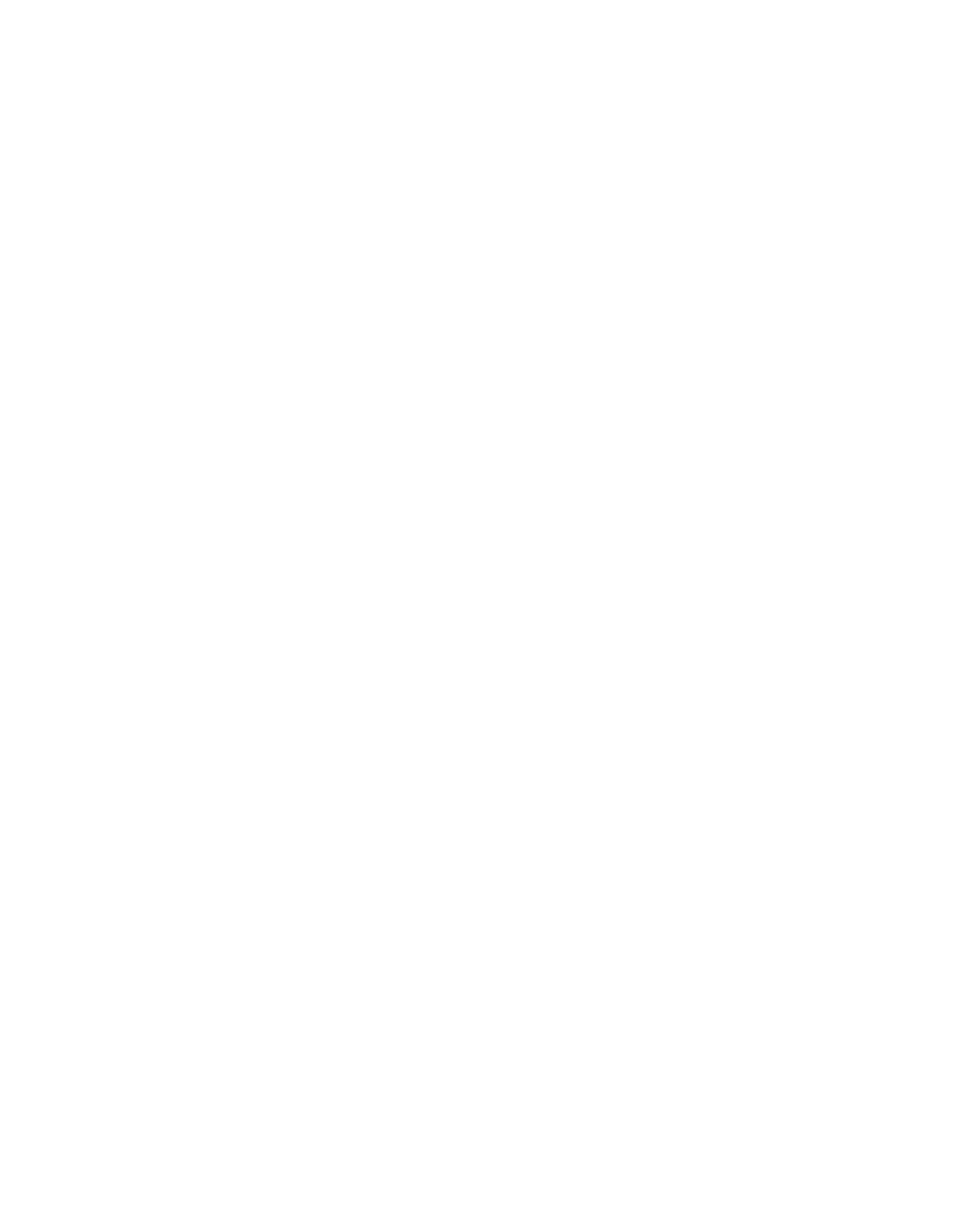# TABLE OF CONTENTS

|     | <b>SUMMARY</b>                                                                   |    |  |  |
|-----|----------------------------------------------------------------------------------|----|--|--|
|     | <b>KEY FINDINGS</b>                                                              | ш  |  |  |
|     | <b>METHODOLOGY</b>                                                               | 1  |  |  |
| 1.  | <b>CONTEXTUALIZING WOMEN'S ENGAGEMENT</b><br>IN PEACEMAKING AND PEACEBUILDING    | 2  |  |  |
| 1.1 | 'At the table': Women in peacemaking processes                                   | 2  |  |  |
| 1.2 | 'Beyond the table': Peacebuilding at the local level                             | 5  |  |  |
| 2.  | <b>SYRIA: WOMEN AND LOCAL CEASEFIRE</b><br><b>NEGOTIATIONS</b>                   | 7  |  |  |
| 2.1 | High-stakes interest-based bargaining: Women<br>negotiating a civilian safe zone | 8  |  |  |
|     | 2.2 Aiming high to halt hostilities                                              | 9  |  |  |
|     | 2.3 A worsening outcome: Forced displacement and<br>fragmentation                | 11 |  |  |

|     | 3. YEMEN: WOMEN AND TRIBAL<br><b>CONFLICT RESOLUTION AND</b><br><b>POLITICAL STRATEGIES</b>           | 12             |
|-----|-------------------------------------------------------------------------------------------------------|----------------|
|     | 3.1 "Re-activating" tribal dispute resolution practices:<br>A female mediator in Shabwa               | 1 <sub>3</sub> |
|     | 3.2 From directing to direct engagement: Women and<br>tribal dispute resolution in Ibb                | 14             |
|     | 3.3 Women's diverse roles and perspectives in ensuring<br>community stability and conflict resolution | 16             |
|     | 4. IRAQ: WOMEN COMMUNITY MEDIATORS<br><b>FILLING THE GAPS</b>                                         | 17             |
| 4.1 | From punitive to holistic: Education mediation in<br>south central Iraq                               | 17             |
|     |                                                                                                       |                |

| 5.2 Conflict resolution and minority communities:<br>Supporting displaced Yazidi women |    |
|----------------------------------------------------------------------------------------|----|
| 4.3 Building legitimacy through experience                                             | 21 |

| <b>5. RECOMMENDATIONS FOR FURTHER</b> |  |
|---------------------------------------|--|
| <b>RESEARCH</b>                       |  |

REFERENCES 23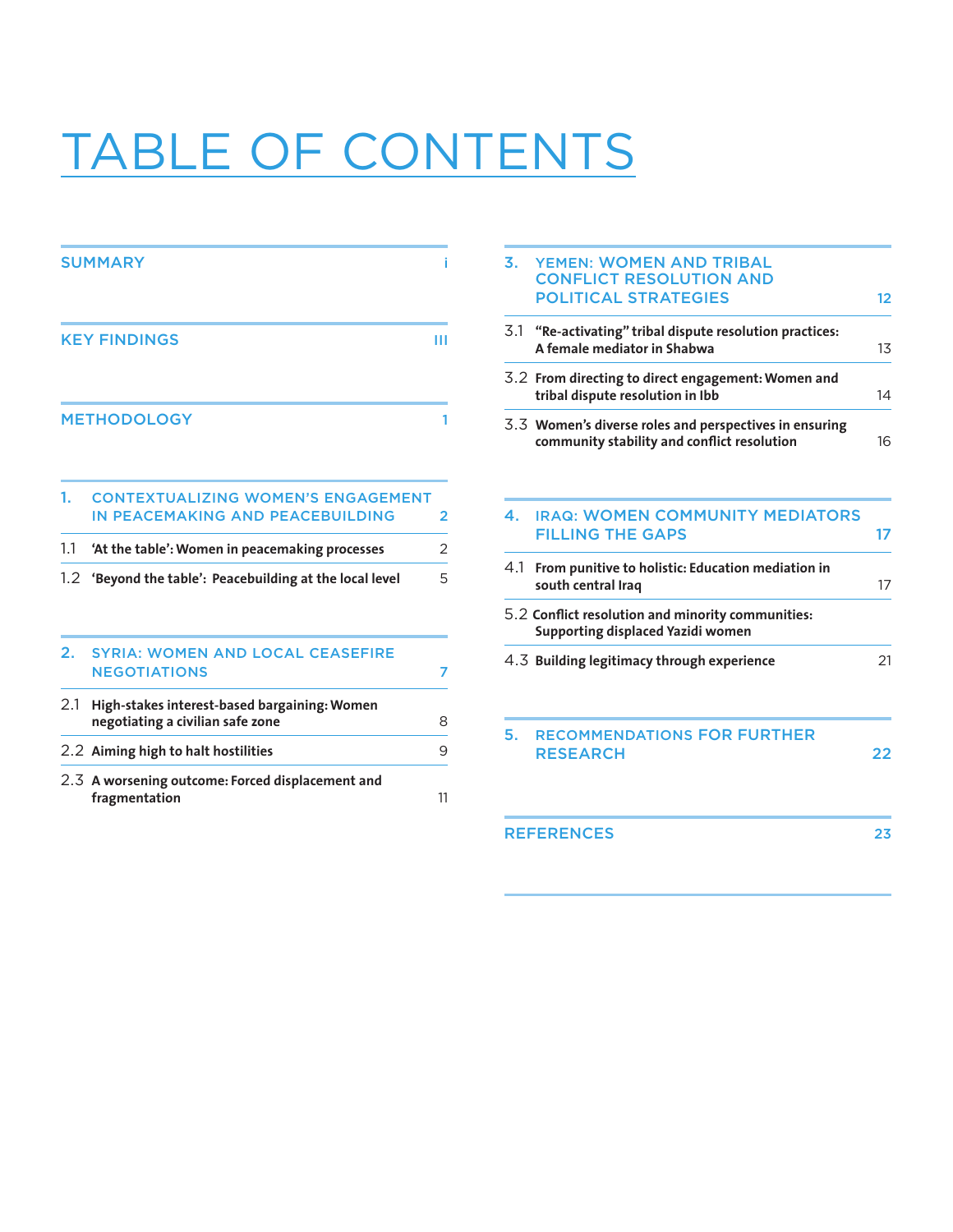# ACRONYMS

| CSO           | Civil society organization                                       |
|---------------|------------------------------------------------------------------|
| DDR           | Disarmament, demobilization and reintegration                    |
| GCC           | Gulf Cooperative Council                                         |
| IDP           | Internally displaced persons                                     |
| IILHR         | Institute for International Law and Human Rights                 |
| INAP          | Iraqi National Action Plan                                       |
| <b>IQCM</b>   | Iraqi Center for Negotiation Skills and Conflict Management      |
| <b>ISIL</b>   | Islamic State in Iraq and the Levant                             |
| KRG           | Kurdistan Regional Government                                    |
| LAC           | Local Administrative Councils                                    |
| MENA          | Middle East and North Africa                                     |
| NDC           | National Dialogue Conference                                     |
| NGO           | Non-Governmental Organization                                    |
| OSESGY        | Office of the Special Envoy of the Secretary-General for Yemen   |
| PNPA          | Peace and National Partnership Agreement                         |
| <b>SWIPD</b>  | Syrian Women Initiative for Peace and Democracy                  |
| <b>UNESCO</b> | United Nations Educational, Scientific and Cultural Organization |
| <b>UNHCR</b>  | United Nations High Commissioner for Refugees                    |
| UNSCR         | United Nations Security Council Resolution                       |
| US            | United States                                                    |
| USIP          | United States Institute for Peace                                |
| US CSWG       | U.S. Civil Society Working Group on Women, Peace and Security    |
| <b>WAB</b>    | Women's Advisory Board                                           |
| WILPF         | Women's International League for Peace and Freedom               |
| <b>WPS</b>    | Women, Peace and Security                                        |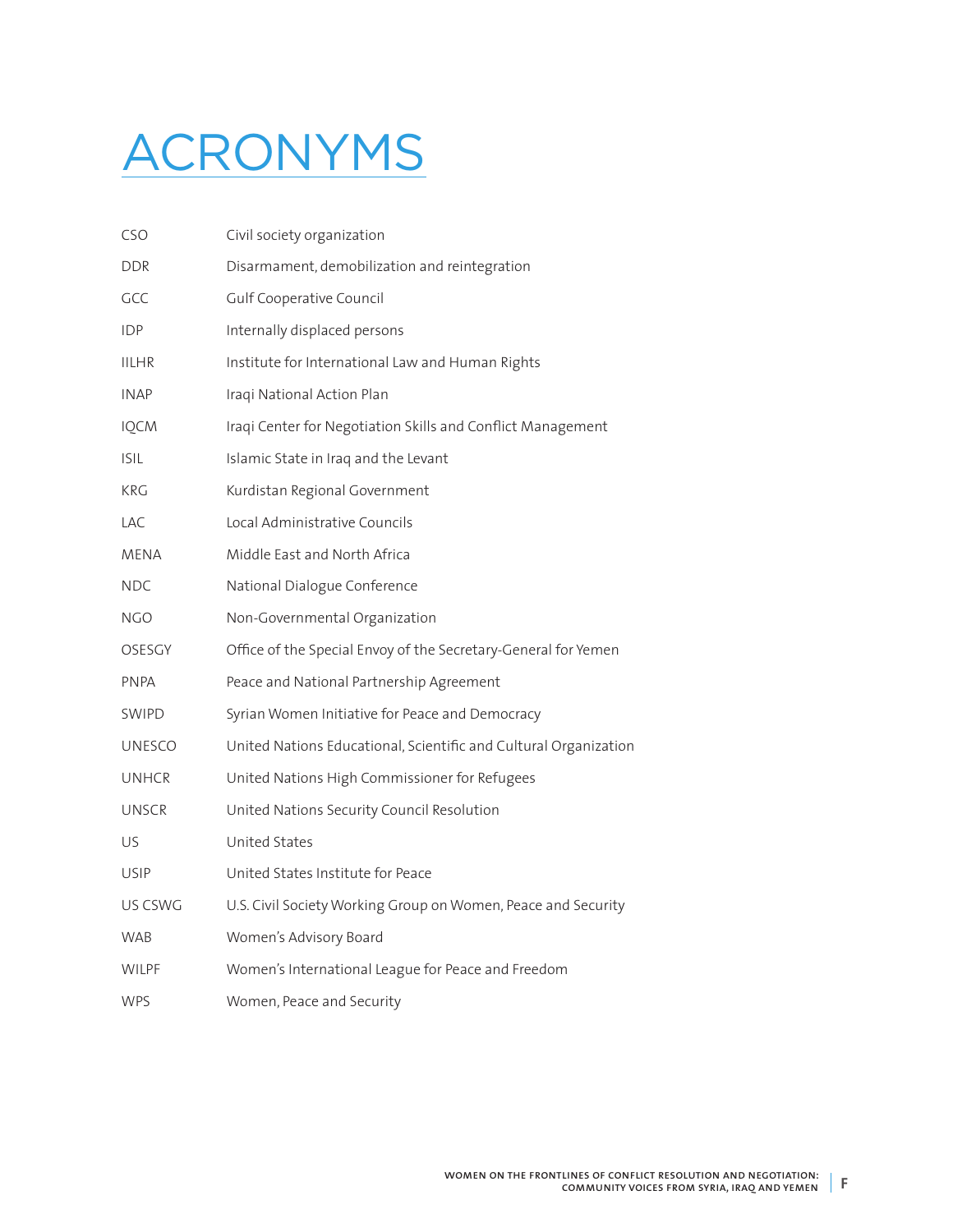# SUMMARY

*"It is these different efforts, the constant putting out of fires that has kept [our community] from being pulled into the fighting… Women are central here. We are constantly extinguishing fire"*

#### - Female Community Mediator, Yemen

In recent decades, the international community has made significant progress in addressing women's experiences in conflict and security contexts. Following policy breakthroughs in the 1980s and 90s, the adoption of United Nations Security Council Resolution 1325 (UNSCR 1325) marked a global turning point in addressing the inordinate and differentiated impact of conflict on women. Since then, eight UN Security Council Resolutions and three General Assembly resolutions on women in war and peace have been passed, including those aimed at expanding women's participation in negotiations, political processes and formal peacebuilding activities during times of conflict and recovery.

Yet parallel to widening recognition, and in some cases inclusion in formal peace agreements and activities, there is growing acknowledgment that national-level peace processes often fall short of representing or supporting women's diverse contributions to peace in everyday life. In the MENA region, this fissure is evident from the spirited debates taking place in countries such as Syria and Yemen, where female activists have highlighted the need for stronger linkages between international, national and local efforts to bring about peace. In part, this disjuncture represents gendered forms of discrimination that marginalize women's voices, and dismiss their skills, experiences and expertise in conflict resolution at the local level as inadequate for, or irrelevant to, formal activities in the national and international arena. To this end, the Global Study on the Implementation of the United Nations Security Council Resolution 1325 contends that acknowledging women's informal contributions requires that

*"we must also look at'politics'and'peacemaking'differently – not only as a set of actors around a negotiation table, but as a comprehensive process within a society that is inclusive, diverse, and reflective of the interests of the whole society…".*

#### (UN Women, 2015).

This means including women's participation across the range of processes and mechanisms that address, mediate and resolve local grievances and build understanding, collaboration, trust and resilience.

With this in mind, the purpose of this report is to amplify the voices and experiences of Syrian, Yemeni and Iraqi women who make significant contributions to the stability and security of their communities through resolving and managing local conflict, yet whose efforts are often marginalized, dismissed and misrepresented as insignificant. Presented as a series of case studies, the report examines how women in the region engage, influence and shape local processes for conflict and dispute resolution. Based on more than 40 remote interviews with women from the respective country contexts, particular attention is paid to illuminating the strategies, tools and tactics underlying their efforts and experiences to build peace from the bottom up.

From the Syrian context, the report features a women's peacebuilding organization that, despite grave conditions and impossible odds, exhausted all the resources and opportunities within its reach to halt hostilities and prevent further loss of life in their community. This included orchestrating a high-stakes, interest-based bargaining deal around a civilian safe zone in the area, which resulted in a rare, yet ultimately unsustainable, level of mutual buy-in from both sides of the conflict. Then, in an equally impressive showing of strategic prowess and influence, the group went on to engage state and non-state security actors to refute allegations and charges made against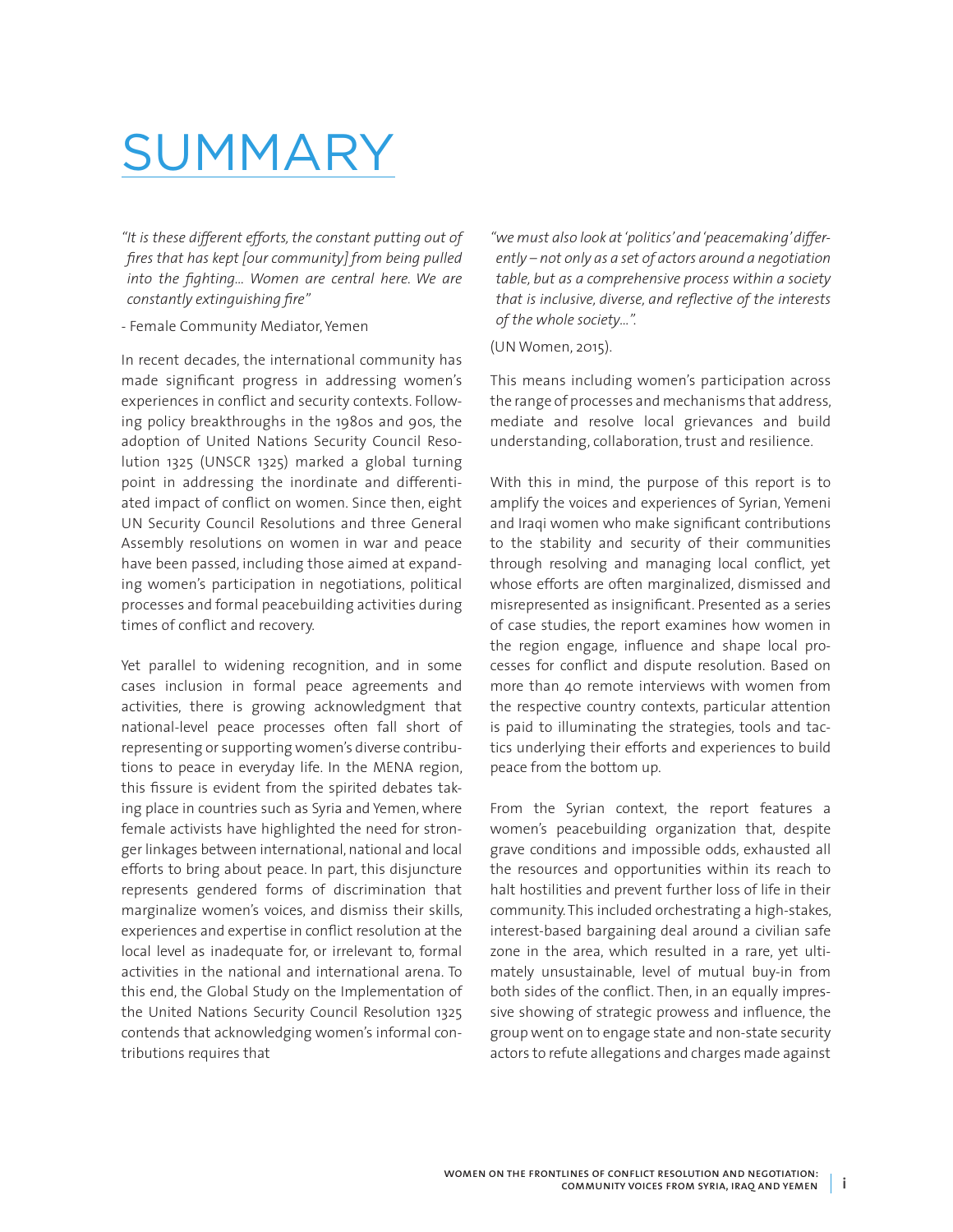local women. Through these and other efforts, the organization earned influence and credibility in the area, so much so that its effort to bring about a ceasefire agreement between government and opposition groups was endorsed by more than 400 women.

In Yemen, limited but powerful evidence from Ibb and Shabwa Governorates points to the important contributions that women are making to local security through the tribal system and its traditional channels of dispute resolution. While often criticized by external observers as detrimental to national development and nation building, the Yemeni tribal system has proved to be a critical source of stability, even during times of conflict. However, years of political upheaval and war have also taken their toll on tribal structures, diminishing their capacity to resolve and de-escalate conflict. To this end, women are both directing and directly engaging in efforts to support and re-activate certain tribal processes intended to contain violence and, in many cases, steer local communities away from a downward spiral into armed conflict. In the process, they are also articulating and exercising, at times conflicting, understanding of meaningful engagement of women in mediating, negotiating and arbitrating disputes.

Fallout from armed conflict and weak state performance also frames the contributions of female mediators in Iraq, where women are working to mitigate conflicts that arise from vacuums left behind by formal institutions. In some cases, formal channels are limited, and at times give rise to conflict with conflict. For others, access to protective services is non-existent, a common challenge for marginalized communities generally. Here female mediators in Kurdish Iraq are working to support displaced minority groups, including Yazidi women uprooted by ISIS, to claim basic entitlements, such as identification cards and other key legal documents.

Taken together, these provide a dynamic image of women's engagement in conflict and dispute resolution across the region. In this light, the claim that the work of such women is inadequate or insufficient to inform more 'formal' peacebuilding activities is clearly false. On the contrary, the interventions of women who manage, de-escalate and resolve conflict at the local level outward and upward in important ways. In doing so, women defy patriarchal boundaries and gender roles, overcoming significant social and structural barriers to bolster local stability and security. Women are thus undeniably at the forefront of resolving conflict and seeking peace, and as such their voices must be acknowledged, and their expertise harnessed.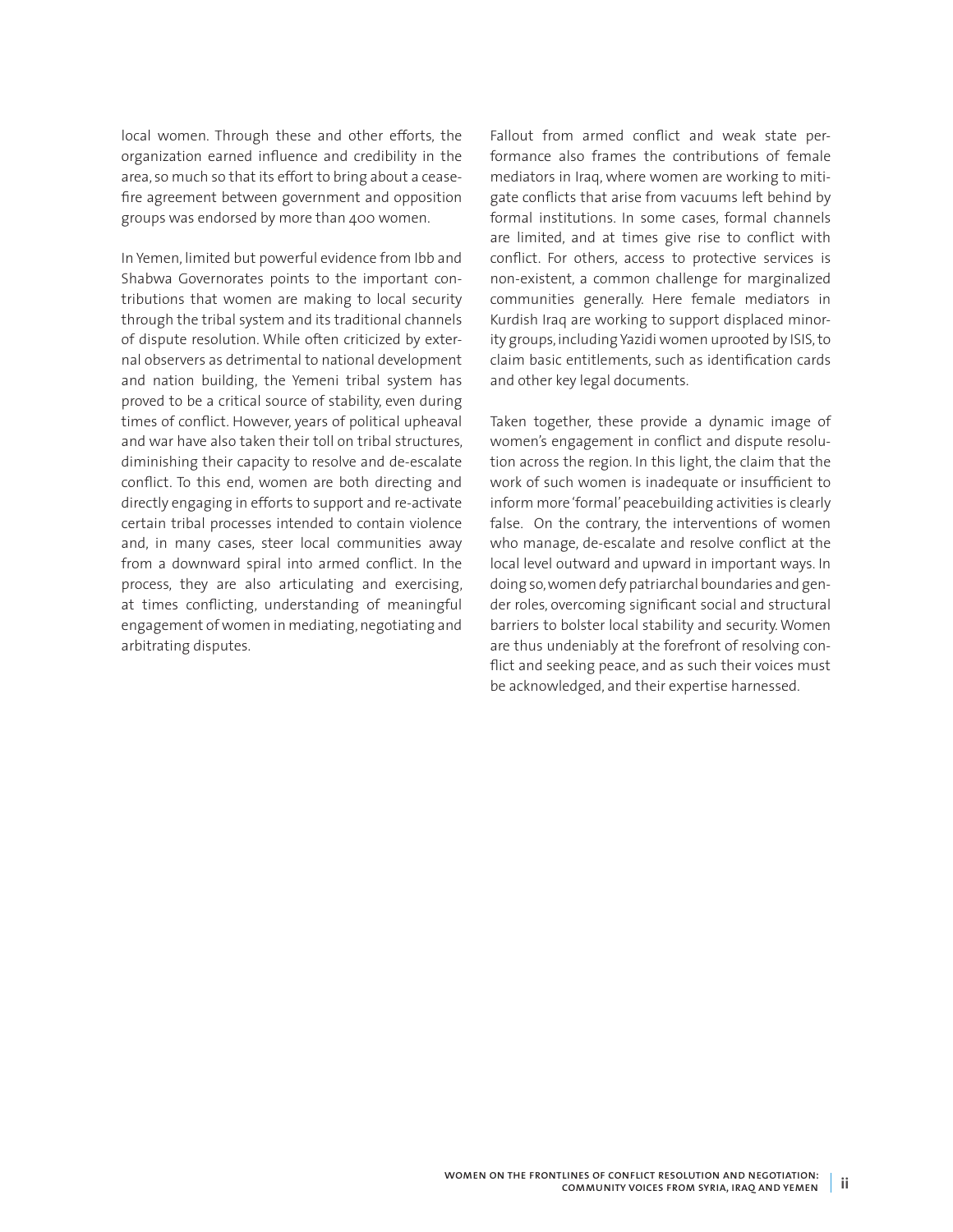# KEY FINDINGS

**Gendered experiences of conflict both inform and motivate women's interventions in dispute resolution.**  Informants emphasized that women's experiences with conflict differ from men in ways that make female negotiators more effective in resolving disputes. Here women pointed to the disproportionately negative impact of armed conflict and/or community disputes on women, who often shoulder the greatest burden during times of strife. As such, informants believed that women are more willing to negotiate and, by extension, better able to reach sustainable solutions with opposing parties.

#### **Informants frequently rely on interest-based bargaining tactics to resolve conflict.**

Women engage with a broad spectrum of tools to negotiate or resolve conflict, including approaches that can be described as rights-, power- and interestbased bargaining. Overall, however, this study found that female mediators tend to emphasize interestbased tactics or approaches to finding mutually agreeable solutions that build relationships and satisfy the interests of parties to a dispute.

#### **Women face gender-based discrimination when attempting to mediate or resolve conflicts, including from other women.**

Women describe strenuous efforts to prove themselves capable of resolving community conflicts in the face of gendered claims that they are inexperienced or ill-suited to mediation and negotiation. Informants also encountered such criticisms from other women, whose own experiences with discrimination and exclusion undermine their confidence in the potential of female mediators to succeed. In turn, building trust and credibility through both experience and social status were seen as crucial to overcoming these challenges.

#### **In fragile security contexts, women often rely on anonymity and secrecy as a modus operandi to protect themselves and their work.**

Despite the highly visible forms of engagement presented in the following case studies, numerous other women and women's groups had to be left out of the report due to the secret and sensitive nature of their work. Here, security concerns and social norms often mean that women who mediate, manage, or resolve conflict do so anonymously or "under the radar". This is not surprising considering the well-documented increase in violence against women in Iraq, Syria and Yemen, especially from extremist forces. An example of this is evident from the commonly used slogan, "the kitchen or death", which represents sentiments held by various armed extremist groups that see a "woman's place" as confined to the private and domestic spheres.

#### **Personal connections and social status are a critical source of legitimacy that many informants use as a tool – rather than as a crutch – for building trust, credibility and access.**

Informants spoke frankly about the importance of personal connections and social status for females seeking to intervene in disputes at the community level, consistently noting that credibility is based on a woman's family background and relationships with respected and powerful individuals or groups. Nonetheless, many women also demonstrated strategic prowess in using status and family connections as a tool to build relationships and legitimacy independent of others. While men may use personal connections in similar ways, the significance of female efforts to generate independence should be considered against the background of the social and even legal constraints that result in women's reliance on men in several areas of their lives.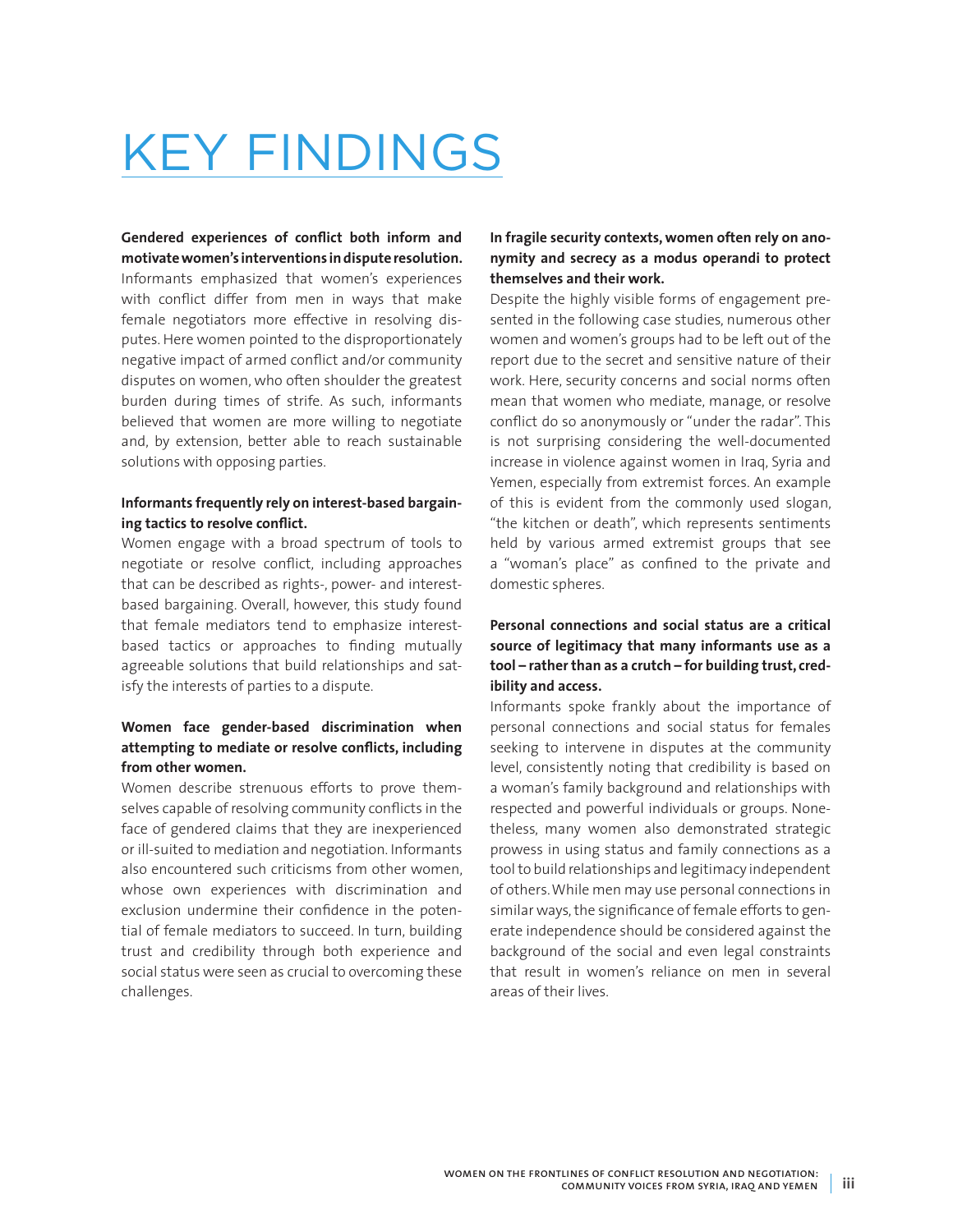#### **Women leverage experience from resolving conflicts within predominantly female fields as a way to gain access to mediation opportunities in male-dominated issue areas.**

Women active in conflict resolution are often relegated to dealing with disputes that are seen as gender-appropriate, including in education, humanitarian aid and issues of violence against women. Several informants noted, however, that women generate skills and credibility through their work in traditionally-female issue areas as a way of gaining community acceptance for intervening in disputes generally reserved for male mediators. This includes women who went on to mediate conflicts over property rights, natural resources, employment contracts and political disputes.

#### **Women define meaningful participation in conflict resolution in diverse ways, including many who view private or indirect engagement as of equal value and importance to more public or direct forms of participation.**

While women are active in directly mediating or negotiating disputes, others describe playing indirect roles to facilitate conflict resolution in their communities. This includes influencing or persuading parties in a dispute "behind the scenes", as well as providing direction or support to male colleagues. Though some women described these experiences in terms of exclusion, others spoke about indirect channels of meaningful engagement and with a sense of ownership over the broader process and outcomes.

#### **Women's engagement in resolving tribal conflicts varies widely across country contexts.**

Although the topic did not feature prominently in discussions with Syrian informants, interviewees from Yemen and Iraq highlighted contrasting roles for women in resolving tribal conflict. In Yemen, for example, women were identified as critical and active participants in aspects of the tribal dispute resolution process, whereas female negotiators in Iraq saw limited, or non-existent, opportunities for women in the same arena. In part, this contrast may reflect the strong history of female participation in certain aspects of Yemeni tribal systems.

#### **Informants emphasize the importance of training and capacity building to develop technical skills in mediation and negotiation, and at times they support one-another in learning.**

While social status, personal connections and reputation are all seen as critical for success, informants underlined that these factors are not a replacement for the requisite technical mediation and negotiating skills. To this end, many informants undertook training in topics such as persuasion, consensus building, tribal customary law and/or drafting agreements. In the absence of professional support, women often sought help and guidance from their networks, and taught one another new technical skills.

#### **Women sometimes use gendered stereotypes to their advantage, especially when dealing with armed actors.** Women in Syria and Yemen have played critical roles in smuggling lifesaving goods and resources across checkpoints and conflict frontlines to reach communities in need. In such cases, women are often able to circumvent security screenings due to the perception that they are passive and apolitical during times of conflict. Additionally, the protected status that some women hold in society can be used to their advantage, such as in Yemen, where women are able to take political positions and make statements that men would not be able to.

#### **Women's experiences in conflict resolution at the local and community levels cannot be divorced from their broader political contexts.**

While many women stressed the importance of neutrality (whether actual or perceived) as a tactic for resolving disputes and conflicts, they also demonstrated an acute awareness of seemingly apolitical disputes at local level and their linkages to the broader political environment. For example, while disputes over water access may not be dealt with in political terms, informants understand resource scarcity as a challenge that is inextricably linked to political factors, often fuelling mistrust and further conflict in fragile security contexts.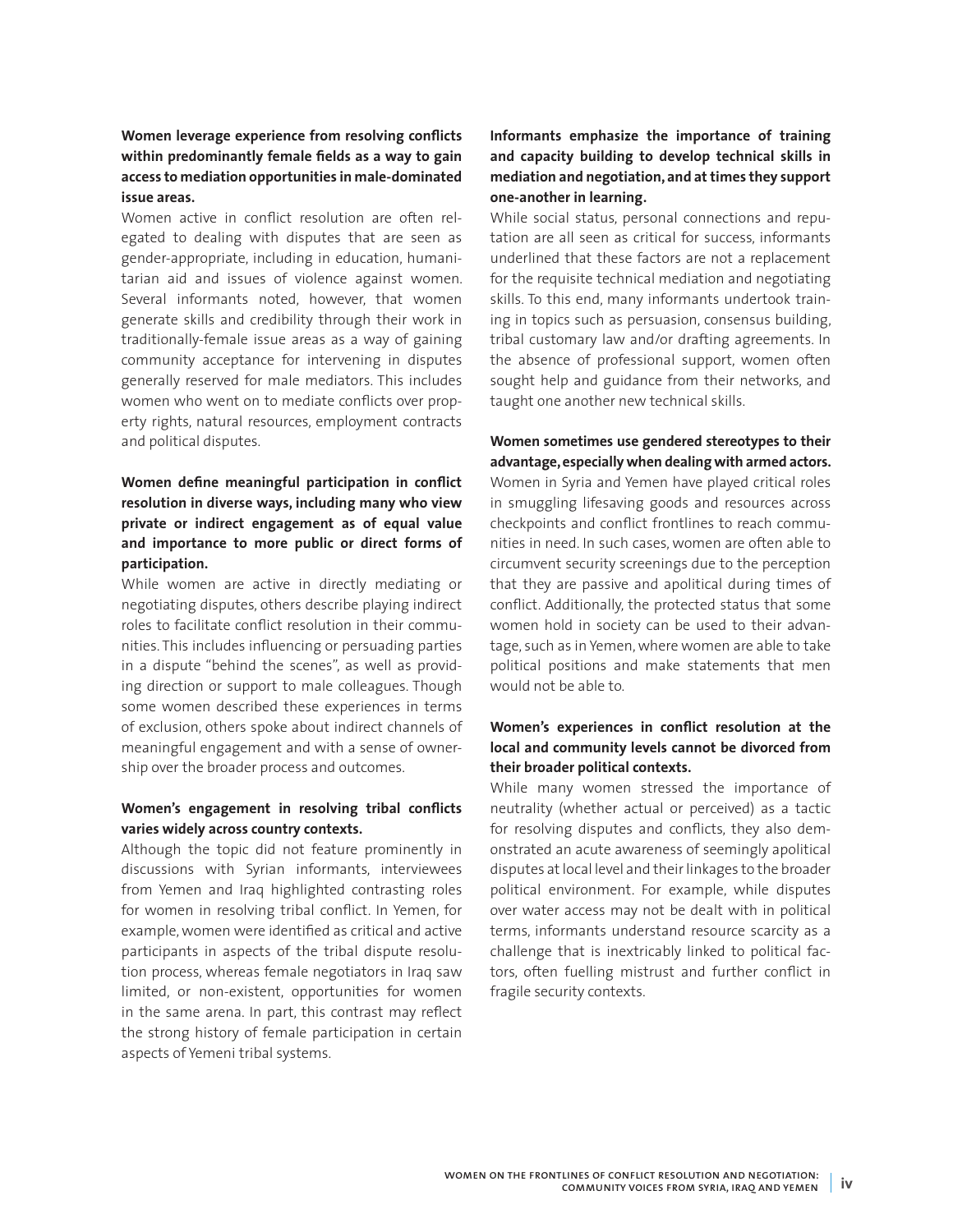# METHODOLOGY

Commissioned by the United Nations Entity for Gender Equality and the Empowerment of Women (UN Women), the research for this report was conducted between June and October of 2017. Relying on an iterative, two-part process, the research involved both a thorough review of the literature and key informant interviews with individuals from Syria, Yemen and Iraq.

As a part of the literature review phase, the researchers gathered and analysed academic research, news articles and grey literature in both Arabic and English from a wide variety of national and international sources. Remote research interviews were then conducted with a total of 45 informants, including community activists, lawyers, journalists, aid workers, CSO leaders, educators, medical professionals, academics and women in local and governorate-level politics. The vast majority of informants were women selected through non-probability snowball sampling, used to ensure the ethnic, religious, geographical, socioeconomic and educational diversity of the sample.

The safety and security of informants was considered at all stages of the research process, including in the collection, analysis, storage and presentation of data. Findings included here have been anonymized to protect the identities of informants, and a significant portion of the data collected has been excluded from the report, due to the sensitive nature of the security contexts and areas where the informants are working.

In addition to security-related constraints, three additional challenges hampered the research process: (1) poor telecommunication infrastructure in all three countries made communicating with informants difficult, and at times impossible; (2) working remotely and without access to the informants' broader communities significantly limited opportunities for verifying claims and findings, especially with regard to local events or developments not widely covered by media or other sources; and (3) while a considerable number of interviews were conducted, various informants did not fit the target profile, limiting the ability to generalize the data overall. In the light of these and other constraints, the findings presented in this report should be taken as suggestive of themes that require further study and research.

| Country | Sample size | <b>Geographical reach</b>                              |
|---------|-------------|--------------------------------------------------------|
| Syria   | 15          | Damascus, Rif Damascus, Idlib, Daraa, Homs, and Aleppo |
| Yemen   | 18          | Sanaa, Aden, Ibb, Taiz, Shabwa, and Al-Baydha          |
| Iraq    | 12          | Nineveh, Baghdad, Qadisiya, Sulaimaniyah, and Duhok    |

#### **Profile of research sample**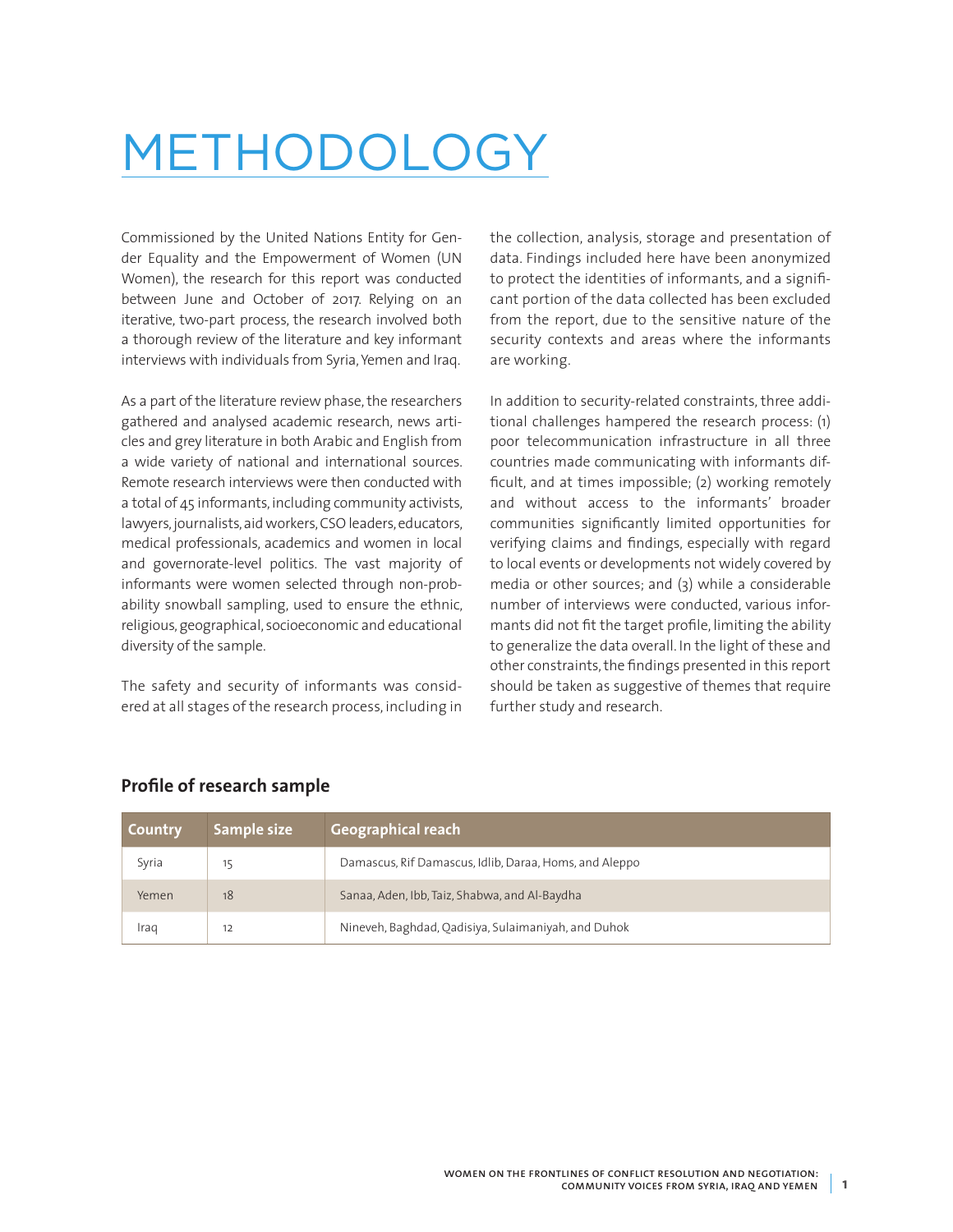# CONTEXTUALIZING WOMEN'S ENGAGEMENT IN PEACEMAKING AND PEACEBUILDING

**1.1** 

**1.**

## **'At the table': Women in peacemaking processes**

The international community has only recently begun taking serious note of women's experiences in conflict and security contexts. Driven in large part by grassroots feminist and civil society activism and advocacy, changes in international relations theory, and new realities in the post-Cold War era, the discourse on women, peace and security has changed significantly over the last four decades (Cockburn, 2007; Pratt and Richter-Devroe, 2011; Harrington, 2011). This includes significant policy breakthroughs in the 1980 and 90s (Pratt and Richter-Devroe, 2011), ultimately leading the United Nations Security Council to adopt Resolution 1325 (UNSCR 1325) on Women, Peace and Security (WPS) in 2000. Composed of eighteen points, the Resolution establishes a global framework to examine and address the inordinate and differentiated impact of conflict on women. Its content can be clustered into four key pillars, which span protection, participation, prevention, and relief and recovery.

Since then, eight UN Security Council Resolutions and three General Assembly resolutions on women in war and peace have been passed. For almost a decade after the passage of UNSCR 1325, policy and practice increasingly addressed the protection of women and girls, but the issue of women's participation and inclusion in negotiations and political processes remained largely ignored (Krause

and Enloe, 2015). Resolutions 1889 (2009) and 2122 (2013) addressed this omission, underscoring with concern that "women and women's perspectives will continue to be underrepresented in conflict prevention, resolution, protection and peacebuilding for the foreseeable future" without a significant shift in implementation, and calling on Member states to empower women in peacebuilding.<sup>1</sup>

Extensive qualitative and quantitative research has underscored the importance and positive impact of women in peace processes (Anderlini, 2000, 2007; O'Reilly, Súilleabháin and Paffenholz, 2015; O'Reilly, 2015; Paffenholz et al, 2016; Bell, 2015). Evidence suggests that when women's inclusion is prioritized, peace is more likely, especially when this inclusion is substantive and not tokenistic. Statistical research suggests that peace agreements are 35 per cent more likely to last at least 15 years if women participate in their creation, and that strengthening women's political and social participation diminishes the chances of a relapse into conflict after war has ended (O'Reilly, 2015). Here too, belligerents often perceive women as honest brokers in peace processes because they are usually outside the formal power structures underpinning the conflict (O'Reilly, 2015; Bigio and Vogelstein,

<sup>(</sup>Krause and Enloe, 2015)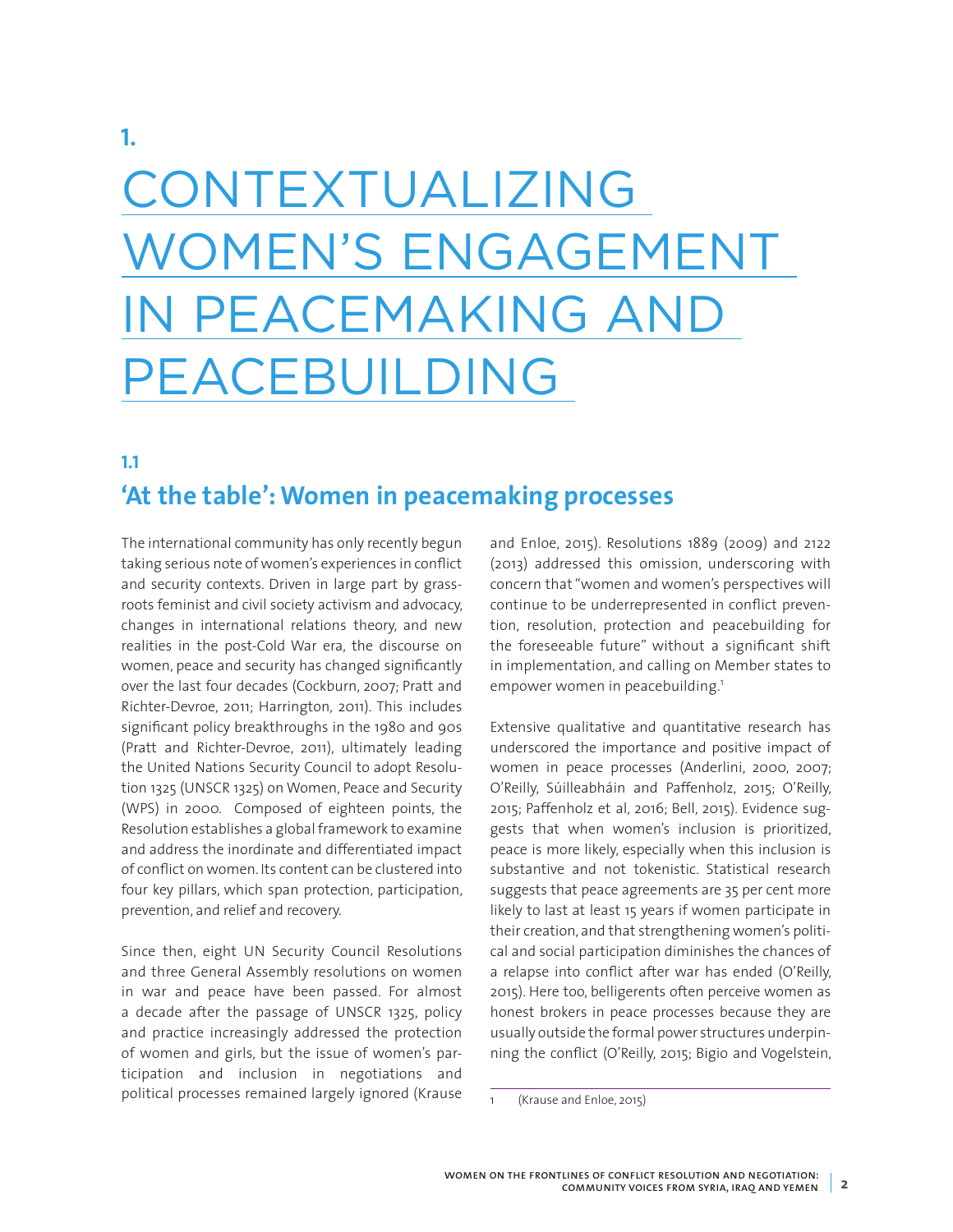2016). This may grant them access to parties to the conflict denied to male leaders, allowing opportunities to promote dialogue, generate trust and build coalitions (O'Reilly, 2015).

That said, categorical distinctions cannot be made about the interests and actions of all women in peace talks, as women do not represent a homogenous category (Anderlini, 2007). On the contrary, recognizing the diversity of women's roles, backgrounds, and perspectives is critical to dismantling essentialist positions that view women as "peaceable" or "natural bridge builders", especially in the light of women's increased participation in government military forces, rebel groups and even terrorist organizations across the globe (Human Security Report, 2005).

Nevertheless, as the literature highlights, women's experiences and gendered roles in societies enable them to bring different perspectives to peace negotiations (O'Reilly, 2015; Anderlini, 2007). Having borne the brunt of war and conflict and suffered its debilitating effects, women are important actors in exposing the divisive "underbelly" of war that is a critical first step toward peace (Anderlini, 2000). Furthermore, the stark realities faced by many women caught in the midst of conflict shape their articulations of peace in terms of meeting basic human security needs. Here, their visions may be based on a combination of the political, economic, personal, and even environmental issues that arise from their daily life experiences (Ibid).

Despite the evidence, however, women's participation in formal peace processes has remained conspicuously low. In fact, between 1992 and 2011, only 4 per cent of signatories, 2.4 per cent of chief mediators, and 9 per cent of negotiators in formal peace processes were women (UN Women, 2012). Another study, which examined 33 peace negotiations, also revealed that only 4 per cent of participants – 11 out of  $280$ were female (Ibid). The absence of women from peace processes reflects the lack of effort invested in integrating them into formal activities (UN Women, 2010, 2012) as well as the failure of international actors to pay due attention to important preconditions for the effective exercise of women's agency in peacebuilding (Goetz and Jenkins 2016). Along with persistent patriarchy, a source of these systemic failures is "the lack of credible mechanisms for holding states and international entities accountable for the degree to which they use their unique forms of institutional leverage to 'open doors' – to peace talks, national dialogues, donor conferences, and constituent assemblies" (Ibid).

Similar barriers to inclusion characterize women's involvement in peacemaking in all three country contexts explored in this report. At the international level, Syrian women's participation in peace negotiations has been limited (Swisspeace et al, 2016; Kapur 2017). During the first three years of the conflict, women activists and civil society organizers were entirely shut out of formal negotiations. Sponsored by UN Women in 2014, the Syrian Women's Initiative for Peace and Democracy (SWIPD) was launched as a response, calling for women's involvement in the peace process and for their inclusion at the negotiating table. Later, a Syrian Women's Advisory Board (WAB) to the UN Special Envoy was formed, bringing women's engagement to the international stage.

The WAB is composed of 12 independent Syrian civil society leaders from various backgrounds, whose task is to "raise important matters missing from the agenda, provide options, form consensus positions and make recommendations to assist peace talks, address key points of contention and offer creative solutions, propose gender-responsive perspectives and channel relevant civil society expertise" (UN Women 2016). However, although the WAB is a welcome initiative, its model has not been without criticism. Some women's rights activists suggested that its advisory nature has meant that women's participation is "limited to the corridors". Others suggest that the inclusion of women within the WAB is constrained "to a certain category of elite women", resulting in a gap between women's needs on the ground and those vocalized by the advisory board (Al-Abdeh, 2017). Others argue that the lack of a comprehensive feedback mechanism to report to and inform local communities about the WAB's engagement have alienated the advisory board and undermined its efforts (Leimbach, 2013; SCP, 2016; Butler 2014; WILPF, 2016; Williams, 2014). While UN Women has supported initiatives to address some of these issues, activists maintain that additional measures are needed to strengthen the meaningful engagement of women in formal processes.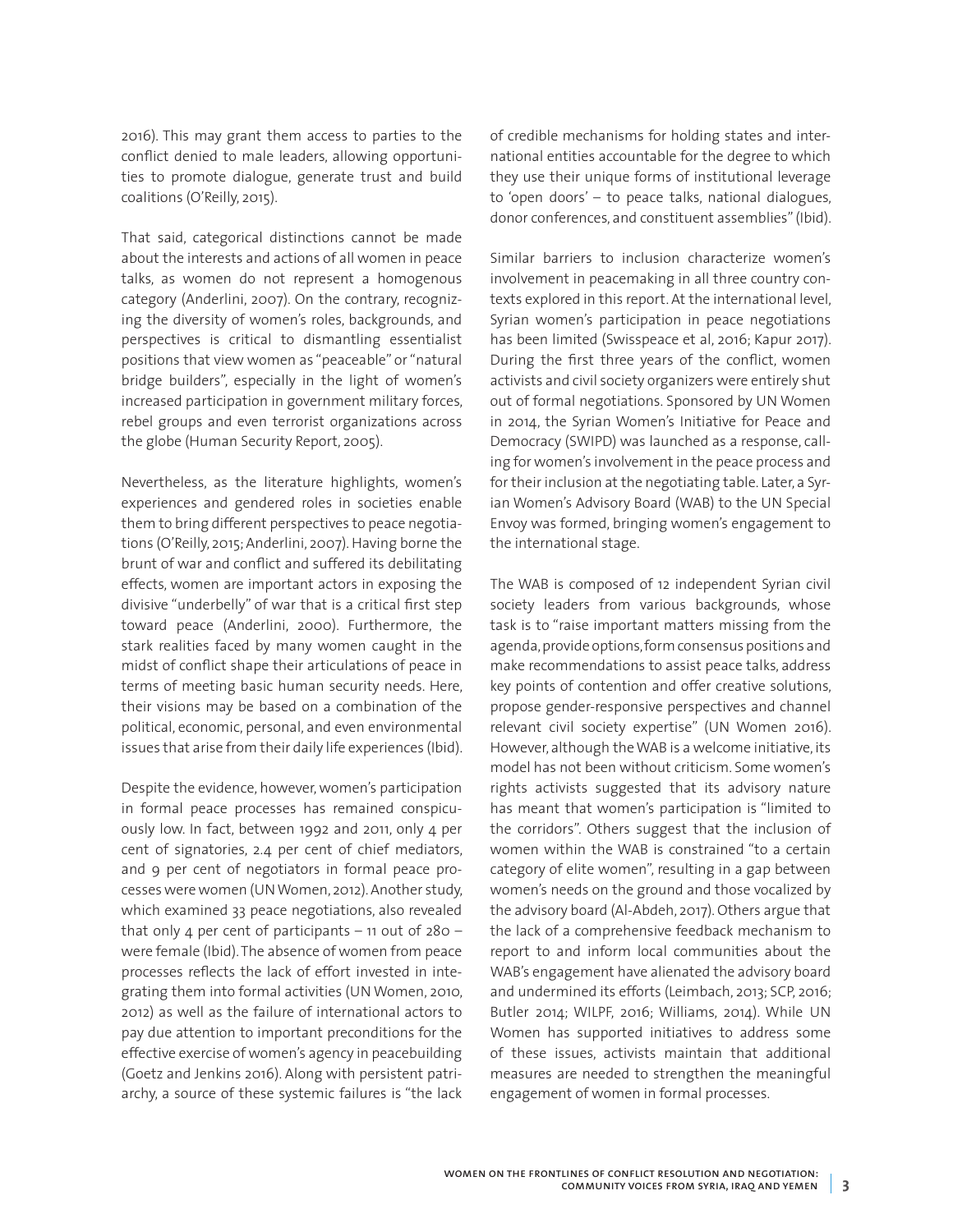In Yemen, organizing and mobilizing efforts to increase female political participation enabled women to earn a seat at the table on numerous occasions (Heinze, 2016; Jarhum, 2016). For example, during the political transition process launched under the auspices of the Gulf Cooperation Council (GCC) Initiative in 2011, the then Minister of Social Affairs and Labour, Amat Al-Razak Hummad, was among the signatories to the agreement (Jarhum, 2016). Culminating in the National Dialogue Conference (NDC), the GCC-brokered deal called for greater women's participation in political and peace processes, including a 30 per cent gendered quota for all seats in government.

While women faced numerous barriers and challenges at the NDC, especially when advocating for women's rights (Ibid), women's contributions at the conference marked what some have called the most advanced version of rights and freedoms that Yemen has ever witnessed. Once a country with less than one per cent of women in parliament, the NDC was 28 per cent female, with women leading three of the nine working group sessions and demonstrating a strong presence on technical and constitutional drafting committees (Jarhum, 2016; CMI, 2015).

Nevertheless, the new constitutional draft was undermined, forcing the situation in Yemen into a downward spiral. With the exception of the NDC, Yemeni women have been largely excluded from the negotiations in mediated national processes, including from the 2014 Peace and National Partnership Agreement (PNPA), which was signed between the Government and the Ansar Allah movement in September 2014 (CMI 2015). Following the collapse into full blown civil war, subsequent negotiations between Hadi and Ansar Allah-Saleh forces have actively excluded women and women's issues, including preventing them from acting as observers (Jarhum, 2016).

In October 2015, some 45 Yemeni women from different political affiliations convened in Cyprus, forming the Yemeni Women Pact for Peace and Security (also known as *Tawafaq*). Facilitated by UN Women and the UN Special Envoy's Office, the Pact brought together a diverse group of women with the goal of improving women's inclusion in the formal peace processes in accordance with UNSCR 1325 (UN Women 2015). The Pact remains the only UN-facilitated process for women's inclusion in Yemen. However, as with the Syrian WAB, Yemeni and other women's rights activists contend that the current model of engagement is not sufficiently meaningful, and that limiting women's participation to side discussions in Kuwait and Cyprus is a concession, setting back the hard-earned advances that Yemeni women achieved at the NDCs (WILPF, 2016; Anderlini et al, 2017).

In the aftermath of the US-led invasion of Iraq, women's political participation in leadership and decision-making positions has deteriorated, reflecting a disjuncture between political rhetoric and political will as well as the fragility of democratic processes (INAP, 2014). In an atmosphere marked by violence, political and economic instability, issues such as corruption, sectarianism, and social and religious conservatism have had a detrimental impact on meaningful participation of women in peacebuilding and reconstruction activities. Many hard-earned advances prior to the invasion were lost (Al-Ali and Pratt, 2008). In the first transitional government, a 25 per cent women's quota was introduced to the Iraqi Parliament in 2005. While the quota was an important step towards greater inclusion, women's voices and needs remain marginalized (INAP, 2014; Khodary, 2016; Kaya, 2016).

In fact, a year later, women were shut out of the legislative and provincial councils. With the formation of the National Reconciliation Commission in 2006, tasked with promoting the rule of law and bridging sectarian gaps, women were excluded from the main commission and were instead assigned to a weak and sidelined Office for Women in the National Commission (INAP, 2014; Khodary, 2016). In the 2010 Iraq agreement, women were entirely absent from mediation, signatures or witnessing (Ghazzaoui, 2016). However, despite the obstacles and constrained political space, in 2014, civil society efforts and a relentless women's movement paved the way for the launching of the Iraqi National Action Plan (INAP), making Iraq the first country in the MENA to have a national action plan in accordance with UNSCR 1325.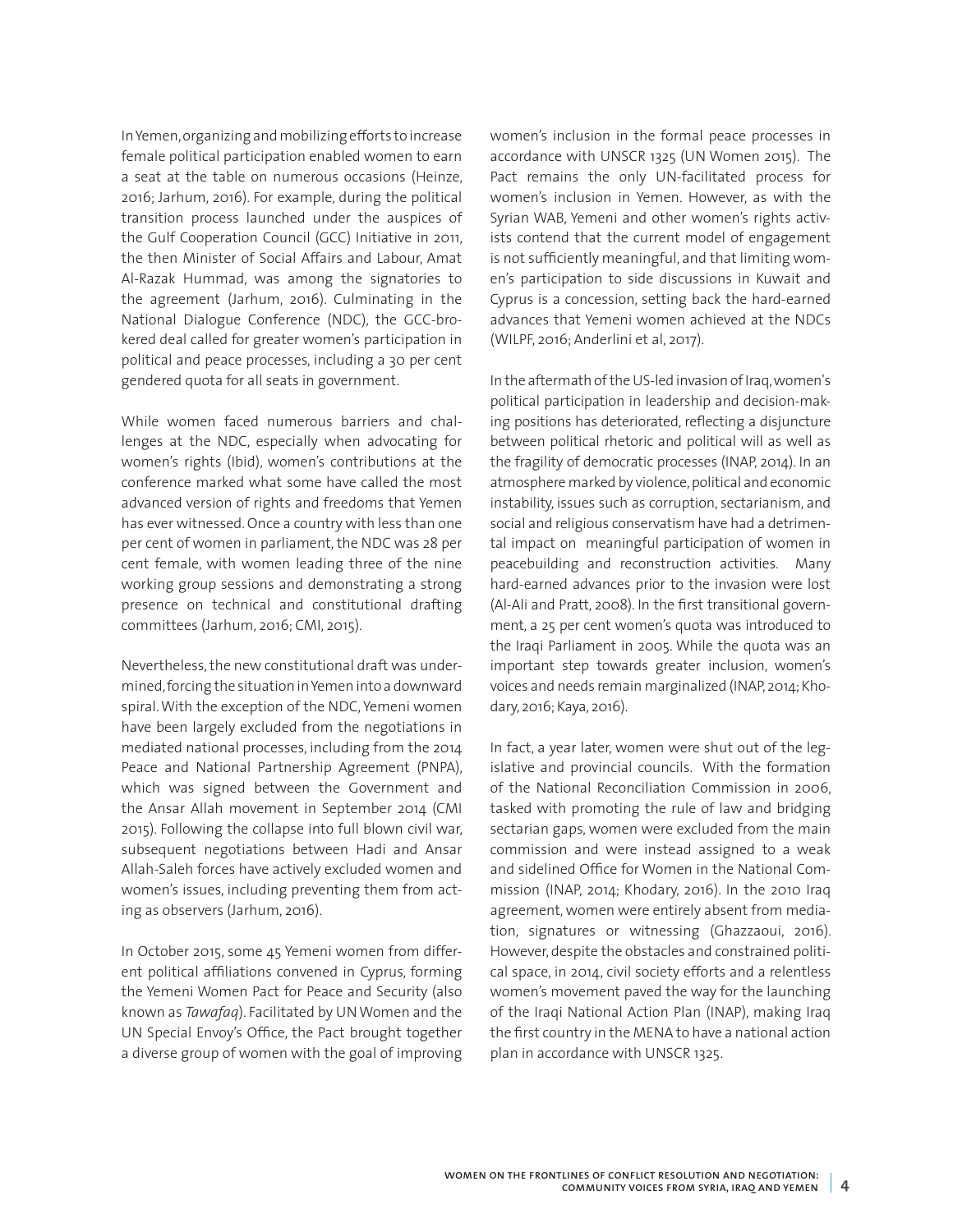## **'Beyond the table': Peacebuilding at the local level**

Women's engagement in peacemaking activities is only part of the story, and it does not account for how most women contribute to peace. In addition to their formal contributions as mediators, negotiators, expert witnesses, and signatories on peace treaties, women also contribute to peace at the local level in diverse ways. There is extensive literature on women in peacebuilding, which highlights women's contributions as peace activists, humanitarian workers, educators, life-saving health professionals, academics, facilitators and trainers (UN ESCWA, 2017; ActionAid et al, 2012). As Moosa, Rahmani and Webster (2013) also contend, "the peace-building work that women do in the private sphere…has impact on the private as well as the public sphere".

**1.2** 

A study carried out by ActionAid, the Institute of Development Studies, and Womankind Worldwide (2012) underscores women's contributions to local peacebuilding efforts in Afghanistan, Liberia, Nepal, Pakistan and Sierra Leone. The research examined women's engagement in conflict resolution and peacebuilding processes at the community level, highlighting their valuable contributions and providing qualitative evidence on the roles they play in local peacebuilding in the respective countries. Here too, the study emphasizes how peace has specific local meanings to women and men, and that across continents, women have served as peace educators, mediators, and negotiators in their families and societies. The research also underscores how women and women-led initiatives have displayed masterful skills in mediating and resolving conflicts within their homes and their communities.

This study also brings to light the significant challenges that women face; namely, how patriarchal traditions and restrictive social norms and attitudes inhibit women's safe and meaningful participation in peacebuilding efforts. Poverty, inequality, and violence against women also present additional challenges. Furthermore, women undervalue or talk down their work, often not recognizing the impact it has on the

community. Indeed, "where women are able to freely associate and work collectively, many initiatives to build and maintain peace, or mitigate the worst effects of conflict on women, have been developed at local level. These are not always what is traditionally understood by peace-building, but are important contributions to a 'positive' peace that will meet the needs of both women and men" (Moosa et al, 2013).

In the MENA region, a significant body of research on women, peace, and security has similarly highlighted the contributions of women in war and peace, the different and specific local conceptualizations of peace, as well as key challenges that they face. In Syria, the literature highlights a plethora of areas where women and women's initiatives have focused, notably the devastating impacts of the war, but also transitional justice and, less frequently ceasefires, mediations and negotiations (CUNY, MADRE and WILPF, 2014; Kapur, 2017). Women and local peace actors have played instrumental roles, building "small islands of temporary stability" (Swisspeace et al, 2016). Their efforts, which sit within a "spectrum of political and peace processes" (Kapur, 2017), have included leading and coordinating humanitarian and relief initiatives, building educational systems, activating and strengthening civil society initiatives, participating in local governance, raising societal awareness, and providing livelihood opportunities to women and those who have been displaced by conflict (CCSDS et al, 2014; Ghazzawi et al, 2015; Krause and Eloe, 2015; Turkumani et al, 2015). Such contributions are especially significant considering the limitations placed on Syrian women's public and community participation due to the severity of the violence, political and social constraints, and the rising threat of violent extremism.

In Yemen, respect for the leading roles that women have played throughout history, including a strong tradition of female queens in earlier periods, colours social and cultural attitudes towards women in contemporary society (Colburn 2002). The tribal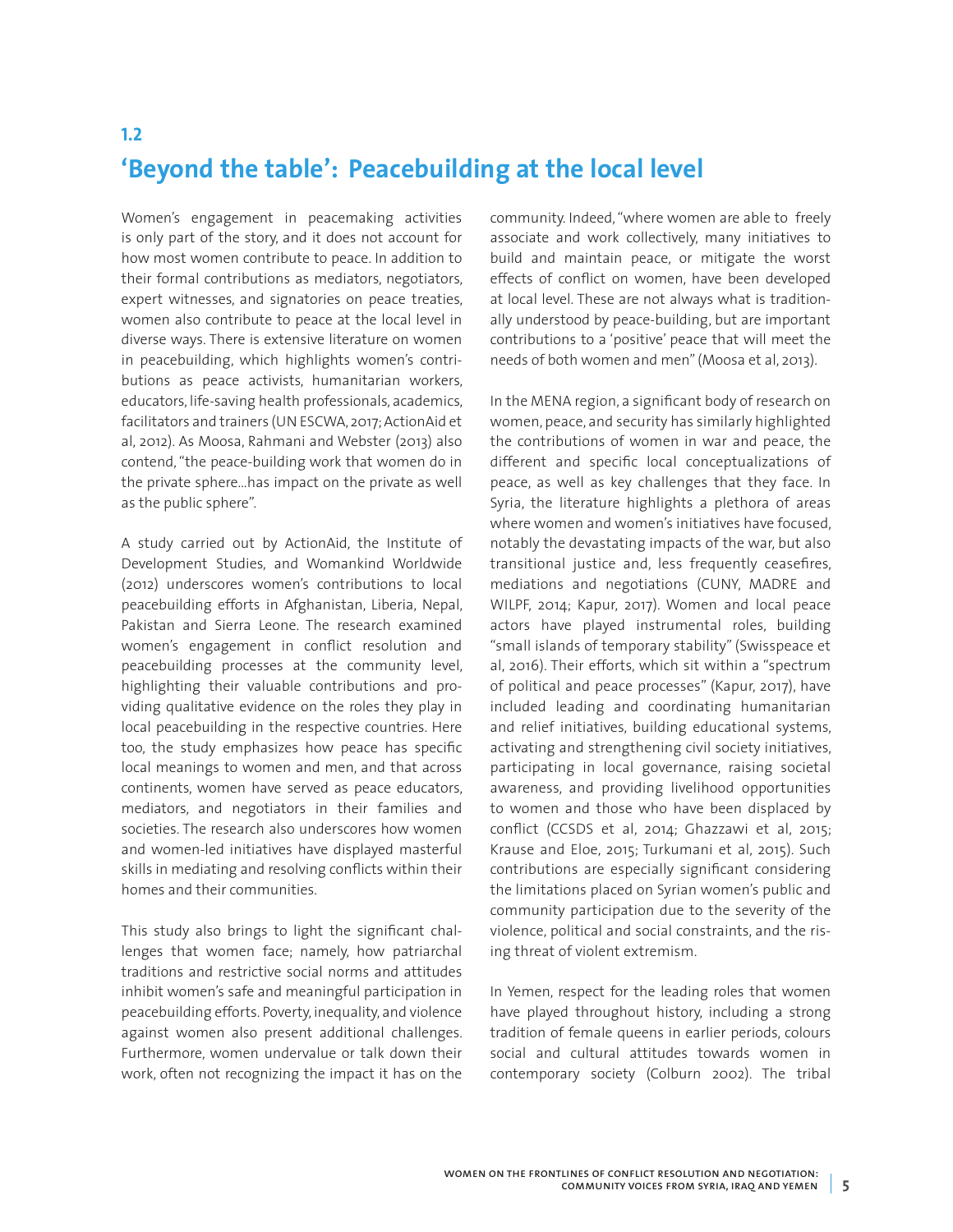system, in particular, places significant importance on women's social and economic safety nets, contrary to assumptions about rural traditions and conservative tribal societies (Adra, 2016). As such, women have played prominent roles in community affairs, including in leading and supporting dispute resolution (Al-Dawsari, 2012; Heinz, 2017). Historically marginalized from political processes, however, women took on a central role in the 2011 uprising, mobilizing and leading demonstrations that ultimately led to the deposing of the Ali Abdulla Saleh regime. In the years of political instability and violent conflict that have ensued, respondents highlighted that women are often the "lifeline" to cities and areas under siege, braving actual and metaphoric mountains to smuggle humanitarian aid and essential goods across frontlines. Here too, women are active in mediating local conflict around aid distribution. Furthermore, women continue to play crucial roles in efforts to fight violent extremism, combat child recruitment, and contribute to Disarmament, Demobilization, and Reintegration (DDR) efforts and much more (Saferworld, 2017; ToBe Foundation, 2016; Anderlini et al, 2017).

Similarly, in Iraq women have endured staggering adversity resulting from decades of political instability, war, sanctions, economic disintegration, discrimination and both indiscriminate and targeted violence against them. Women have borne the brunt of much of this devastation, yet have persisted in the struggle to establish order, ensure stability, and fight for their rights, often paying the heaviest possible price. Women have fought sectarianism and intolerance (Ali, 2017), supported marginalized and victimized communities, advanced social cohesion, fought violence against women in its various manifestations, and provided relief and assistance among other things (INAP, 2014; Khodary, 2016; Kaya, 2016). Despite political, security and social barriers, such activities show the invaluable roles women have played in forwarding the development and reconstruction processes in Iraq (INAP 2014).

Yet despite these instrumental contributions, the skills, experiences and expertise of women as mediators, negotiators and decision makers in their families and communities are often dismissed as "irrelevant" or too inadequate to be tapped into by national governments, the international community, and even by women themselves (ActionAid et al, 2015). To this end, the Global Study on the Implementation of the United Nations Security Council Resolution 1325 (2015) contends that acknowledging women's informal contributions means that "we must also look at 'politics' and 'peacemaking' differently – not only as a set of actors around a negotiation table, but as a comprehensive process within a society that is inclusive, diverse, and reflective of the interests of the whole society…." (UN Women, 2015). It means including women's participation across the range of processes and mechanisms that address, mediate, and resolve local grievances and build understanding, collaboration, trust and resilience".

With this in mind, the purpose of this report is to amplify the voices and experiences of women who make significant contributions to the stability and security of their communities through resolving and managing local conflict, yet whose efforts are often marginalized, dismissed, and misrepresented as insignificant. To this end, the research asks, how do women engage, influence or shape formal or informal efforts to mediate, negotiate, or resolve disputes and conflict at the community level? It also asks, what are the strategies, tools, tactics, resources, assets, and connections that women use to resolve conflict in specific issues and areas? How are these women perceived and received by others? And, what are some of the barriers and limitations to women's involvement in mediating, negotiating, managing, or resolving disputes and conflicts, and how can these be overcome?

Presented as a series of profiles, the following country chapters feature the stories of women working to address political and armed conflicts in Syria; tribal disputes over land, natural resources and acts of interpersonal violence in Yemen; and community level disputes arising from the absence of protective state institutions in Iraq. When taken together, they provide, albeit in a small way, a picture of women's experiences in expertly building peace from the bottom up.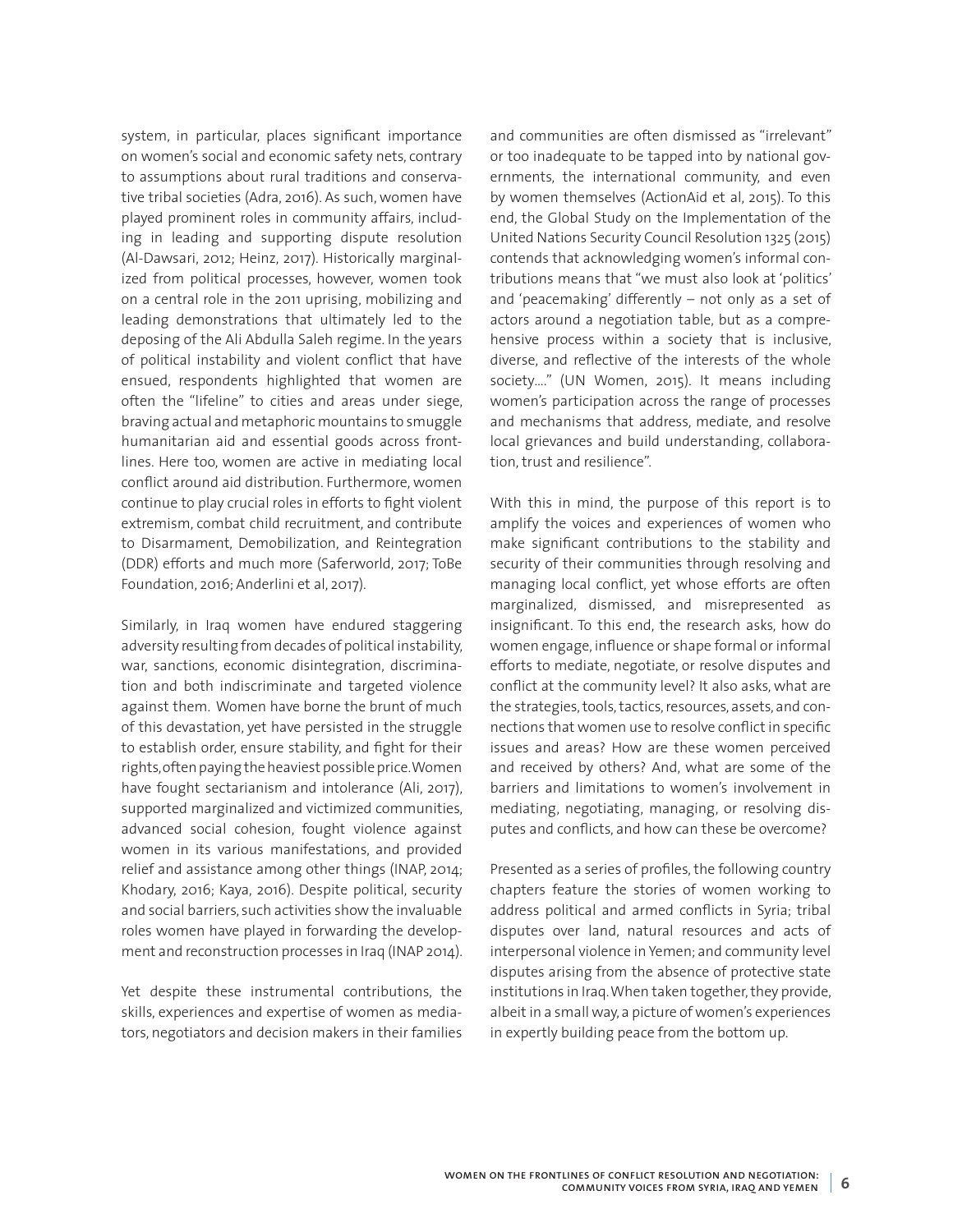# SYRIA: WOMEN AND OCAL CEASEFIRE NEGOTIATIONS

After six years of relentless armed conflict, the war in Syria has displaced 11.3 million people and claimed the lives of around 500,000 more. Yet while widely considered to be the gravest humanitarian catastrophe in recent history, the Syrian conflict began peacefully. In 2011, non-violent demonstrations erupted across the country as a showing of support for anti-government protests in the province of Dara'a, where widespread civil unrest was ignited following the detention and torture of a group of schoolchildren. Emboldened by the Arab Spring uprisings in Tunisia, Egypt and elsewhere, protests in Syria spread rapidly throughout the country, with demonstrators calling for economic and political reforms that included the resignation of president Bashar al-Assad (Laub, 2017).

While not specifically a movement for women's empowerment, the Syrian uprising catalysed the role of women in society. Flooding into the streets alongside men in their communities, women were critical to early demonstrations, sit-ins and vigils. They organized and led marches, crafted banner slogans and chants and, in numerous instances, put themselves between protest crowds and security forces to protect fellow demonstrators from attack (Asad and Hassan, 2013; Ghazzawi, 2014; MADRE and WILPF, 2014). Here too women were highly visible in media and advocacy efforts, including participation in local coordination committees, or the activist groups formed to engage with international news outlets to raise awareness about the situation in Syria abroad (Asad and Hassan, 2013).

Before long, rebel brigades formed throughout Syria, thereby cementing a downward spiral into civil war. This created a power vacuum that extremist and terrorist groups used to establish and strengthen their foothold in the country (Laub, 2017). The intensification of armed conflict had the effect of diminishing women's public presence and participation in the civil uprising, creating what some termed "male hegemonic spaces" (Ghazzawi, 2014; see also Swisspeace et al, 2016). As a result, women were forced to take a 'step back' and find 'roles behind the front lines', including home-based efforts in online advocacy, fundraising and organizing, as well as those activities that aligned with more traditional notions of women as carers, such as looking after the injured and displaced (Asad and Hassan, 2013).

During this same period, early negotiations between opposition groups and government forces began in newly formed opposition enclaves. Initially, these talks focused on reaching temporary ceasefires and arranging the return or exchange of detainees. Here, civil society played a significant role in coordinating and facilitating negotiation processes, often pressuring armed actors to take up seats at the table through protest and informal lobbying (Adel and Favier, 2017). Relegated to the sidelines of political and community life, however, women's voices were often shut out of civil society efforts to halt hostilities. This is particularly true of women's exclusion from local administrative councils (LACs), or the community governance bodies that were initially established to serve as intermediaries between the government and armed groups during local talks (IWPR, 2014; Swisspeace, 2016; Darwish, 2016; Arabi and Halal, 2016).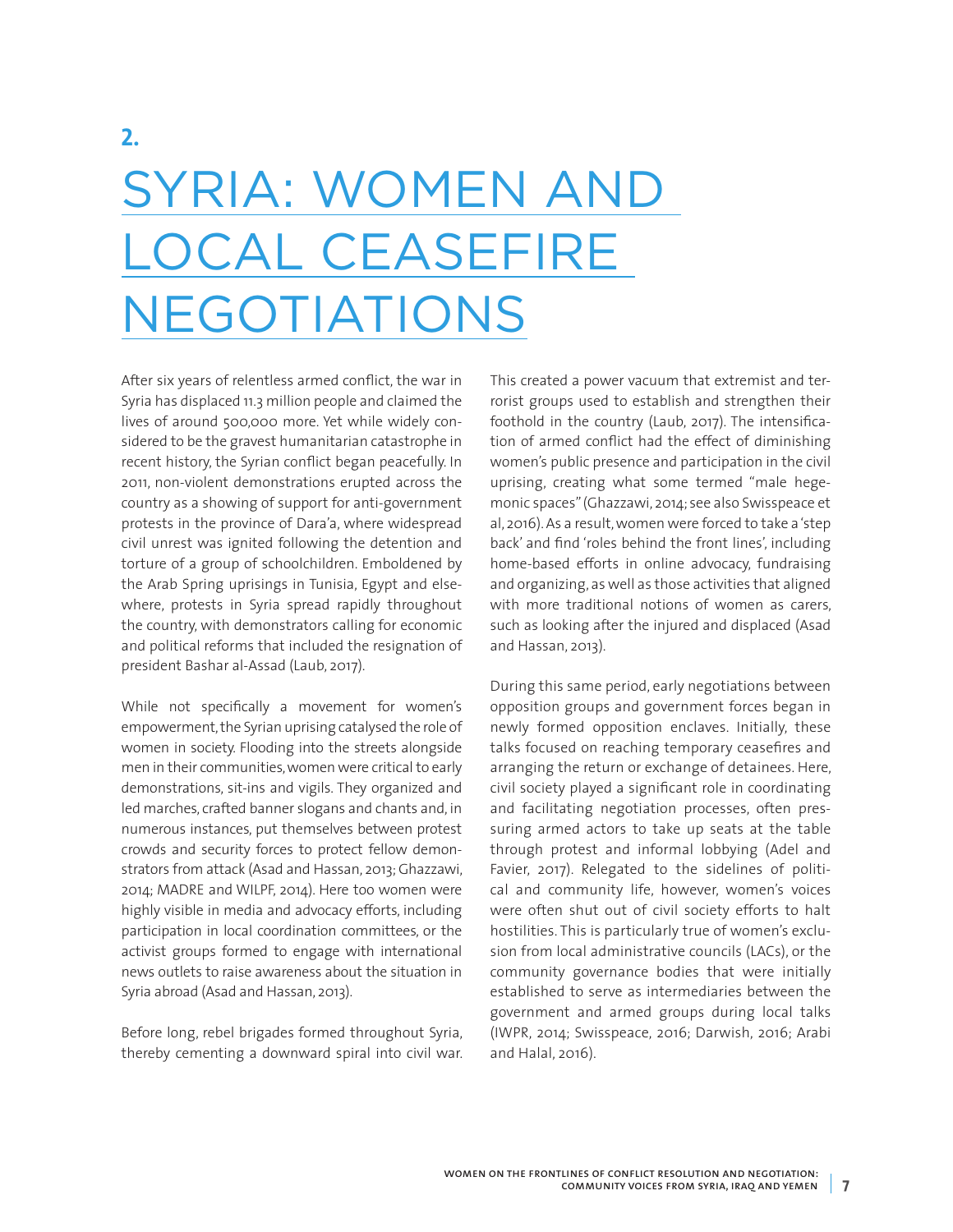The exclusion of women aside, local negotiations in Syria quickly proved to be a dead-end as an avenue for peace. Once considered as a "glimmer of hope" for war-weary civilians eager to halt the loss of life and improve humanitarian conditions, local negotiations are now largely viewed as a tactic to bring about forced surrenders (Adel and Favier, 2017, Integrity, 2014). Here, many point to the intensification of military campaigns, the tightening of siege lines and the hampering of aid access as exploitative measures used to gain the upper hand in negotiations (Integrity, 2014, Charney, 2014). Exacerbated by outside intervention in 2015, the terms of local truces, or 'reconciliation agreements', have become even more severe (Adel and Favier 2017). In some areas, these double as facade for re-establishing government control through an ultimatum to community members of submission or expulsion (Hinnebusch and Imady, 2017; Ezzi, 2017).

Forty miles northwest of Damascus, the people of Zabadani experienced the harsh trajectory of local negotiations, from a source of hope during the initial stages of the conflict to a matter of capitulation in recent years. Yet prior to a reconciliation agreement that would drain the city of nearly all civilian life, Zabadani was home to a spirited civil society deeply engaged in working towards a cessation of hostilities in the area (Darwish, 2016). This included Damma, or 'embrace', a women's organization that negotiated plea deals for female detainees, organized a civilian safe zone and brokered an area ceasefire. Beyond offering insight into the experiences of Syrian women who sought to directly resolve and negotiate violent conflict, the arc of the organization's history reflects a larger narrative about the triumphs and tribulations faced by civil society – and women's place within it – over the course of the war.

#### **2.1**

### **High-stakes interest-based bargaining: Women negotiating a civilian safe zone**

Formed in the aftermath of the uprising, Damma came about as a response to women leading and participating in a number of civil society initiatives where, despite tremendous efforts on their part, they were sidelined or not given credit. As a result, the organization was established with a mission to improve women's visibility, to amplify women's voices and to empower women in peacebuilding, mitigating violent conflict, and providing humanitarian aid, education, and relief services.

In 2012, after the armed opposition claimed control of the city, the Zabadani LAC made the first of several unsuccessful attempts to bring about an agreement between the warring parties (Araabi and Hilal, 2016; Darwish, 2016). Already active at the community level, providing food baskets, psychosocial support, and support to children whose education had been interrupted by the growing instability, Damma mobilized women displaced by the violence in Zabadani to take to the streets to demand an end to the conflict:

*"We reached out to women throughout the area, and marched as a big group […] demanding a ceasefire, despite threats from both the regime and armed opposition. The regime army threatened that if we were to march, they'd bomb us. And the militarized uprising also threatened that if we marched, they would not allow it… We did not listen.We marched.We told them that we are women, civilians, we told them that this area is not an armed area, an area for fighting."*

While Damma's protests fell short of their intended objective, the demonstration helped to raise the profile of the group, opening avenues for women's engagement in peacebuilding. From this point forward, Damma became known as *"the women working on de-escalation",* an informal remit that grew to include negotiating the creation of a civilian safe zone in the hills overlooking the city.

Once a popular tourist destination for wealthy families from around Syria and throughout the region,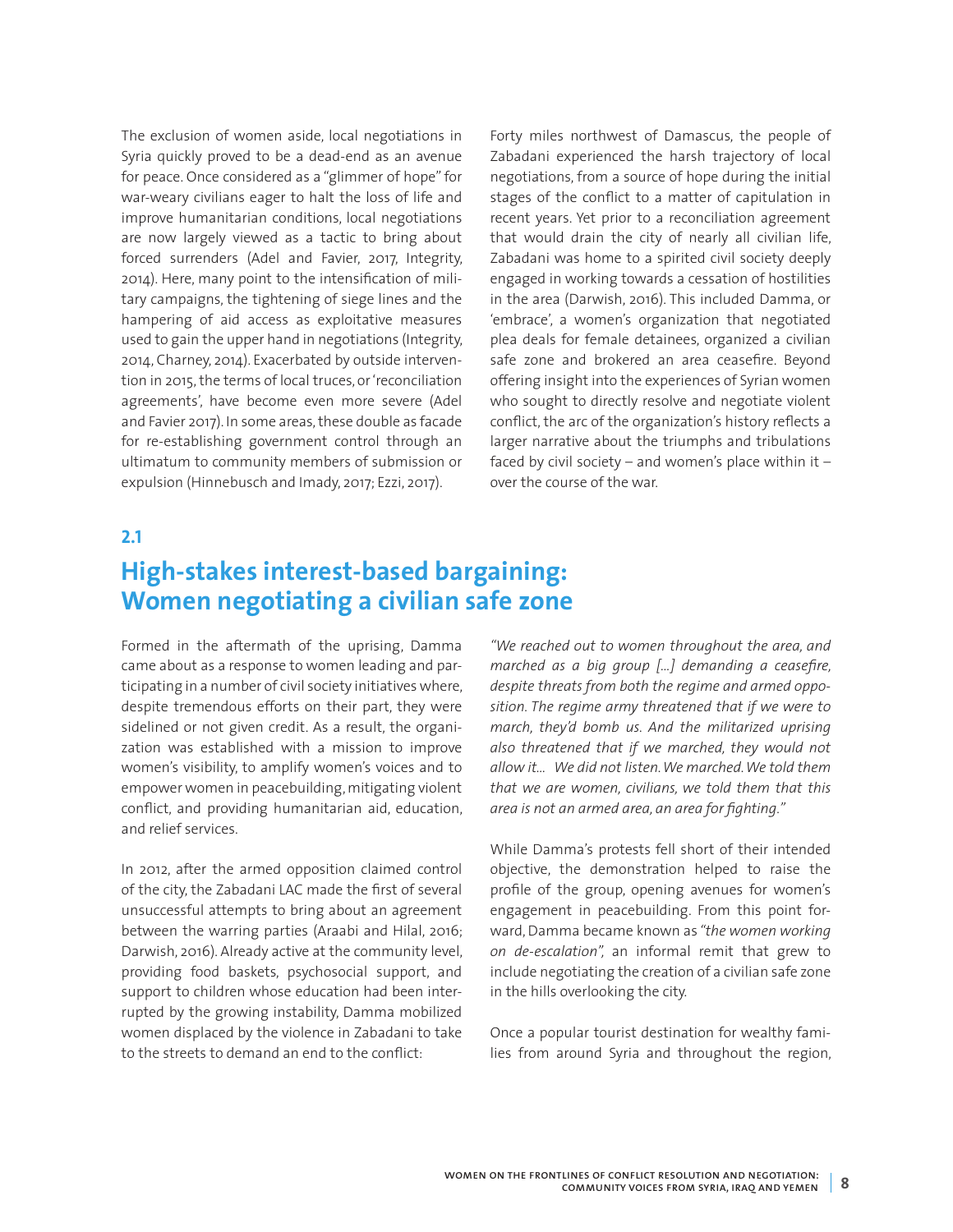the Zabadani hills are home to summer estates that include a large, government-owned villa complex. With the escalating violence, tourism dwindled, and the estates remained empty, presenting what the Damma women believed to be a potentially life-saving opportunity: *"We had the idea of trying to house people in the empty homes around the villa because we knew the area would be safe from bombardment"*. They also thought that it was in the interest of fighters to make sure that their families remained safe, away from bombardment and snipers strategically located on hilltops aiming at the valley where they had set up their outposts.

In the coming months, Damma's leadership worked across frontlines to negotiate arrangements for a civilian safe zone in the area surrounding the empty villa complex. With government officials, the women stressed the strategic benefit of their plan, emphasizing that the armed opposition was less likely to attack the area if local women and children - their families - were housed there. They also relied on contacts with opposition groups to solicit support, noting that many fighters were once fellow activists inclined to trust Damma: *"a lot of the guys who turned and joined the fighting were at one point civilians who were active in the civil uprisings".*

Working alongside local officials, the women of Damma were successful in opening homes around the villa complex for use as civilian shelters, while also ensuring that the area remained free of armed fighters. Before long, however, civilians relocated to the hills came up against abuse by parties to the conflict, undermining the safety of women and children and, ultimately, the safe zone initiative all together.

#### **2.2**

## **Aiming high to halt hostilities**

Lasting for about a year, the challenges of the safe zone initiative underscore the highly complex trade-offs inherent in most deals and arrangements made with the regime (Araabi and Hilal, 2016; see also Turkumani et al, 2014). A media activist, who is familiar with the processes of local ceasefire negotiations, explained that civilian groups pursue talks out of desperation to end violence, access humanitarian relief, and save lives*:"when you're living under war, and you are being starved,when you're hungry and you've lost everything, you try to preserve what is left. You put aside a lot of things to try and preserve your limited gains and more so to avoid further loss".*

A similar sense of desperation led the Damma women to pursue their most ambitious ceasefire initiative beginning in 2014 amid growing frustration over a flurry of partially successful or unsuccessful negotiations brokered by regime-coordinated committees, local councils, elders, civil society and other groups (see Araabi and Hilal, 2016; Turkmani, 2014; Integrity, 2014): "*There were many ceasefires, many negotiations, everyday there was something… there were so many initiatives and so many sides, each trying to be the*

*one that brings about a lasting agreement. Everyone wanted to be credited with this success".* Yet in nearly all instances, Damma members argue, negotiations failed to identify genuine mutual grievances or inspire a real commitment to compromise – barriers they believed women were uniquely situated to address and overcome.

On several occasions, the collective's early organizing efforts brought Damma into contact with security and military personnel. Some had been detained previously for their civil activism, but the most formative of these experiences took place in the process of searching for disappeared loved ones. The women met numerous intermediaries - powerful businessmen and others - who, in exchange for a fee would help locate or find information on family members. Such experiences eventually opened windows of opportunity previously closed to them. Described by the members as genuine, some of the intermediaries had heard about Damma; they indicated that they would be able to arrange meetings with military personnel to see if their de-escalation work could be catalysed into a local ceasefire.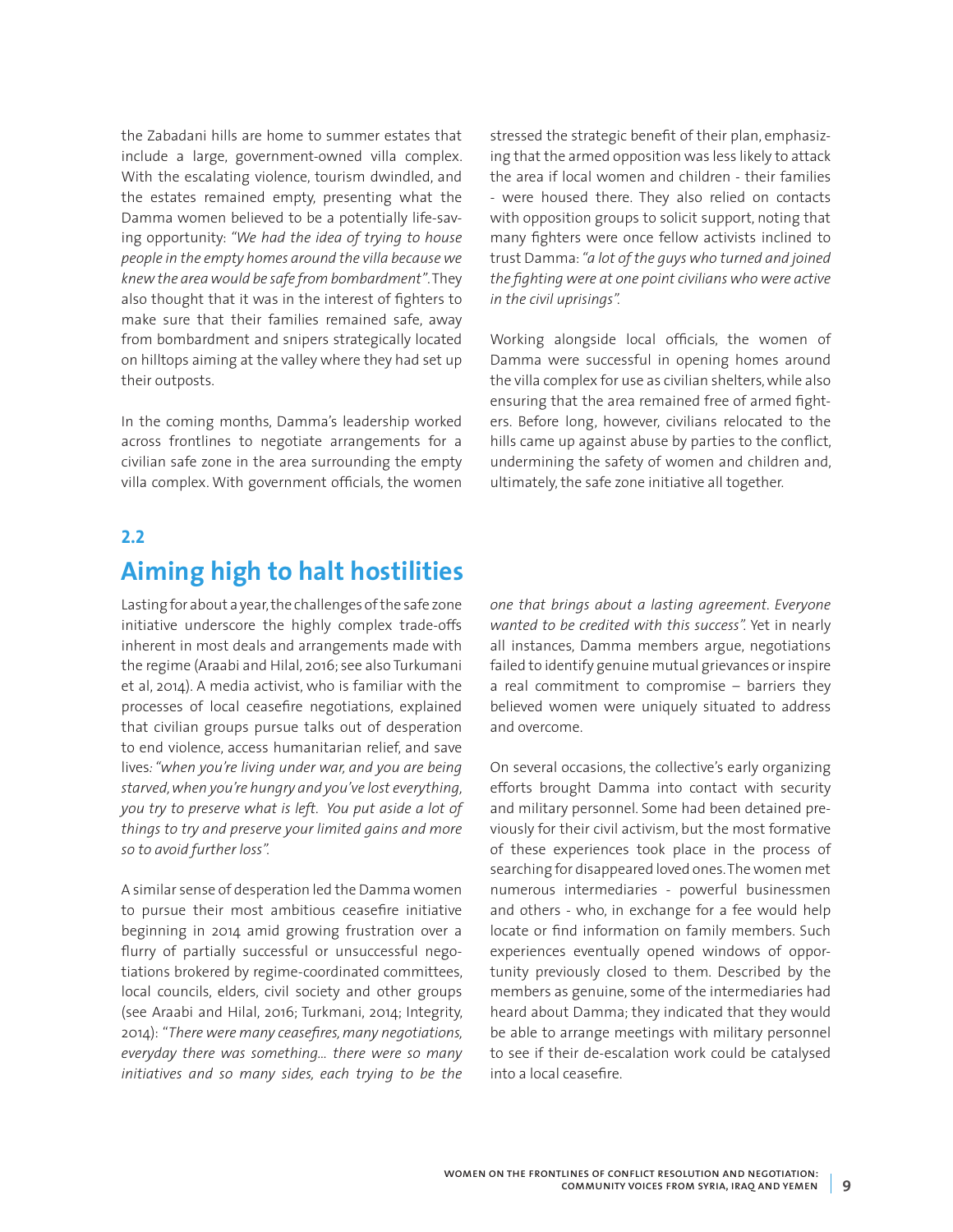Self-taught, but not without a support network, the women of Damma were meticulous. They drew on their wide network in Syria and in neighbouring countries, reaching out to professional mediators to help them study the potential pitfalls and possibilities of such direct engagement. After careful deliberation, they decided to go ahead and agreed on a meeting and, as a first step, came up with a plan to turn this initial visit into a series of negotiations to clear the group's records, as well as the records of over 40 women wanted for protesting and other anti-government activities. Here Damma acted as an intermediary between local women and security personnel, brokering agreements to resolve outstanding cases.

Though the success of these efforts was encouraging, their broader objective to bring about an end to violence and siege in the area remained stagnant. Unwilling to give up, however, Damma formed a women's committee to facilitate a ceasefire agreement between government troops and opposition fighters. Hoping to generate support, the committee drafted a petition and gathered the signatures of more than 450 women in the community (Hood, 2015; Conroy, 2015). The document outlined the basic terms to be met by both sides, and it included demands for a long-term ceasefire, the evacuation of the injured, unconditional and complete access to humanitarian aid to Zabadani, international protection, the commitment of all parties to engage in good faith to agree on a permanent solution for the crisis, and the meaningful participation of women in such efforts (Conroy, 2015). *"Many of us signed this document with our real names to show our commitment and seriousness and our trust in the committee*", said a woman from the community.

The goal was to secure government buy-in for a new round of negotiations, and to use this commitment as a pressure point to cement civil society and armed opposition engagement as well. In all cases, the women from Zabadani relied on a female-centred platform of issues to generate actor support: *"We … spoke with them directly as women.We told them that as women we are suffering ... we told them that our children's education is suffering.We have to feed our families and care for our children".* Similarly with opposition groups, the committee stressed the disproportionate impact of the conflict on women, discussing "*how women are being persecuted by the regime… having to deal with the abuse by the authorities".*

While the women were able to persuade key figures to recognize the committee and move forward with negotiations, the group faced resistance from the local council, which was concerned that the Damma committee lacked the experience and clout needed to influence the Government. Undermining the work of the women, the council chose instead to establish a group of all male community elders to act in their place. Sidelined by the council's decision, the women watched as the elders' committee struggled and ultimately failed to reach a successful agreement with government officials and opposition leaders.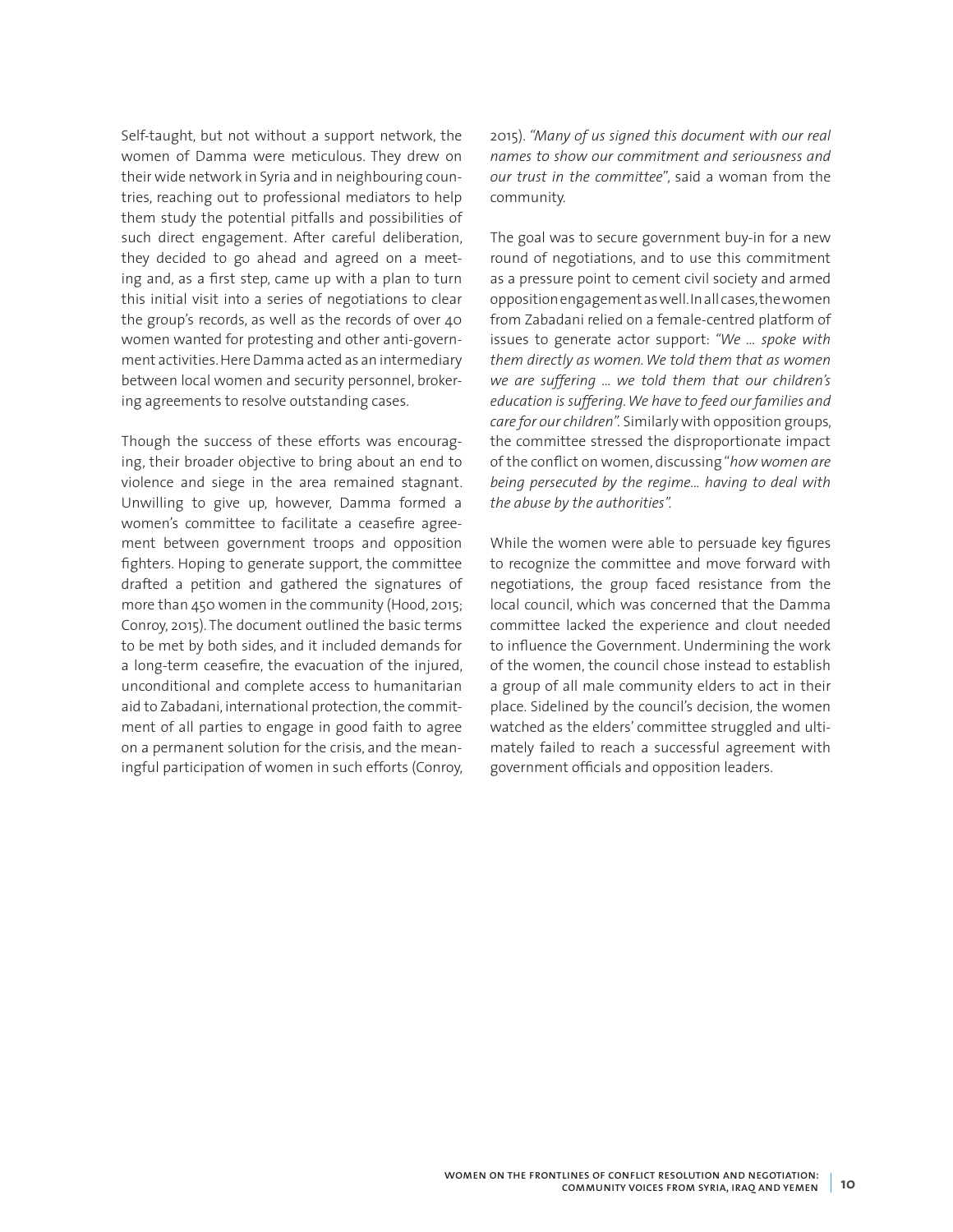## **A worsening outcome: Forced displacement and fragmentation**

In late 2015, intensified fighting and a change of tactics in Zabadani led to the forced displacement of nearly all remaining civilians in the city to nearby Madaya, where a siege was later imposed as the conflict in the Qalamoun Plateau continued to escalate. Once in Madaya, the women were among more than 40,000 people trapped under such dire conditions that many ate grass and leaves to stay alive (UNICEF, 2016). Determined as the women were to continue their work, the gruesome realities of the siege demanded a shift in priorities: *"When people were dying of hunger, we needed to do something… when de-escalation did not work, when the violence got worse… we had to save lives, provide food, medicine,water"*.

Suspending their negotiation and ceasefire efforts, the group focused on finding ways to deliver humanitarian aid across Madaya's seemingly impenetrable siege lines. The women utilized online media platforms and reached out to international journalists to highlight the gravity of the suffering in the besieged area. They also navigated a complex web of actors to facilitate the entry of life-saving medicine and food. Some Damma members recall the group's humanitarian aid efforts in Madaya as among the organization's most important undertakings: *"During this period,the*

*tiniest grain of rice, wheat or sugar that we were able to bring in, I feel proud of that. All the work that we did as Damma before does not compare".*

After the siege of Madaya was lifted in 2017 by the UN brokered 'four towns agreement', all of the Damma women were forcibly displaced yet again, with the majority fleeing abroad, where they continue efforts in relief provision, education and youth engagement. Echoing the sentiments that drove the group to open schools in Madaya and Zabadani, the women insist that life must triumph in the face of so much death, and seeds must be planted for the future, no matter how grave the conditions or challenges may be: *"there's a whole generation that no one is thinking about… What's happening and what will happen to this generation is an unimaginable catastrophe".* Yet the incredible perseverance of the Damma women is sobered by their recognition of the challenges and disempowerment that most Syrians face in bringing about an end to the war. While Damma stands out as an extraordinary example of Syrian women's contributions to civilian-led deescalation efforts and the pursuit of peace, their belief in localized efforts to mediate and negotiate conflict has understandably been diminished.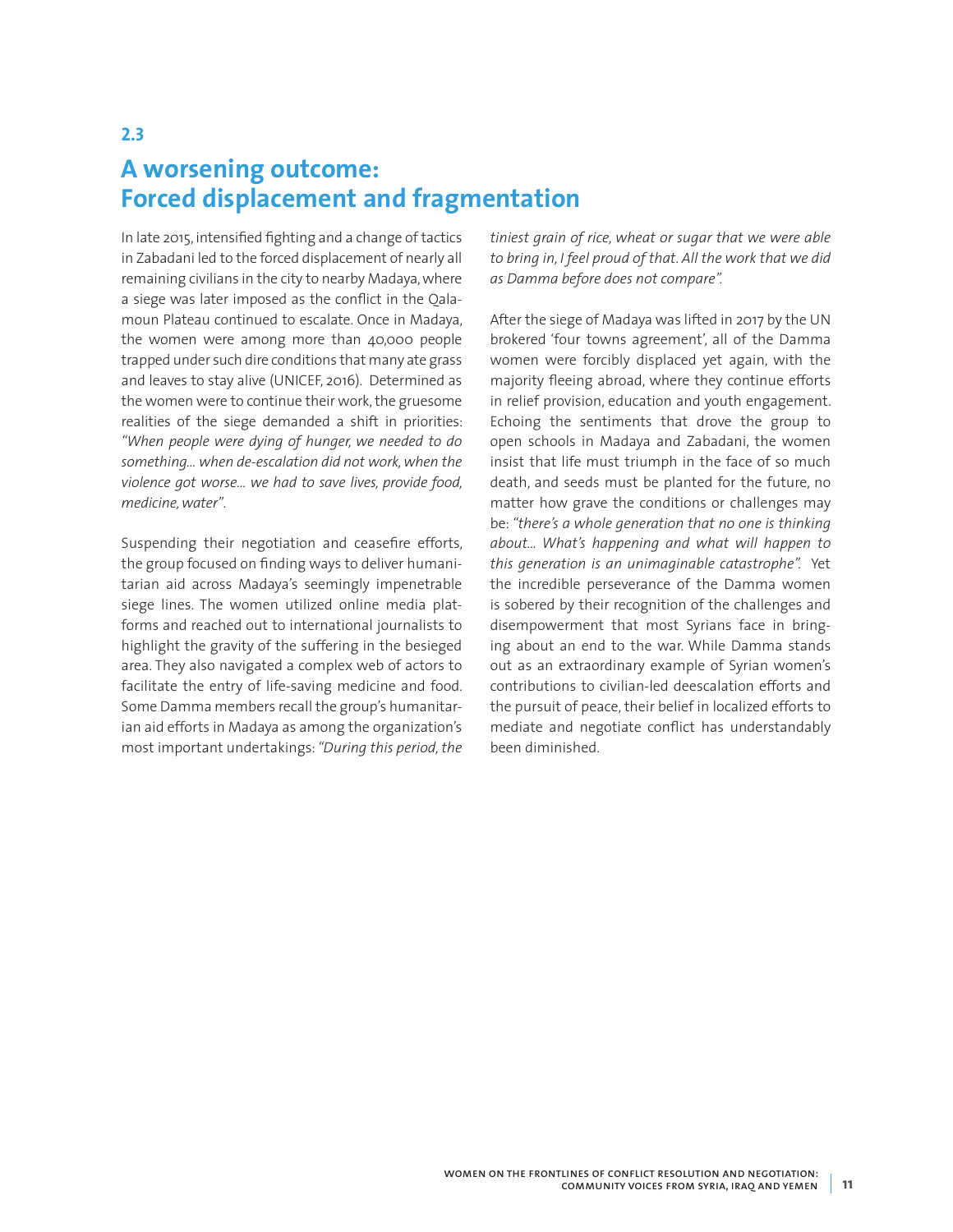## **3.** YEMEN: WOMEN AND TRIBAL CONFLICT RESOLUTION

For nearly three years, Yemen has been locked into a devastating conflict between its internationallyrecognized government, Ansar Allah, and foreign actors. Compounded by an externally-imposed blockade, the conflict has killed or injured almost 60,000 people and displaced 3 million more (UN OCHA, 2017). As a result, women are struggling to provide for and protect themselves and others, facing indiscriminate armed attacks, an increase in gender-based violence, a severe cholera outbreak and the looming threat of famine (Safer World, 2017).

Yet despite these and other grave risks, Yemeni women are also playing an active role in supporting peace and stability within their communities. While a small minority have taken up weapons or aided armed groups, others are leading humanitarian and conflict resolution activities at local level to address the harsh impacts of fighting and prevent further violence (Ibid). In so doing, they are building upon the strong tradition of female leadership in Yemen, which spans the country's religious, civic and political history (Colburn, 2002; CMI, 2015). This includes women in tribal areas of the country, who have long been critical to mitigating and resolving conflict in and around tribes (Dawsari, 2012; Adra, 2016).

Despite claims that Yemen's tribal system is counterproductive to national development, Yemeni tribes have provided a source of stability during recent periods of unrest. Historically, the tribes have been understood as indigenous, territorially-defined groups in rural areas, which are held together by customary laws that govern both intra- and inter-community affairs. Here, dispute resolution constitutes a core component of customary laws as well as prescribed practices for arbitrating

and mediating conflicts within and between groups, including with non-tribal actors such as private companies and even the state (Ibid).

Broadly speaking, though some tribal social systems are patriarchal in nature, women in tribal communities are afforded important social status, and in turn, access and influence in dispute resolution processes (CMI, 2015; Adra, 2016). In some parts of Yemen's tribal highlands, for example, community disputes are discussed publicly by men and women in separate groups, before families reach a mutual decision at home which is then delivered back to a central community forum. Elsewhere, the literature notes examples of both mixed-gender and female-led tribal mediations, while also emphasizing the important role that most women play in influencing community dispute processes through lobbying male family members at home or in private (Adra, 2011).

In recent years, however, tribal customs throughout Yemen have been weakened by widespread armed conflict, the politicization of tribal leaders, and the disengagement of younger generations. This has partially eroded the protective social contract inherent in the tribal systems – especially for women – and undermined the capacity to de-escalate and resolve conflicts (Dawsari, 2012). Nonetheless, women in tribal areas continue to engage in customary dispute and conflict resolution practices. This includes women who are pushing and re-shaping boundaries around commonly accepted notions of female participation in tribal dispute processes. Two such women are Sabreen and Kawthar, who are working to enhance local and regional stability through contrasting approaches to use traditional channels for managing and resolving conflict.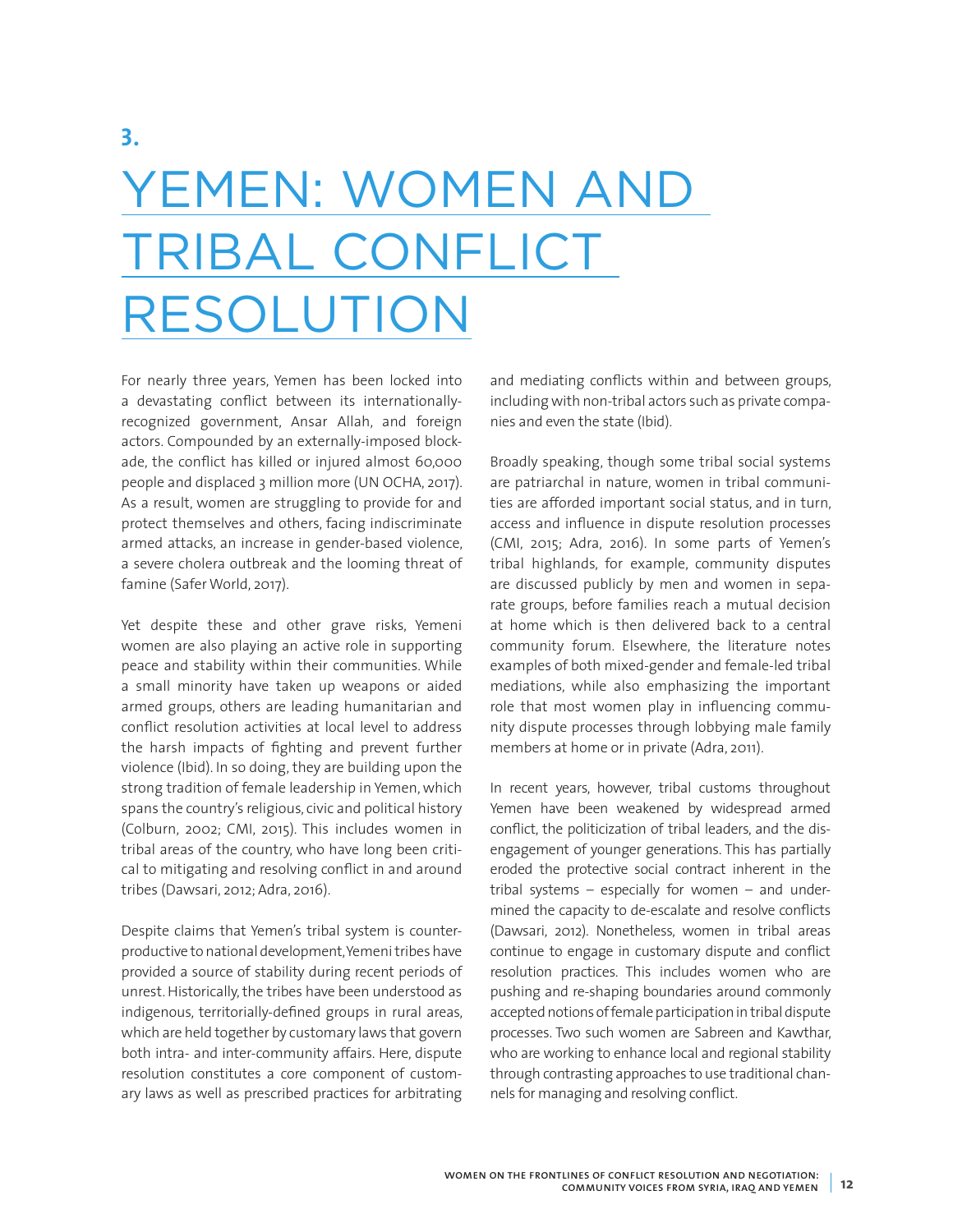## **"Re-activating" tribal dispute resolution practices: A female mediator in Shabwa**

An educator and civil society leader in Yemen's Shabwa Governorate, Sabreen views her engagement in local mediation as a natural extension of her work in the area's public schools. Having spent years settling disputes between students, families and colleagues, Sabreen slowly became involved in larger and more complex cases, including disputes about natural resources and development projects. Eventually joining the organization Partners Yemen, she describes a five-year process of intensive training and relationship building that shifted her focus to tribal mediation or, more specifically, to supporting and reviving the use of certain customary practices as a means to address instability in communities throughout the governorate: *"We work to activate the positive aspects of tribal customs, especially when we find that [tribal leaders] are ...not showing good will to negotiate and resolve disputes. We target the elders. We sit with them and discuss with them in a way to activate their willingness to negotiate, and to think about the impact of disputes on the community".*

**3.1**

Sabreen points to a case involving a multi-milliondollar water project as an example of the potential for "re-activating" tribal dispute mechanisms in Shabwa, as well as illustrating the challenges and opportunities facing women's participation in such efforts. Obstructed by interpersonal conflict and land disputes, the water infrastructure project was stalled for several years after officials struggled to find alternative routes forward. Intent on finding a solution, Sabreen and her colleagues intervened by conducting a mapping of the key drivers and primary stakeholders of the dispute. This was followed by identifying and engaging "influencers," or notable community members, to persuade relevant parties to compromise: "*We would bring these influencers, and help show them the bigger picture - that this dispute is not merely about this person's dispute with the other person… to show that others are suffering the consequences".*

In instances where "influencers" were unsuccessful in initiating dialogue or compromise, Sabreen and her team turned to the wider community, encouraging members to apply social pressure in order to force their leaders to negotiate or resolve the dispute. This tactic relies on a core dimension of tribal relations, recognizing that tribal leaders do not inherit their status but rather accrue power and influence by demonstrating their ability to protect and promote community interests (Dawsari, 2012). As Sabreen noted, *"when they do not respond to us, we would try to create pressure on them – telling people to talk to them... When people see that there is potential … to lose their reputation or people's acceptance, they compromise".*

Sabreen's role in helping to orchestrate tribal mediations is a significant example of female participation in customary practices, largely because it is uncommon for women to engage with tribes and tribal leaders regarding conflicts in which they or their families are not directly involved. This may account, in part, for the gendered resistance that Sabreen has faced in her work, which she overcomes by demonstrating both respect for and understanding of tribal customs: *"When women display knowledge of and engage on the level of traditions and positive tribal customs, it breaks some of these barriers, and makes you more agreeable to community leaders and elders",* she says.

This is not to say, however, that Sabreen's expertise gains her unrestricted access or participation. Gendered limitations on her mobility and freedom of association, due to both the safety concerns stemming from the current conflict as well as pre-existing social and cultural norms (Adra, 2016; Safer World, 2017) often mean that she works from "*behind the scenes*" to influence and shape the mediation process. This includes cases that would otherwise require her to be alone with unfamiliar men, or instances where security conditions are deemed too unsafe for her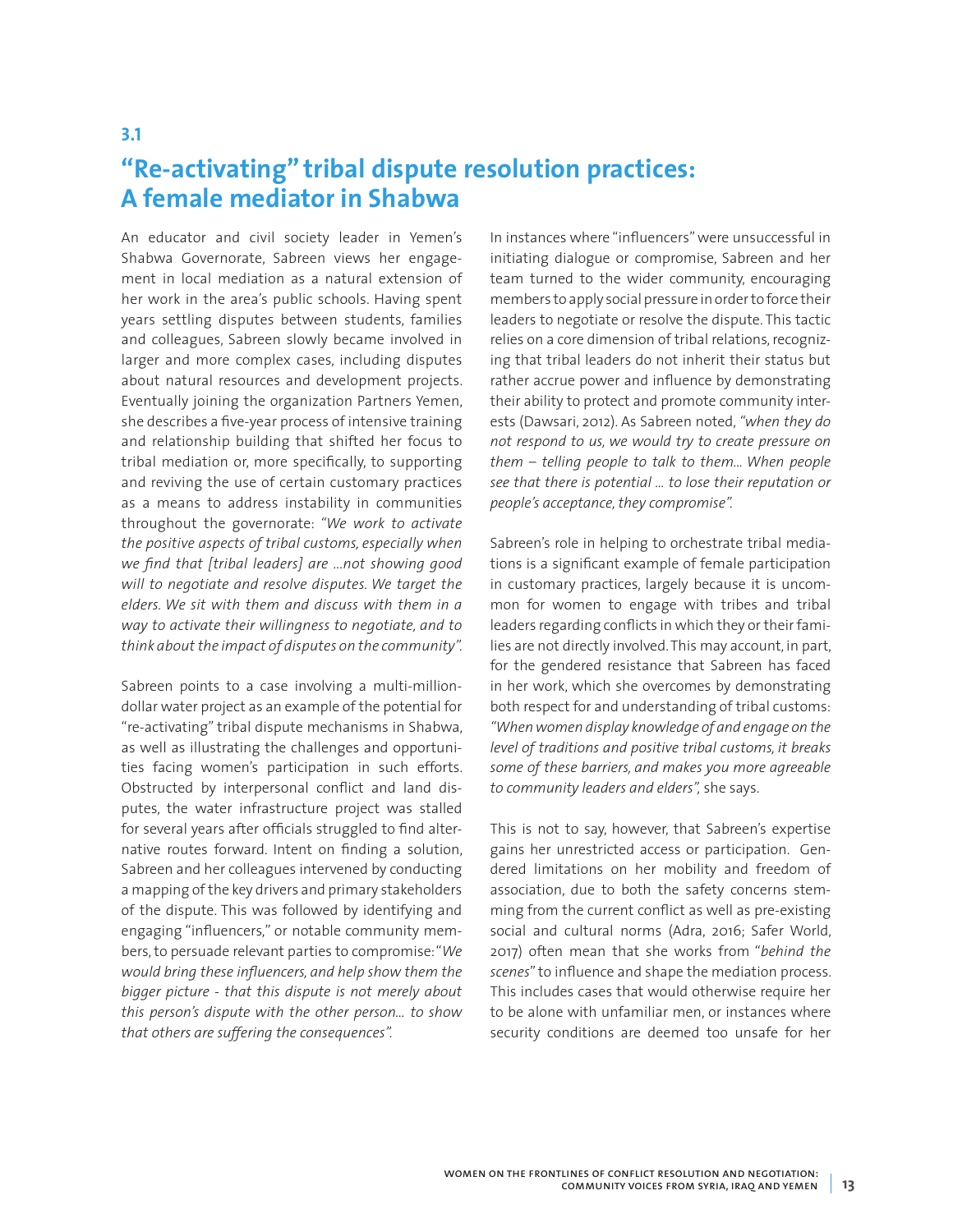to travel. Yet while some women describe similar limitations as matters of exclusion, Sabreen views her position as of equal value to men who carry out more direct or visible roles and responsibilities. To this end, she describes the influence and ownership that she wields in even the most complex of conflicts, including a truce agreement between her community and armed rebel groups that took place in 2015.

When fighters advanced into Shabwa, Sabreen recalls that the general reaction among her neighbours was to retreat into their homes or flee the area, with people claiming they had no part in Yemen's war. Sabreen felt differently, however, pointing out that the presence of armed actors in close proximity to their homes meant the community was embroiled in the conflict whether they actively participated in the war efforts or not. She stressed that any form of retaliation or bombardment would almost certainly harm civilians.

Concerned by this development, Sabreen along with a group of community women organized men in the community to push fighters away from residential areas. She started by visiting the local mosque, imploring the imam to organize a meeting after Friday prayer, for which she then called as many families as possible, urging them to get involved: *"Of course, I worked behind the scenes because of sensitivities of being a woman...I would make phone calls to pressure so and so to speak up. These calls helped lay the vision for the action –'speak up.Go after prayer and speak up'".*

The meeting Sabreen helped to organize resulted in several visits to the fighters' outpost by a committee of local men, who attempted to persuade the armed group to retreat from densely populated civilian areas. Sabreen continued to support the committee before and after each visit, providing input on messaging and negotiation strategies to sway the rebel forces. Here too, when the committee lost momentum after an unsuccessful first visit, Sabreen and other women rallied even more men to join the group, while also applying pressure to this ad hoc committee by reminding them of their responsibility to act and protect; *"We made phone calls and gathered a bigger group of men to make another visit. I threatened that I and the women would go to meet with the militia, when I saw that the men were hesitating or acting slowly. 'If you don't speak up,the women will speak up,'we told them".*

In subsequent visits, local men were able to initiate dialogue with rebel leaders by relying on a communication strategy partly developed by Sabreen. Here the men emphasized the apolitical character of civilians in the area, explaining that the vast majority were neither against the Ansar Allah nor with the internationally recognised Government, but rather innocent bystanders to the conflict. Ultimately convinced the committee could be trusted, the fighters left the area subject to the agreement that key infrastructural assets in the community would be kept in civilian control, an outcome of which Sabreen felt considerable collective ownership, despite the limitations of working from behind the scenes.

#### **3.2**

### **From directing to direct engagement: Women and tribal dispute resolution in Ibb**

Apart from orchestrating mediation from 'behind the scenes', numerous examples exist of Yemeni women who play direct and highly visible roles in customary dispute resolution practices (Dawsari, 2014; see also Al-Arabiya, 2017). In Ibb, a governorate located in the southern inlands of the country, women are making life saving contributions to their families and communities through involvement in non-governmental organizations (NGOs) and by providing healthcare, food and humanitarian aid to those in need (Safer World, 2017). Less widely documented are the experiences of women working alongside tribal leaders to stave off further violence or conflict despite the presence of warring armed groups in the area.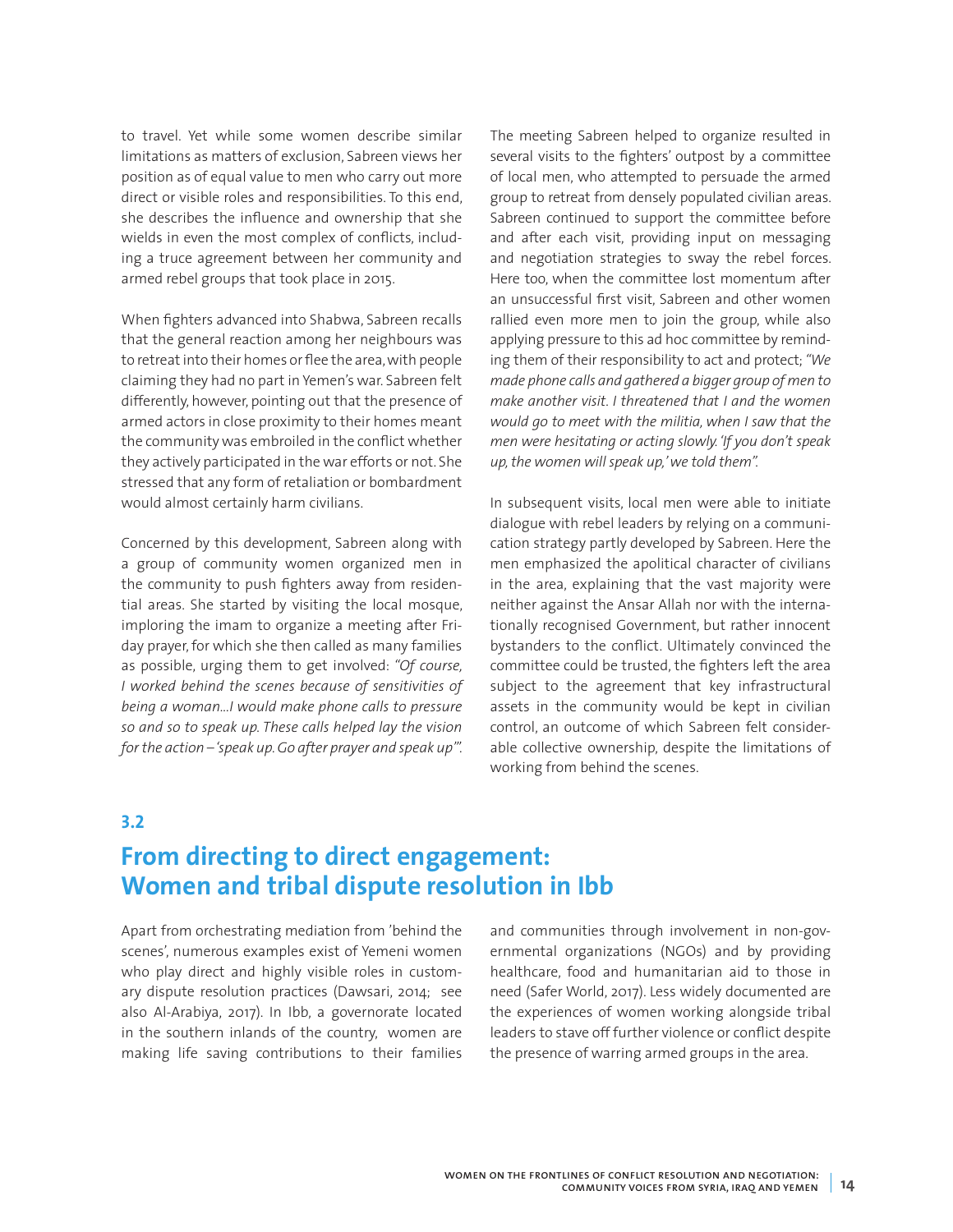Appointed to a local committee on legal issues in Ibb's prison system, Kawthar is one such woman. A legal activist and journalist, she worked with a team of lawyers, politicians and tribal leaders to address the severe backlog of prisoners awaiting sentencing or trial by identifying cases that could be transferred to tribal channels for processing. In the committee's first several months, Kawthar and her colleagues completed monitoring visits to both the central and reserve prisons in Ibb, recording nearly 2,000 cases that were stuck or stalled, often with prisoners incarcerated on the mere suspicion of minor legal infractions, for upwards of three to four years.

The committee's findings corroborate reports from around the country about the harsh conditions in Yemeni prisons. In addition to the near absence of due process, state prisons have also been characterized by a lack of basic security measures, the inhumane treatment of prisoners and severe overcrowding, all of which make detention facilities particularly prone to recruitment and radicalization efforts by terrorist organizations (United States Institute of Peace, 2015). Here too, incarceration for being poor and unable to pay debts is also a frequent problem, and adds to the number of prisoners being held on insufficient or unjust grounds. While these issues pre-date the current conflict in Yemen, the use of detention and enforced disappearances as tactics of war by parties to the conflict has further exacerbated an already dire situation (Human Rights Watch, 2016).

As an extension of their visits, Kawthar and several female committee members were assigned to a murder case involving two local tribes in which a woman died after being struck by a ricochet bullet. Remanded in jail for more than eight years, the man responsible for firing the gun claimed the incident was an accident, and that the bullet was shot into the air during a verbal dispute. Sentenced to death, the outcome of his case caused relations between the two tribes to deteriorate, with tensions inching towards violent conflict the longer he spent awaiting execution.

In endeavouring to de-escalate tensions exacerbated by the prisoner's looming execution, Kawthar and her colleagues engaged tribal leaders in both areas to undertake a *Sulh*. In customary law, a *Sulh* or *Sulha* is a multi-staged mediation process meant to repair relations within or between parties following disputes. Traditionally initiated by the offending party, the *Sulh* generally begins with the formation of a community council tasked with establishing a truce and ensuring a cessation of hostilities. This truce is guaranteed by a mutually-agreed sum of money to be paid should the peace be broken. The council then undertake a series of consultations with both parties until an agreement is reached, at which point a public reconciliation ceremony is held to mark the resolution of the dispute (Saxon, 2017).

The efforts of Kawthar and her colleagues to initiate a *Sulh* between the villages, which were located hours from their homes in Ibb, resembles aspects of Sabreen's work in Shabwa, in that it is relatively uncommon for women to involve themselves in the disputes or affairs of unfamiliar tribes. Yet while Sabreen was working somewhat behind the scenes of the actual dispute process, Kawthar and her female colleagues embedded themselves directly in the council alongside local male leaders, something she recalls as *"the first of its kind".* This may explain, in part, the intense criticism that Kawthar described in the initial phases, where she and her female colleagues struggled to convince the relevant parties to participate in the mediation process.

"*We thought that it would be paramount for us to directly communicate with the victim's family. Of course, there are certain barriers that women in Ibb face in such instances – women are seen as incapable of participating in such processes, and these barriers make it difficult for women to play a direct part in this sulh. Nevertheless, we went to find out more from the victim'sfamily,and we expected that we will be shut out and would have to return empty-handed. That happened.We tried numerous times and finally came to an agreement to meet on a specific date".*

Initial barriers behind her, Kawthar went on to earn the respect of villagers by showing a nuanced understanding of and respect for the *sulh* process.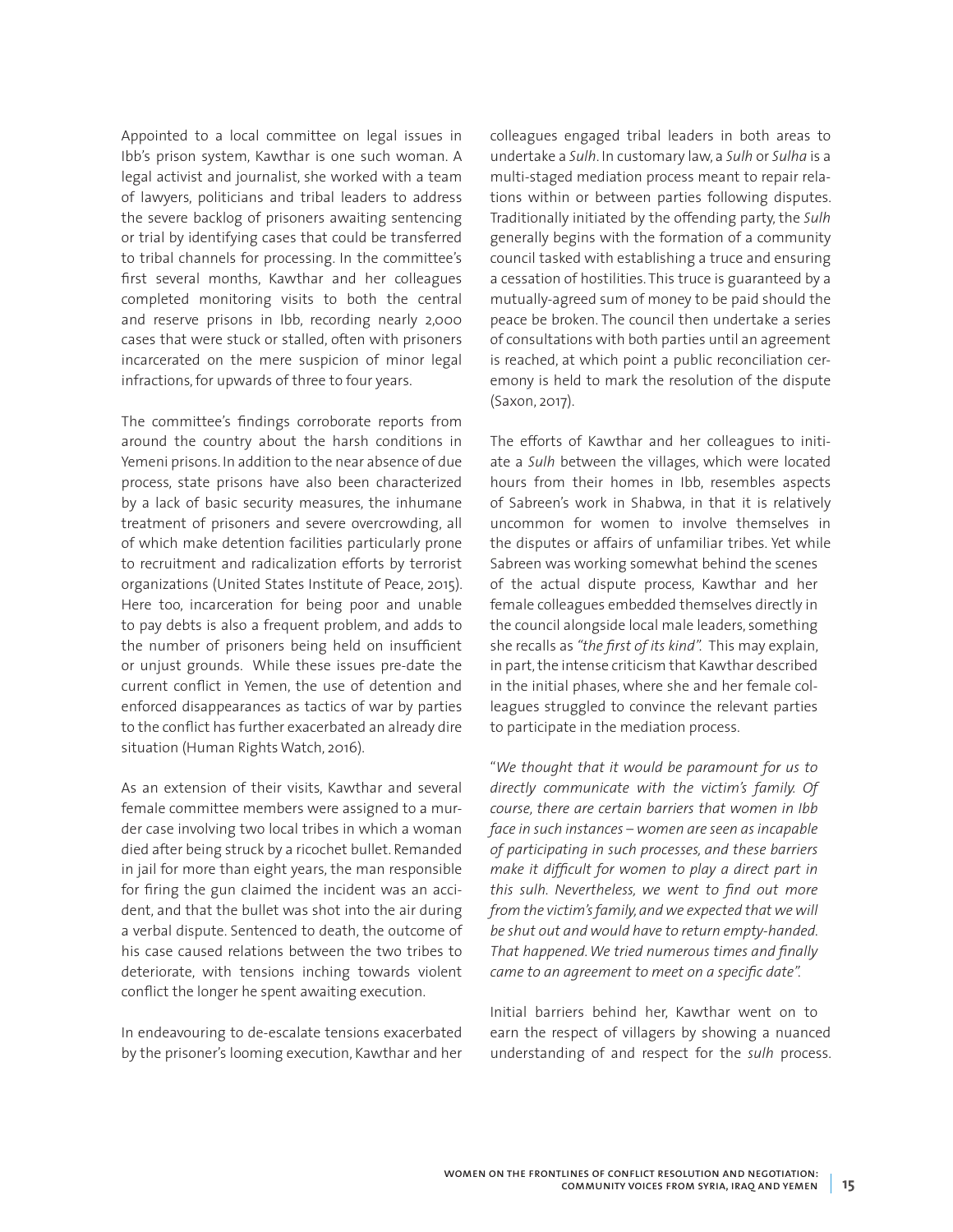This included following protocol about how to conduct consultations with parties to the dispute as well as how to speak with community elders. Here, too, Kawthar underscored the importance of working as a part of a team to generate legitimacy both for the mediators and the outcomes they reach. *" As a woman, it helps to work as part of a team. The consequences, good or bad, are taken on by a bigger group. You won't be chastised… If you worked as part of a diverse group, it protects the outcome. People cannot undermine the resolution, accusing you of affiliations or secret agendas or what have you because there were different sides that worked on this…"*

By the time Kawthar and her colleagues left the village, a full settlement had been reached: the victim's family dropped the charges, and the incarcerated man was released from prison with the understanding that he would compensate the victim's family and relocate to a village further away from their home. In addition to preventing his execution, Kawthar takes pride in knowing that their efforts resolved tensions between the two villages at a time when violence seemed otherwise inevitable. This is especially significant, she explains, because it is these acts to quell instability at local level that have helped to keep Ibb from becoming more deeply embroiled in the country's ongoing war: *"It is these different efforts, the constant putting out of fires that has kept the governorate from being pulled into the fighting… Women are central here. We are constantly extinguishing fire".*

#### **3.3**

## **Women's diverse roles and perspectives in ensuring community stability and conflict resolution**

Sabreen and Kawthar's experiences in tribal dispute resolution offer noticeably different interpretations of what constitutes women's participation in resolving conflict at local level. On the one hand, Sabreen sees important and rewarding opportunities for influencing and persuading male intermediaries to lead or preside over direct aspects of mediations and negotiations. Understood in terms of broad communal action, Sabreen's perspective may reflect principles central to the functioning of the tribal system, including notions of trust, collectivity and mutuality. For Kawthar, however, working "behind the scenes" is often a matter of women's exclusion, a sentiment that can be equally understood in terms of tribal principles and beliefs. To this end, Adra (2017) writes that Yemeni women

*"expect equal rights and treatment"* precisely because of *"tribal egalitarianism"* and the status it has historically afforded women throughout Yemen.

Yet underlying their differences in perspective, Sabreen and Kawthars' experiences are similar in that they demonstrate the role that women play in reinvigorating conflict resolution processes stalled by intense social and political factors. In this way, the women's leadership in shoring up the stability of Yemeni communities threatened by conflict is neither rare nor isolated. On the contrary, women throughout Yemen are taking on new roles to bring about peace and stability in the face of the country's complex conflict and its dire humanitarian fallout.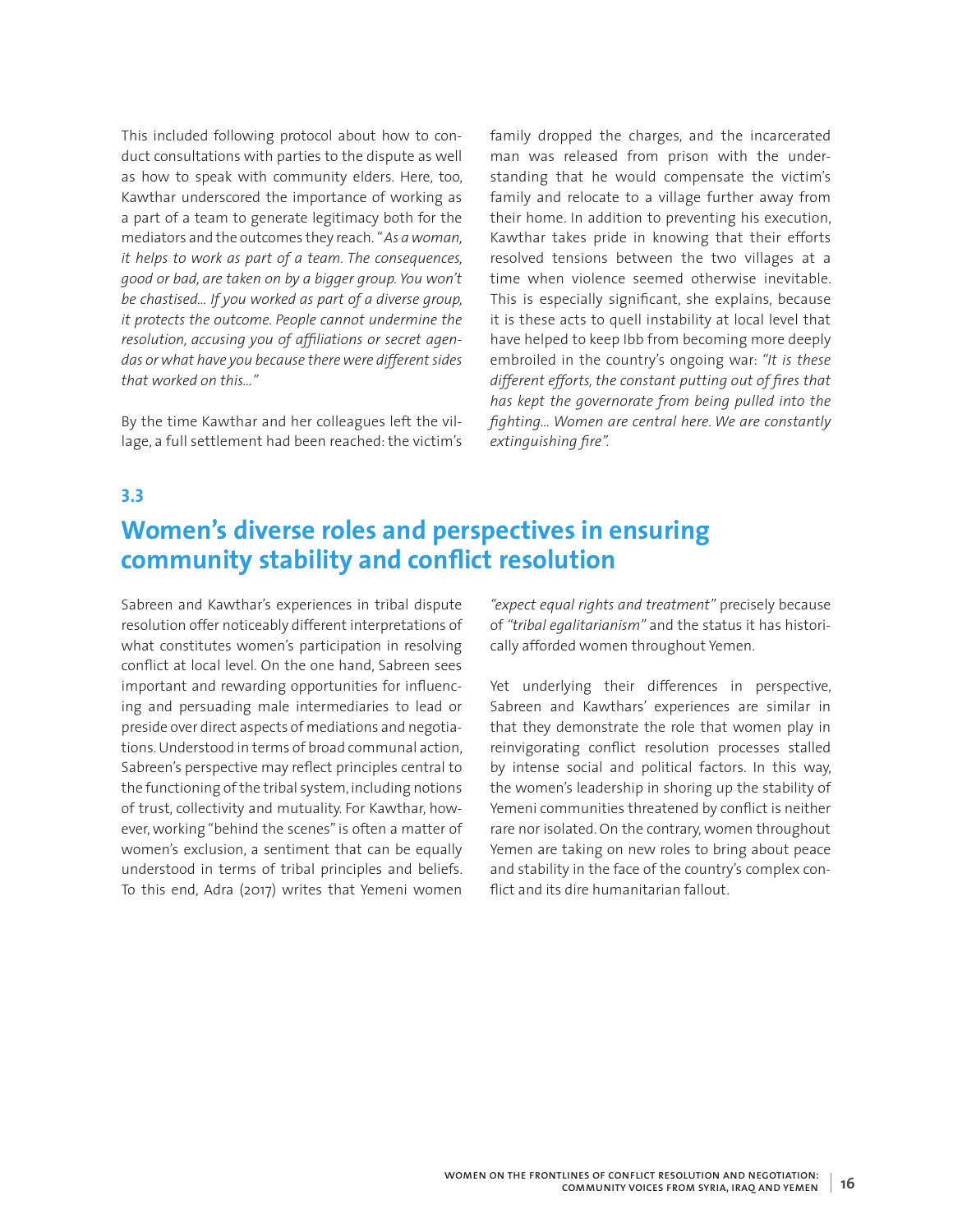# IRAQ: WOMEN OMMUNITY MEDIATORS **ILLING THE GAPS**

Iraqi state institutions have been dramatically weakened in recent decades by three wars, the harshest sanctions regime in diplomatic history, and an exogenously imposed democracy (Dodge, 2013). Compounded by sectarian politics and rampant corruption, there now exists a deep gulf between people and the Government (Ibid). This is evident from ongoing protests throughout the country, including in Basra, Iraq's wealthiest governorate, where people have repeatedly taken to the streets demanding a solution for persistent electricity and water outages (Guardian, 2015).

Exacerbated by the violent and destructive rise of the Islamic State of Iraq and the Levant (ISIL) in many parts of the country, issues of scarcity of resources, weak service provision, and the near-absence of protective institutions are driving conflicts at local and community level (Mansour, 2017). In recognizing the limited capacity of the State to respond, the Iraqi Center for Negotiation Skills and Conflict Management (IQCM) was founded in 2010 with the objective of creating a country-wide network of mediators and negotiators to de-escalate, manage, and resolve conflicts and disputes. Over the past seven years, IQCM's network has grown to include nearly 360 members, a group that consists of civil society, community, religious, tribal and political leaders, around 30 per cent of whom are women.

Two such women are Razan and Nada, IQCM community mediators who are working to quell local conflicts in the absence of, state institutions. For Razan, this involves integrating holistic mediation tools into her work at the Ministry of Education, while Nada works throughout the Kurdistan Region of Iraq to resolve conflicts that arise due to the lack of formal institutions or mechanisms to support the needs of displaced and minority women.

#### **4.1**

## **From punitive to holistic: Education mediation in south central Iraq**

 As a civil society leader and educational administrator in South Central Iraq, Razan is responsible for conducting formal inquiries into educational disputes in primary and secondary schools throughout her governorate. This includes incidents ranging from the abusive treatment of students to labour disputes filed by teachers and staff, of which Razan handles upwards of 40 cases each month.

Razan was also among the first group of community leaders selected to join the IQCM network, undergoing a year of theoretical and practical training with the Center that included modules on negotiation, decision-making, coalition building, persuasion, agreement drafting, and multi-party dispute processes. For Razan, this training had a significant impact on her immediate work as an educational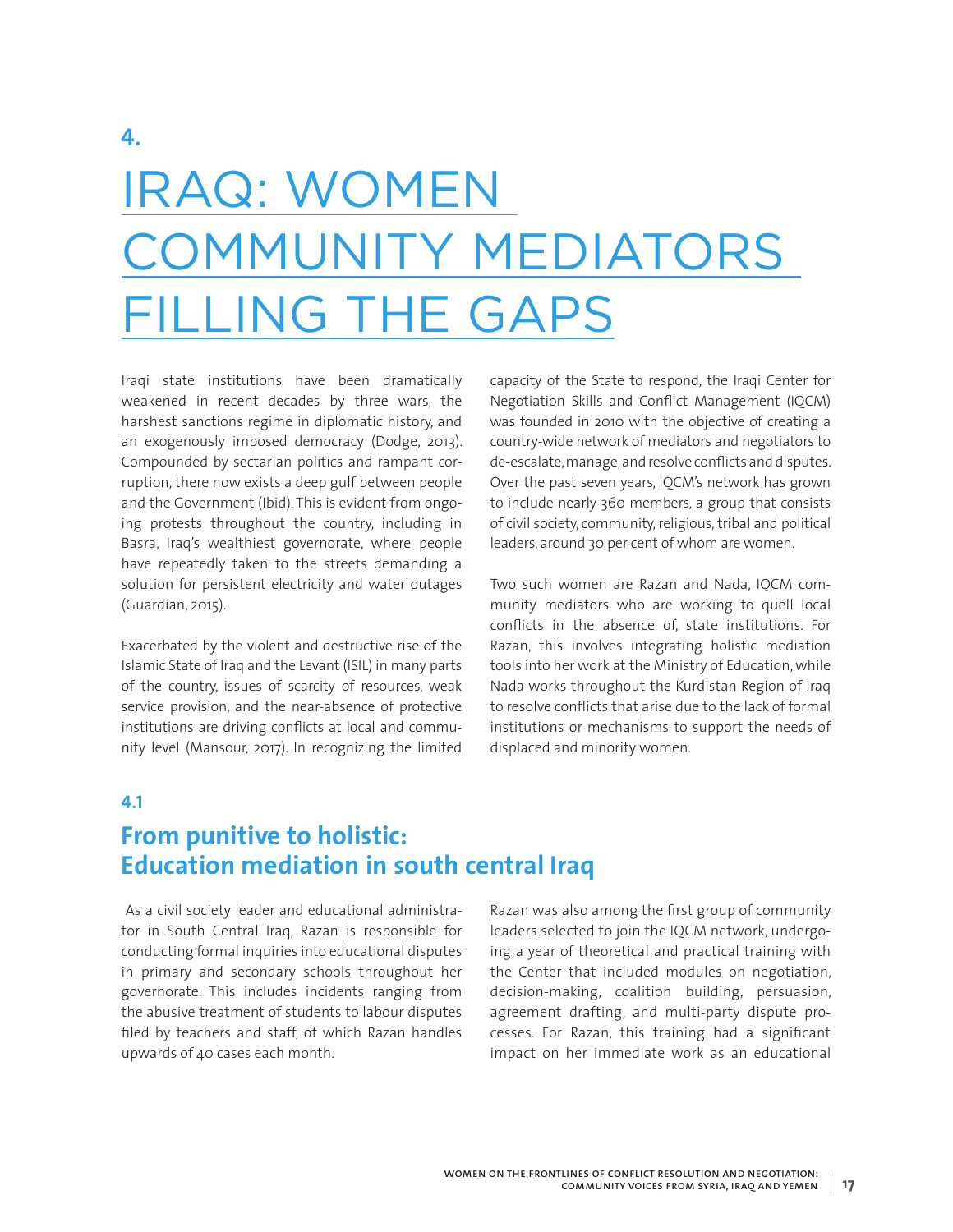investigator, helping to shift her approach from a reliance on punitive measures to a holistic process driven by a desire to find more constructive solutions: *"In my work previously, punishment was the first resort. Those in violation of certain rules, I thought, needed to be punished. However, in the aftermath of these courses, I learned something different – to negotiate and try to come up with solutions first. Punishment is a last resort now".*

Razan points to cases involving the use of forged documents by young or first-time job applicants as an example of how her approach has changed overtime. Previously, she would refer such cases to the criminal court, a decision that would tarnish the individual's personal reputation and future professional prospects. Now she relies on a range of technical dispute resolution tools to find solutions that are corrective and constructive. To this end, when directorate personnel are intent on bringing a case before the court, Razan facilitates initial discussions to explore alternative corrective disciplinary measures:

*"I discuss that the life of this person will be stopped forever if the case is tried in criminal court; that person won't be a productive member of society afterwards. The young person is bright and has a lot to give… if we give them an alternative, this young person... will now have learned a very strong lesson and most likely won't repeat the same mistake. That the person will now work twice as hard, knowing that they will be caught, and they will continue to be productive members of society. Yes, that person has been disciplined in this scenario and they lost their appointment, but we haven't destroyed their future.We've given them a chance to fix their wrongdoing".*

Razan's efforts to cultivate greater fairness in her work at the Directorate is especially significant when framed by the pervasive issues of misconduct that have eroded Iraqi trust in state institutions. This includes the mishandling of money allocated for educational reconstruction since 2003, which partly accounts for the widespread school shortages faced throughout the country. Here too, patronage politics plays a role in dictating the flow of money for new school development, at times benefiting communities due to political favour or connections, rather than those with the greatest educational needs (Bassem, 2016).

In this regard, the case of forged credentials is a particularly delicate topic, and one that underscores the complexity of dispute management within institutions already crippled by issues of impunity. For many Iraqis, the prevalence of fraudulent certificates is a prime example of widespread corruption, with an estimated 20,000 civil servants believed to have gained employment using fake diplomas. This in turn has generated significant resentment, and resulted in calls for stricter punitive measures against offenders (Abdul-Kadir and Yacoub, 2011, PRI 2010).

Acknowledging these challenges, Razan believes that a more human-centered approach to resolving conflict within government is key. She emphasizes that some political conflicts in Iraq are often rooted in personal disputes. Ministerial appointments, she says, can be hampered by personal disagreements between existing officials, who may obstruct the appointment process to undercut candidates allied with personal enemies. As a result, key positions go unfilled for long periods of time and have a substantial 'trickle down' effect on the ability to provide services or carry out important responsibilities.

*"This impacts the way government functions, and the work that gets done or doesn't get done. Conflicts that begin at the individual level translate all the way down, impacting services, and those receiving or not receiving the services… In the education sector, it undermines the quality of education and ultimately harms the students... so intervening on the personal level to resolve these disputes… is beneficial to those at the other end of the equation".*

Beyond education, Razan points to the disruptive impact of similar disputes across other service sectors in the governorate. While she finds the prevalence of these issues deeply troubling, her experience in dispute resolution also serves as a source of hope: equipped with a more nuanced understanding of conflict management, Razan sees potential for mediation to address interpersonal causes of disputes before they become seemingly unmanageable political issues.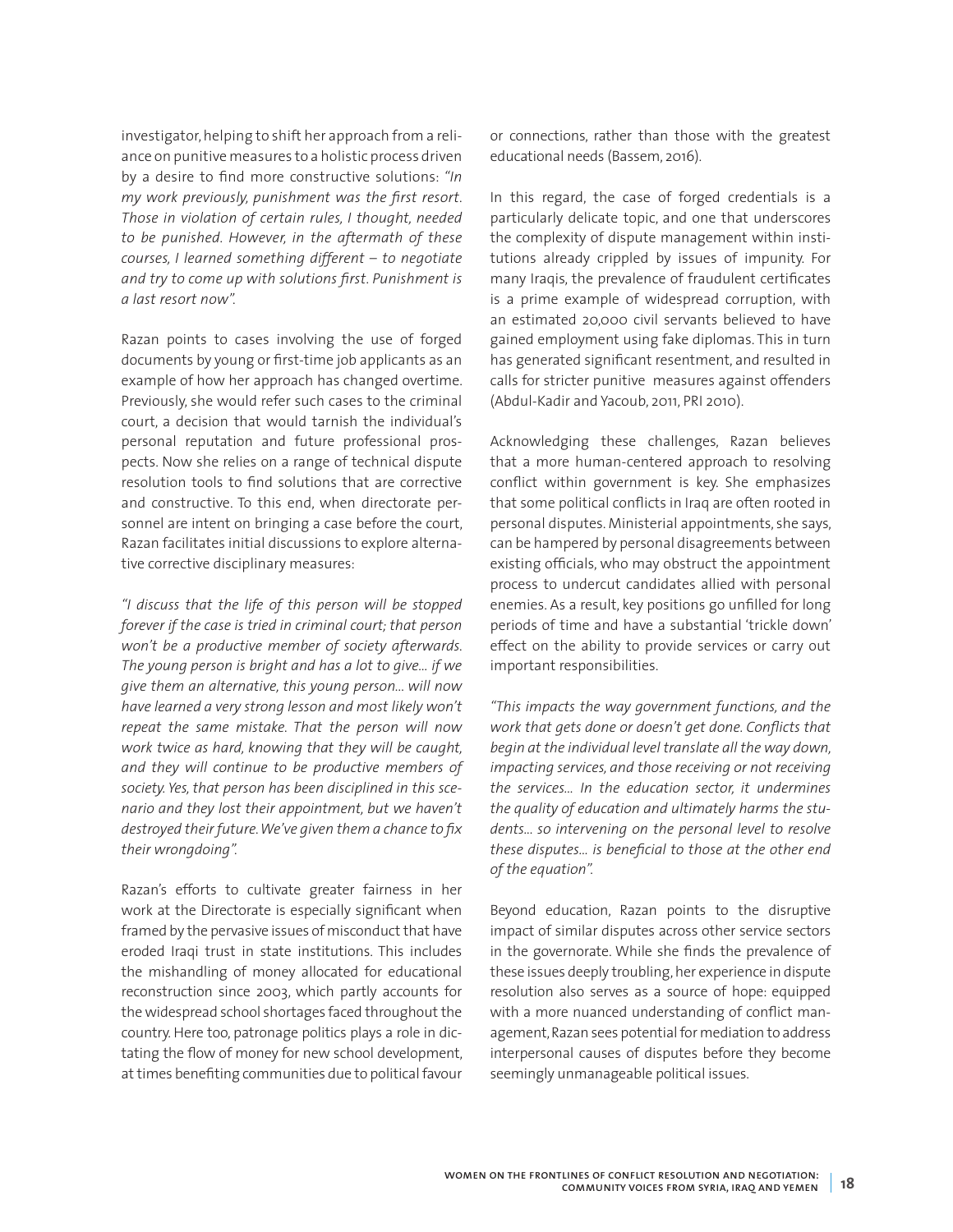## **Conflict resolution and minority communities: Supporting displaced Yazidi women**

Invited to join the IQCM network for her background in minority women's issues, Nada is a civil society leader based in the Kurdistan region in Iraq, where she works to support Christian, Turkman, Shobak, and Yazidi women, among others. According to Nada, minority women are among the most vulnerable groups in the country due to compounding factors of discrimination regarding their gender, religion and/or ethnicity. Here, a substantial body of literature confirms that they often face "disproportionate risks to [their] lives, cultural traditions, and property" (IILHR, 2013:6; Salloum, 2016), including forms of discrimination and persecution from religious and political groups. Despite recent legal reforms by the Government of Iraq and Kurdistan Regional Government (KRG), Nada explains that gaps in the implementation of the law leave these women doubly-disadvantaged when seeking to exercise their basic rights.

**4.2**

In recent years, the plight of minority women in Iraq swept international headlines after reports emerged about the Islamic State's treatment of Yazidi women. An ethnic and religious minority group that has faced a history of persecution, hundreds of thousands of Yazidis were forcibly displaced by the 2014 ISIL offensive in the Sinjar Mountains, including nearly 5,000 Yazidis who were taken as slaves. At the hands of ISIL, enslaved Yazidi women endured heinous acts of sexual exploitation and abuse, and they were often sold or traded as sex slaves upwards of ten times over (Callimachi, 2015, 2017; Otten, 2017).

While hundreds of Yazidis taken by ISIL remain missing, Nada and her IQCM colleagues are supporting female survivors displaced in Kurdish Iraq who have escaped captivity. In addition to threats of rejection and violence from family members who view the women as sexually shamed and dishonoured, Nada points to the issue of missing personal documents as a problem that severely adds to the vulnerability of these women. This includes lost, damaged, or confiscated

identity cards, which are critical for accessing services or engaging with authorities, yet can be impossible for IDP women to replace on their own.

Broadly speaking, constraints on accessing official documentation affect IDPs and refugees from all backgrounds, not just minority communities in Iraq. Earlier this year, for example, queries about the retrieval of confiscated ID cards ranked among the most commonly asked questions by IDPs and refugees seeking support from UNHCR call centres (UNHCR, 2017). Similarly, women of all backgrounds – and not just those affected by displacement – experience challenges in applying for state documents. Despite some legal rights meant to protect their independence, it is not uncommon for government institutions to deny women's requests for documents when unaccompanied by a male relative. This is especially problematic for single women and widows, who, without access to ID cards or birth certificates, can be left in a legal limbo (IILHR, 2013).

Historically, minority communities have also faced considerable obstacles in securing state documents, beginning in the 1970s when Ba'athist Arabization policies required minority groups to register as Arab Muslims. The implications of this policy are still felt today, as many have been unable to change their religious designation with the state (PAX, 2015; IILHR. 2013). In the Kurdish region of Iraq, the politicization of ethnicity and its implications for legal documentation are also shaped by a rise in KRG patronage politics and resultant pressures on Yazidis in particular, to identify them as ethnically Kurdish in exchange for protection, recognition, and access to employment opportunities (Human Rights Watch, 2009).

For displaced minority women, however, these factors can compound and coalesce to create seemingly impenetrable barriers. To this end, Nada has been working to help female Yazidi IDPs with document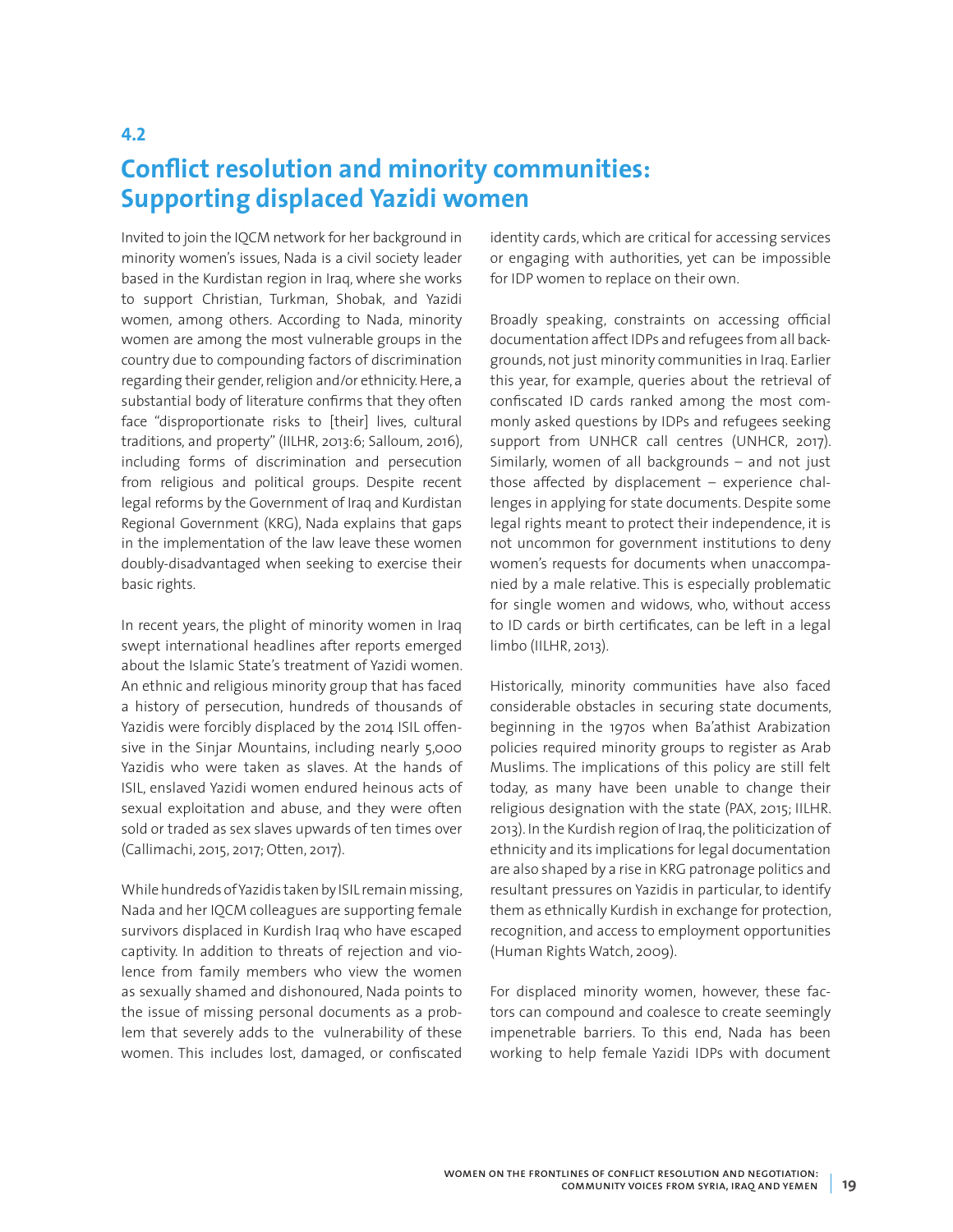retrieval, efforts that include mediation with IDP camp authorities. In outlining her approach, she underscores that the first step in any case is building trust and buy-in from those involved: *"Trust is key… without it, I can't do anything. I need to be trusted by the different parties ... because if they don't trust me, they won't share information with me that I need to support the intervention.Ifthere's no trust,I can't work".* Yet, she also makes clear the difficulties of gaining the confidence of minority women, who can be especially hesitant to share personal or private information with unknown persons. For many Yazidi women, this hesitation is partly rooted in an "'endemic mistrust' of majority groups (IILHR, 2013), a dynamic that Nada indirectly acknowledges when mentioning the added challenge of wearing a hijab while working with non-Muslim minorities.

Nada uses several tactics to build trust that include 'not coming empty handed', meaning that she brings essential goods or a gift as a token of good will and generosity. She also adapts how she introduces herself based on the context or audience: *"Of course, it all depends on where I am. Every place, I introduce myself assomething else,"* she notes, explaining that her affiliation to IQCM often garners trust in ways her political titles or NGO affiliations may not: *"I think people are tired of NGOs and research – they're fatigued. They know that I am here not to document cases or gather information.Most NGOsjust do this,and they leave.But when I say that I work with a conflict resolution centre, they know that I am there to give something back, to resolve their problem, not just collect information".*

Once Nada has secured permission from individuals to intervene in a dispute, she begins the process of

reaching out to all other relevant parties. In the case of Yazidi women seeking new documents, this includes the government ministries responsible for issuing state IDs, as well as camp and local authorities that may restrict the women's freedom of movement to access relevant offices and agencies. She stresses that engaging stakeholders of this kind requires strong technical mediation skills, including knowledge of conflict resolution tools and tactics around communication, persuasion, and consensus building.

Yet Nada also speaks frankly about the need for personal connections and social capital when aiming to influence government and community stakeholders: "*If you do not have contacts in the community, it is almost impossible for negotiations to take place. You need to know influential people and to be able to bring them on your side. If you do not have such connections, I doubt that one would be able to even gather the necessary information about the dispute at hand, and certainly not resolve such a dispute".* This includes local government officials, business people and community leaders who are able to lend legitimacy and credibility to her work, often by providing introductions to others in positions of power, or by helping to facilitate her requests for documents, permissions and approvals.

Ultimately, however, Nada demonstrates strategic prowess in using her social connections to build new relationships, rather than depend too heavily on others to facilitate her work: "*I use the contacts essentially as a way to get through the door, if you will. I don't always take influencers with me... I go with them once, and when I am there, I try to improve my own relationships. I build these relationships, so next time, I won't need to take said person with me*".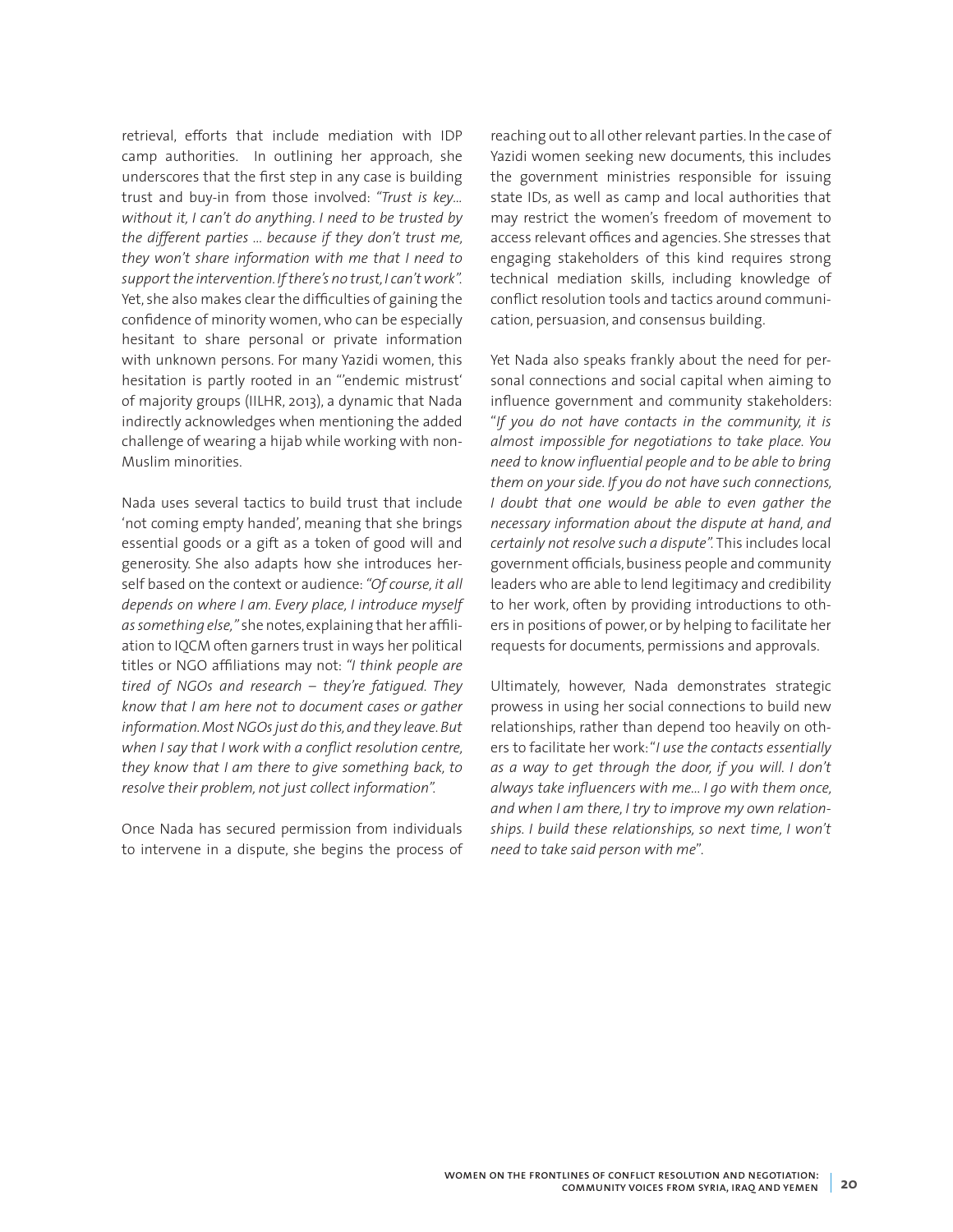## **4.3 Building legitimacy through experience**

Despite differences in context and professional background, Nada and Razan describe facing similar challenges in their work as community mediators, including largely gendered claims about their experience, temperament, and ability. Here too, both mediators emphasize that other women are often quick to raise such criticisms against them. In addition to representing women's internalization of discriminatory and patriarchal attitudes, Nada notes that women's sentiments can reflect personal experience and rational judgment: *"Some women who have gone through traumatic experiences,they feel like 'if I wasn't able to protect myself,how will you be able to protect me?'"*

In most cases, Nada and Razan point to the value of gaining experience and building a reputation as the primary tools for overcoming gender-based discrimination from men and women alike. With each successful case, the women describe a process of 'proving' themselves, first within their existing professional circles or networks, and later to the wider community: *"Your record helps you do more. Once people hear that you've accomplished such and such in this area, and you've negotiated these cases,they themselves tell you, 'come help us'".*

In this way, the women's reach and influence as community mediators ultimately depends on the same elements that have inversely undermined community opinion of state channels for dispute resolution: trust, legitimacy, and a proven track record for fairness. In the absence of formal institutions that elicit such sentiments, community-recognized mechanisms that manage and overcome conflict have proven valuable. And, as Razan and Nada's experiences show, so too is the inclusion of women in filling this gap.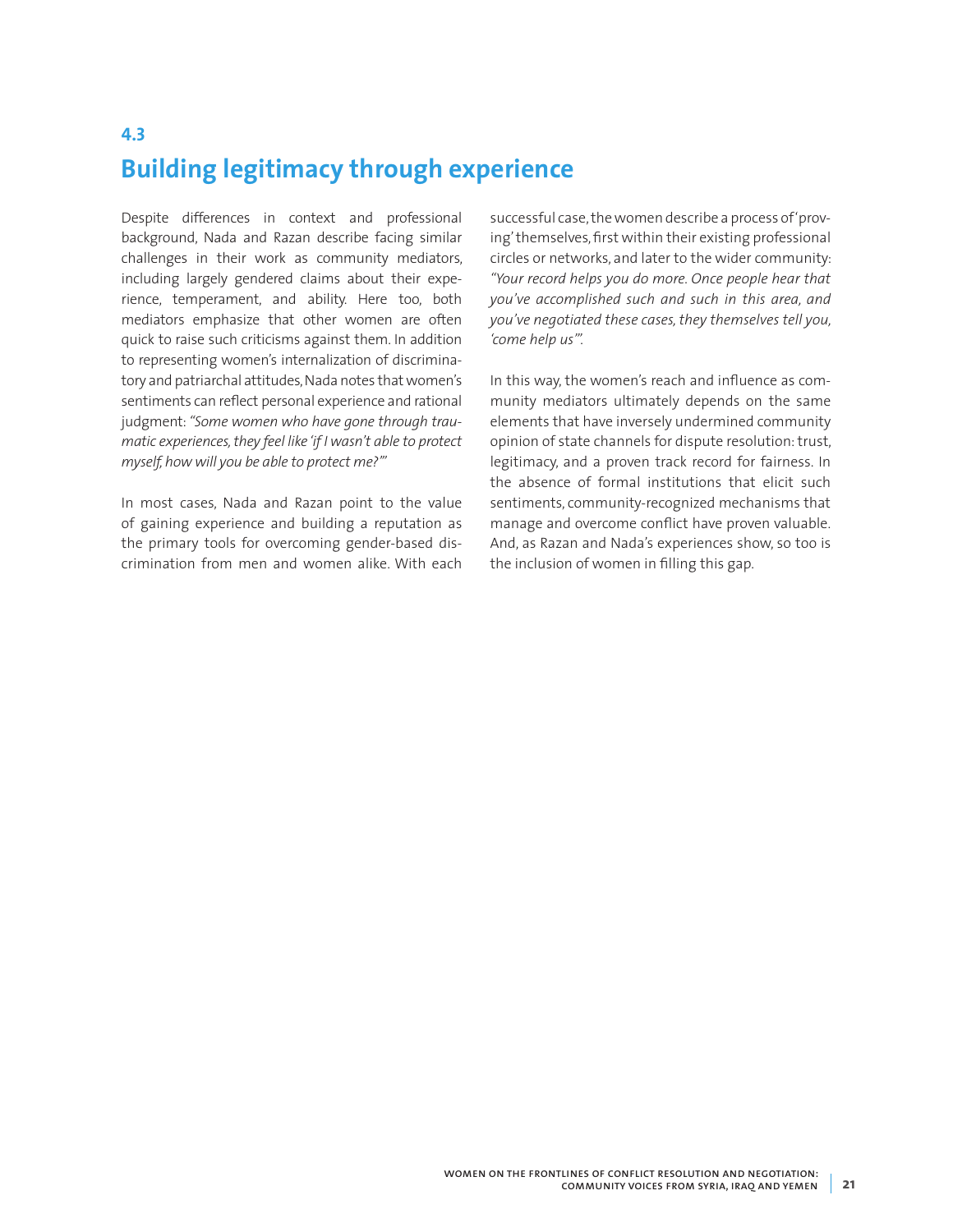## **5.** RECOMMENDATIONS FOR FURTHER RESEARCH

**Utilize in-country and in-depth methodologies for further and more comprehensive research into women who manage, negotiate, and resolve conflict**  Cultivating a nuanced understanding of women's roles in resolving conflict requires significant on-the-ground research, and should include the use of methodologies that were beyond the scope of the current project. Primary interviews with women mediators or negotiators should be complemented by secondary interviews with their peers and colleagues, as well as focus group discussions with relevant stakeholders.

#### **Frame research with a nuanced conceptualization of participation to adequately capture the spectrum of contributions that women make to local conflict and dispute resolution**

Further research will benefit from utilizing a nuanced definition of participation when seeking to understand how women shape and influence the resolution of local conflict. Doing so moves away from the dominant focus on direct and/or highly visible forms of engagement found in much of the existing research, policy, and practice regarding women in peacebuilding, which unintentionally excludes the diverse roles that account for how most women participate in or impact on the resolution of conflict or pursuit of peace during times of war or in its aftermath.

#### **Ensure that research participants constitute a diverse sample in terms of ethnic, religious, and socioeconomic backgrounds**

Challenges regarding the identification of informants for this report indicate that socioeconomic factors play a significant role in dictating women's access to and participation in local dispute resolution practices, affording higher levels of visibility, recognition, and participation to wealthy, educated, and sociallyprominent women . Greater attention, time and networking is needed to identify women from more diverse backgrounds, and to understand how they engage and contribute in processes for managing and resolving conflicts in their communities.

#### **Pay greater attention to the relationship between training and women's effectiveness or capacity in managing, negotiating, and mediating conflict**

Additional research should examine training and capacity building for women involved in mediating and negotiating local conflict. While nearly all informants emphasized the importance of formal or informal training, meaningful analysis of such claims was limited by methodological constraints. Future research efforts should consider incorporating training needs assessments and the collection of best practices around capacity development to identify entry points for donors and organizations to directly support female mediators and negotiators.

#### **Anchor further research on women mediators and negotiators to their specific local social and political contexts**

Research on women's contributions to community mediation and negotiation must account for the social and political dimensions of local conflict, as well as the socio-economic and security-related realities that shape women's life experiences, opportunities, and constraints more broadly. A thorough understanding of the local context would better illuminate the similarities and differences in tactics and tools utilized, as well as the limitations encountered.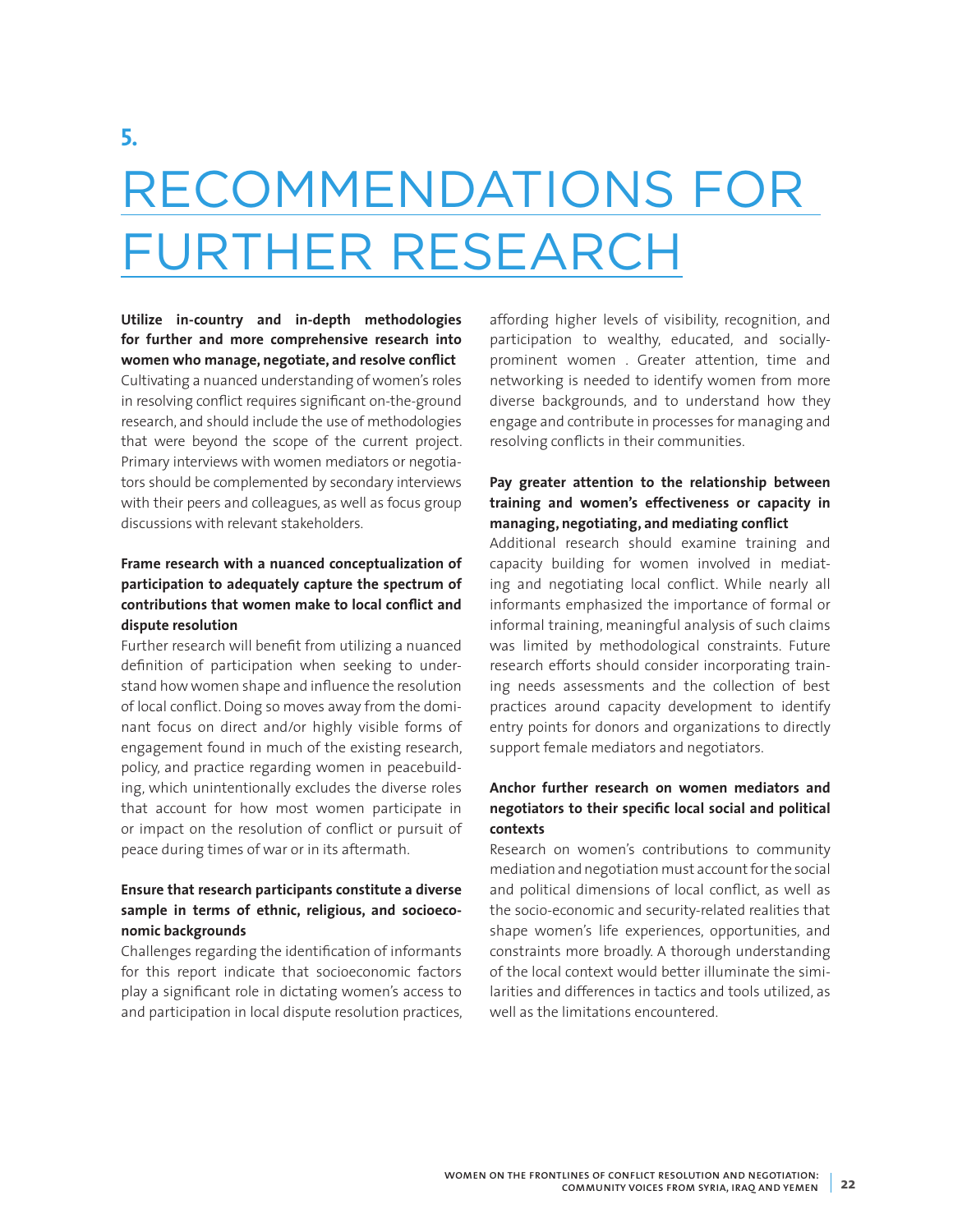# REFERENCES

- Abdeh, M., "Lessons from Syria on women's empowerment during conflict". *Open Democracy*. 7 March 2017. Available from [https://www.opendemocracy.net/5050/](https://www.opendemocracy.net/5050/maria-al-abdeh/lessons-from-syria-on-womens-empowerment-during-conflict) [maria-al-abdeh/lessons-from-syria-on-womens](https://www.opendemocracy.net/5050/maria-al-abdeh/lessons-from-syria-on-womens-empowerment-during-conflict)[empowerment-during-conflict](https://www.opendemocracy.net/5050/maria-al-abdeh/lessons-from-syria-on-womens-empowerment-during-conflict)
- Abdul-Kadir, S., and Yacoub, S., "Iraqi govt workers investigated for fake documents". 13 March 2011. Available from [http://www.washingtonpost.com/wp-dyn/con](http://www.washingtonpost.com/wp-dyn/content/article/2011/03/13/AR2011031302250.html)[tent/article/2011/03/13/AR2011031302250.html](http://www.washingtonpost.com/wp-dyn/content/article/2011/03/13/AR2011031302250.html)
- Action Aid, Institute for Development Studies and Womankind Worldwide, *From the ground up: Women's roles in local peacebuilding in Afghanistan, Liberia, Nepal, Pakistan and Sierra Leone*. 2012. Available from [http://www.actionaid.org/publications/](http://www.actionaid.org/publications/ground-womens-role-local-peacebuilding-afghanistan-liberia-nepal-pakistan-and-sierra-le) [ground-womens-role-local-peacebuilding-afghani](http://www.actionaid.org/publications/ground-womens-role-local-peacebuilding-afghanistan-liberia-nepal-pakistan-and-sierra-le)[stan-liberia-nepal-pakistan-and-sierra-le](http://www.actionaid.org/publications/ground-womens-role-local-peacebuilding-afghanistan-liberia-nepal-pakistan-and-sierra-le)
- Adleh, F., and Favier, A., *"Local reconciliation agreements" in Syria: A non-starter for peacebuilding*. European University Institute. 2017.Available from [http://cad](http://cadmus.eui.eu/handle/1814/46864)[mus.eui.eu/handle/1814/46864](http://cadmus.eui.eu/handle/1814/46864)
- Adra, N., "Tribal mediation in Yemen and its implications to development". 2011. *Austrian Academy of Sciences.*
- Adra, N., ("Tribal mediation and empowered women: Potential contributions of heritage to national development in Yemen". *International Journal of Islamic Architecture. 2016 5*(2), pp 301–337.
- Al-Ali, N. and Pratt, N., "Women's organizing and the conflict in Iraq since 2003". *Feminist Review*, 2008. *88*(1), pp 74–85.
- Ali, Z., "Iraqi feminists mobilise against sectarian laws". *Open Democracy*. 15 June 2017. Available fromAvailable from [https://www.open](https://www.opendemocracy.net/north-africa-west-asia/zahra-ali/iraqi-feminists-mobilise-against-sectarian-laws)[democracy.net/north-africa-west-asia/zahra-ali/](https://www.opendemocracy.net/north-africa-west-asia/zahra-ali/iraqi-feminists-mobilise-against-sectarian-laws) [iraqi-feminists-mobilise-against-sectarian-laws](https://www.opendemocracy.net/north-africa-west-asia/zahra-ali/iraqi-feminists-mobilise-against-sectarian-laws)
- Anderlini, S. N., *Women at the Peace Table: Making a difference*. United Nations Development Fund for Women. 2000.
- Anderlini, S. N.,. *Women building peace: What they do, why it matters*. Lynne Rienner. 2007. Publishers Boulder, CO.
- Anderlini, S. N., Jarhum, R., Allam, R. and Cowick, D., *Bringing Peace to Yemen by Having Women at the Table: What the U.S. Must Do and Why It Matters*. U.S. Civil Society Working Group on Women, Peace and Security, U.S. Institute of Peace. 2017Available from [https://](https://www.usip.org/sites/default/files/9th%20US%20CSWG%20Policy%20Brief%20August%2028%202017%20v3%20%28002%29.pdf) [www.usip.org/sites/default/files/9th%20US%20](https://www.usip.org/sites/default/files/9th%20US%20CSWG%20Policy%20Brief%20August%2028%202017%20v3%20%28002%29.pdf) [CSWG%20Policy%20Brief%20August%2028%20](https://www.usip.org/sites/default/files/9th%20US%20CSWG%20Policy%20Brief%20August%2028%202017%20v3%20%28002%29.pdf) [2017%20v3%20%28002%29.pdf](https://www.usip.org/sites/default/files/9th%20US%20CSWG%20Policy%20Brief%20August%2028%202017%20v3%20%28002%29.pdf)
- Araabi, S.and Hilal, L., *Reconciliation, reward and revenge: Analyzing Syrian e-escalation dynamics through local ceasefire negotiations*. 2016. Berghof Foundation, Berlin.
- Asad, R.and Hassan, K., "Women's rights in Syria: A paradigm change?" in H. van Mierlo Stichting, *Civic Activism and the ArabWorld* (Vol. 6, pp. 37–40). 2012. Idee.
- Bassem, W., "Decline in education threatens future Iraqi generations". *Al-Monitor*. 17 April 2016. Available from [https://www.al-monitor.com/pulse/](https://www.al-monitor.com/pulse/originals/2016/04/iraq-schools-need-corruption-education-overcrowded-classroom.html) [originals/2016/04/iraq-schools-need-corruption](https://www.al-monitor.com/pulse/originals/2016/04/iraq-schools-need-corruption-education-overcrowded-classroom.html)[education-overcrowded-classroom.html](https://www.al-monitor.com/pulse/originals/2016/04/iraq-schools-need-corruption-education-overcrowded-classroom.html)
- Bell, C., *Text and context: Evaluating peace agreements for their "gender perspective."* 2015. UN Women, New York.
- Bigio, J.and Vogelstein, R., *How women's participation in conflict prevention and resolution advances US interests*. Council on Foreign Relations. 2016. Available from [https://www.cfr.org/report/](https://www.cfr.org/report/how-womens-participation-conflict-prevention-and-resolution-advances-us-interests) [how-womens-participation-conflict-prevention-and](https://www.cfr.org/report/how-womens-participation-conflict-prevention-and-resolution-advances-us-interests)[resolution-advances-us-interests](https://www.cfr.org/report/how-womens-participation-conflict-prevention-and-resolution-advances-us-interests)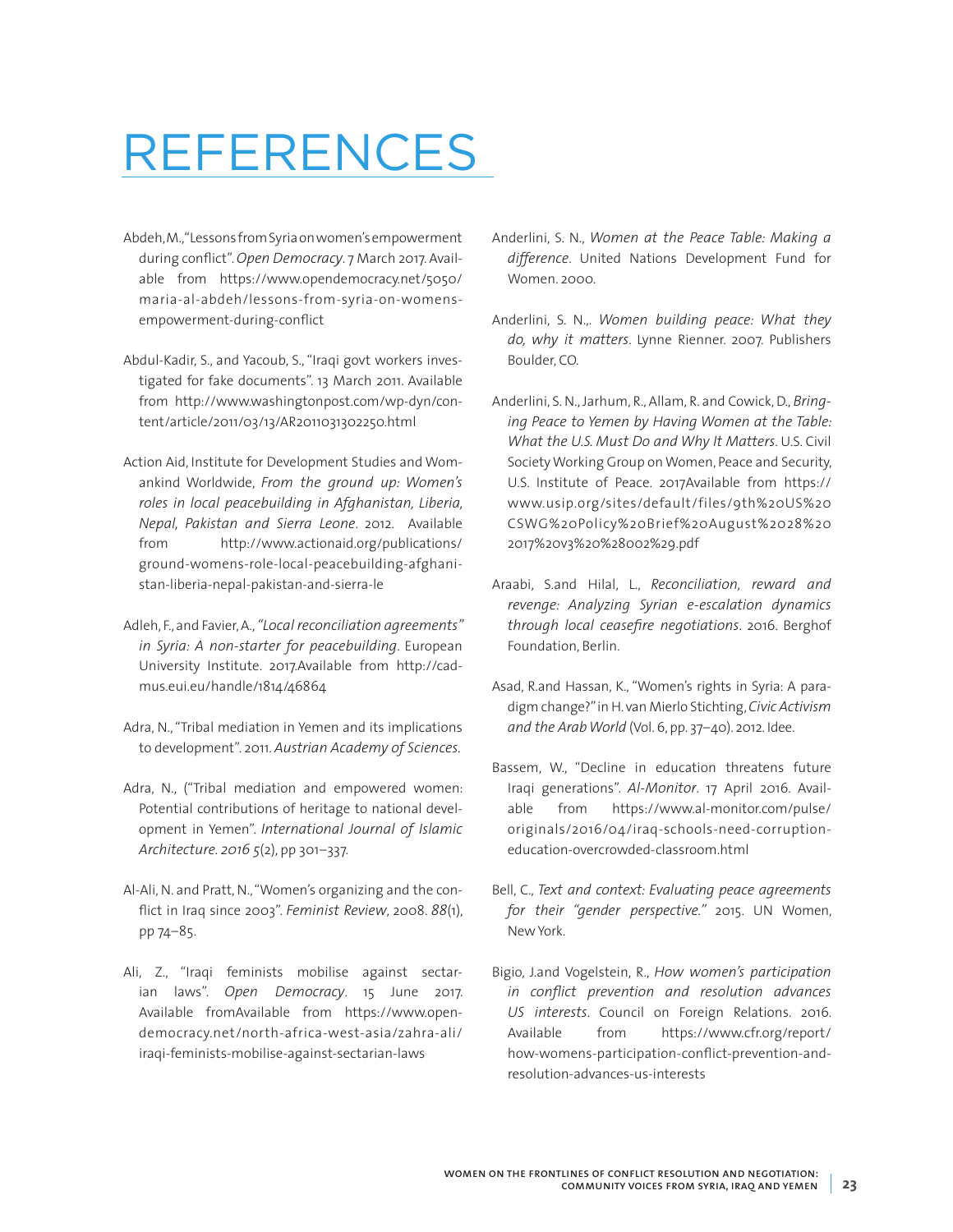- Butler, M., "UN Peace Talks on Syria Collectively Failed Women". *PassBlue*. 10 Februrary 2014. Available from [http://www.passblue.com/2014/02/10/](http://www.passblue.com/2014/02/10/un-peace-talks-on-syria-collectively-failed-women/) [un-peace-talks-on-syria-collectively-failed-women/](http://www.passblue.com/2014/02/10/un-peace-talks-on-syria-collectively-failed-women/)
- Callimachi, R., "ISIS enshrines a theology of rape". *The New York Times*. 13 August 2015. Available from [https://www.nytimes.com/2015/08/14/world/mid](https://www.nytimes.com/2015/08/14/world/middleeast/isis-enshrines-a-theology-of-rape.html)[dleeast/isis-enshrines-a-theology-of-rape.html](https://www.nytimes.com/2015/08/14/world/middleeast/isis-enshrines-a-theology-of-rape.html)
- Callimachi, R., "Freed from ISIS, Yazidi women return in "Severe Shock." *The New York Times*. 27 July 2017. Available from [https://www.nytimes.com/2017/07/27/](https://www.nytimes.com/2017/07/27/world/middleeast/isis-yazidi-women-rape-iraq-mosul-slavery.html) [world/middleeast/isis-yazidi-women-rape-iraq](https://www.nytimes.com/2017/07/27/world/middleeast/isis-yazidi-women-rape-iraq-mosul-slavery.html)[mosul-slavery.html](https://www.nytimes.com/2017/07/27/world/middleeast/isis-yazidi-women-rape-iraq-mosul-slavery.html)
- Centre for Civil Society and Democracy in Syria and Peaceful Change Initiative (CCSDS), *Building Peace within Syrian Communities*. 2014. Available from [http://ccs](http://ccsdsyria.org/files/peace_resouces_report_en.pdf)[dsyria.org/files/peace\\_resouces\\_report\\_en.pdf](http://ccsdsyria.org/files/peace_resouces_report_en.pdf)
- Centre, H. S., *Human security report 2005: war and peace in the 21st century*.. (Oxford University Press, USA, 2005).
- Charney, C. , *"Maybe we can reach a solution": Syrian perspectives on the conflict and local initiatives for peace, justice, and reconciliation.* (Transitional Justice Research Series No. 2. Syria Justice and Accountability Centre, 2015)(.
- CMI., *Women and peacemaking in Yemen*. 2015. Available from cmi.fi/wp-content/uploads/2016/04/ Women and Peacemaking in Yemen EN.pdf
- Cockburn, C., *From where we stand:War,women's activism and feminist analysis*. (Zed Books, 2007).
- Colburn, M., *A situation analysis of gender and development in Yemen*. (Oxfam GB Yemen and Friedrich Ebert Stiftung, 2002).
- Conroy, L., *Syrian women demand end to siege of Zabadani*. Inclusive Security. 2015.Available from [https://www.inclusivesecurity.org/2015/08/24/](https://www.inclusivesecurity.org/2015/08/24/syrian-women-demand-end-to-siege-of-zabadani/) [syrian-women-demand-end-to-siege-of-zabadani/](https://www.inclusivesecurity.org/2015/08/24/syrian-women-demand-end-to-siege-of-zabadani/)
- Coomaraswamy, R., *Preventing conflict, transforming justice, securing the peace: A global study on the implementation of United Nations security council resolution 1325*. UN Women. 2015 Available from wps. unwomen.org/
- Darwish, S., *Zabadani: Paths of a revolutionary movement* (Cities in Revolution). (Y. al-Zaiat, Trans.). Syria Untold. 2016. Available from cities.syriauntold.com/ citypdf/Zabadani\_en\_pdf.pdf
- Dawsari, N., Tribal Governance and Stability in Yemen. Carnegie Endowment for International Peace. 2012. Available from http://carnegieendowment.org/files/ yemen\_tribal\_governance.pdf
- Dawsari, N., Yemen tribal voices: Women and conflict in Al-Jawf- Case Studies. 19 April 2014. Available from [http://yementribalvoices.blogspot.com/2014/04/](http://yementribalvoices.blogspot.com/2014/04/font-face-font-family-arialfont-face.html) [font-face-font-family-arialfont-face.html](http://yementribalvoices.blogspot.com/2014/04/font-face-font-family-arialfont-face.html)
- Dodge, T., "State and society in Iraq ten years after regime change: The rise of a new authoritarianism". (*International Affairs*, *89*(2), pp 241–257, 2013).
- Ezzi, M., *How the Syrian Regime is using the mask of "reconciliation" to destroy opposition institutions* (No. Analysis). (Chatham House). 2017. Available from [https://syria.chathamhouse.org/research/](https://syria.chathamhouse.org/research/how-the-syrian-regime-is-using-the-mask-of-reconciliation-to-destroy-opposition-institutions) [how-the-syrian-regime-is-using-the-mask-of-recon](https://syria.chathamhouse.org/research/how-the-syrian-regime-is-using-the-mask-of-reconciliation-to-destroy-opposition-institutions)[ciliation-to-destroy-opposition-institutions](https://syria.chathamhouse.org/research/how-the-syrian-regime-is-using-the-mask-of-reconciliation-to-destroy-opposition-institutions)
- France-Presse, A., "Thousands of Iraqis protest against corruption and power cuts". *The Guardian*. 7 August 2015. Available from [http://](http://www.theguardian.com/world/2015/aug/07/iraq-protest-corruption-power-cuts) [www.theguardian.com/world/2015/aug/07/](http://www.theguardian.com/world/2015/aug/07/iraq-protest-corruption-power-cuts) [iraq-protest-corruption-power-cuts](http://www.theguardian.com/world/2015/aug/07/iraq-protest-corruption-power-cuts)
- Ghazzaoui, S., *Women, peace and security in the Middle EastandNorthAfricaRegion:Factsheet*. (Oxfam.) 2016. Available from [https://policy-practice.oxfam.org.uk/](https://policy-practice.oxfam.org.uk/publications/women-peace-and-security-in-the-middle-east-and-north-africa-region-factsheet-596392) [publications/women-peace-and-security-in-the-mid](https://policy-practice.oxfam.org.uk/publications/women-peace-and-security-in-the-middle-east-and-north-africa-region-factsheet-596392)[dle-east-and-north-africa-region-factsheet-596392](https://policy-practice.oxfam.org.uk/publications/women-peace-and-security-in-the-middle-east-and-north-africa-region-factsheet-596392)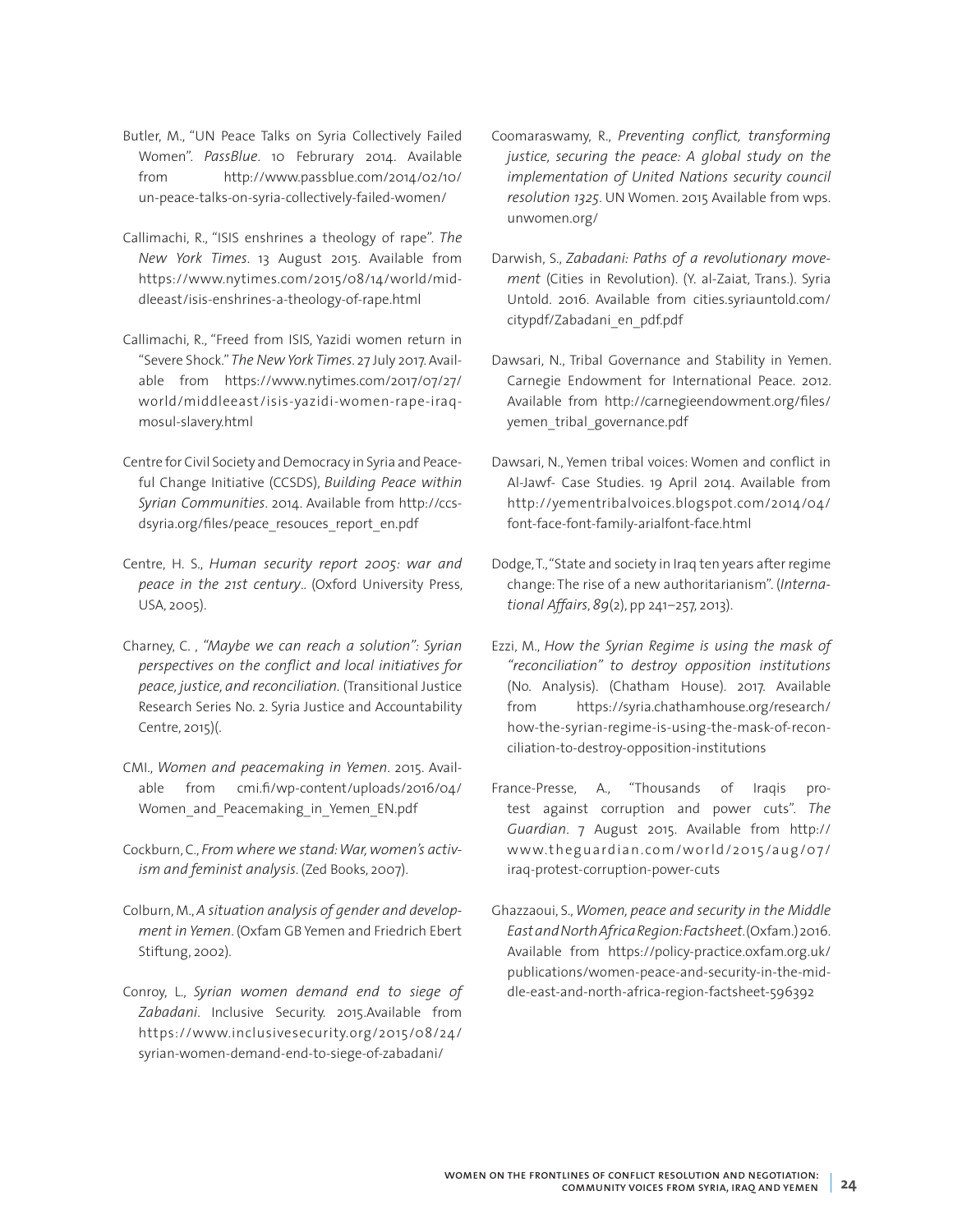- Ghazzawi, R., "Seeing the women in revolutionary Syria". *Open Democracy*. 8 April 2014. Available from [http://](http://www.opendemocracy.net/north-africa-west-asia/razan-ghazzawi/seeing-women-in-revolutionary-syria) [www.opendemocracy.net/north-africa-west-asia/](http://www.opendemocracy.net/north-africa-west-asia/razan-ghazzawi/seeing-women-in-revolutionary-syria) [razan-ghazzawi/seeing-women-in-revolutionary-syria](http://www.opendemocracy.net/north-africa-west-asia/razan-ghazzawi/seeing-women-in-revolutionary-syria)
- Ghazzawi, R., Mohammad, A.and Ramadan, O., *"Peacebuilding defines our future now":a study of women's peace activism in Syria*. Badael Foundation, Istanbu, 2015. Available from [https://badael.org/wp-content/](https://badael.org/wp-content/uploads/2015/10/Syria_october22.pdf) [uploads/2015/10/Syria\\_october22.pdf](https://badael.org/wp-content/uploads/2015/10/Syria_october22.pdf)
- Goetz, A. M.and Jenkins, R., "Agency and accountability: Promoting women's participation in peacebuilding". (*Feminist Economics*, *22*(1), pp 211–236, 2016).
- Harrington, C., "Resolution 1325 and post-Cold War feminist politics". *International Feminist Journal of Politics*, *13*(4), pp 557–575 (2011).
- Heinze, M.-C., (December). *Women's Role in Peace and Security in Yemen*. Safer World. December 2016. Available from [https://www.saferworld.org.uk/resources/](https://www.saferworld.org.uk/resources/publications/1095-womenas-role-in-peace-and-security-in-yemen) [publications/1095-womenas-role-in-peace-and](https://www.saferworld.org.uk/resources/publications/1095-womenas-role-in-peace-and-security-in-yemen)[security-in-yemen](https://www.saferworld.org.uk/resources/publications/1095-womenas-role-in-peace-and-security-in-yemen)
- Hinnebusch, R.and Imady, O., Syria's reconciliation agreements. 2017 Avalable from [https://research-repository.](https://research-repository.st-andrews.ac.uk/handle/10023/11737) [st-andrews.ac.uk/handle/10023/11737](https://research-repository.st-andrews.ac.uk/handle/10023/11737)
- Hood, M.,. *"Syrian women still fighting for ceasefire in Zabadani."* Inclusive Security. 2015.Available from [https://www.inclusivesecurity.org/2015/09/17/syrian](https://www.inclusivesecurity.org/2015/09/17/syrian-women-still-fighting-for-ceasefire-in-zabadani/)[women-still-fighting-for-ceasefire-in-zabadani/](https://www.inclusivesecurity.org/2015/09/17/syrian-women-still-fighting-for-ceasefire-in-zabadani/)
- Human Rights Watch, *On vulnerable ground: Violence against minority communities in Nineveh Province's disputed territories*. 2009. Available from [https://](https://www.hrw.org/report/2009/11/10/vulnerable-ground/violence-against-minority-communities-nineveh-provinces-disputed) [www.hrw.org/report/2009/11/10/vulnerable-ground/](https://www.hrw.org/report/2009/11/10/vulnerable-ground/violence-against-minority-communities-nineveh-provinces-disputed) [violence-against-minority-communities-nineveh](https://www.hrw.org/report/2009/11/10/vulnerable-ground/violence-against-minority-communities-nineveh-provinces-disputed)[provinces-disputed](https://www.hrw.org/report/2009/11/10/vulnerable-ground/violence-against-minority-communities-nineveh-provinces-disputed)
- Human Rights Watch, *Yemen: Abusive Detention Rife Under Houthis*. Beirut, 2016. Available from [https://](https://www.hrw.org/news/2016/11/17/yemen-abusive-detention-rife-under-houthis) [www.hrw.org/news/2016/11/17/yemen-abusive](https://www.hrw.org/news/2016/11/17/yemen-abusive-detention-rife-under-houthis)[detention-rife-under-houthis](https://www.hrw.org/news/2016/11/17/yemen-abusive-detention-rife-under-houthis)
- Institute for International Law and Human Rights, *Iraq's minoriies and other vulnerable groups: Legal framework, documentation and human rights*. Baghdad. 2013. Available from awandhumanrights. org/documents/MinorityHB\_EN.pdf
- Institute for War and Peace Reporting, *Local governance inside Syria: Challenges, opportunities and recommendations*. London. 2014.Available from [https://iwpr.net/what-we-do/printed-materials/](https://iwpr.net/what-we-do/printed-materials/local-governance-inside-syria) [local-governance-inside-syria](https://iwpr.net/what-we-do/printed-materials/local-governance-inside-syria)
- Integrity Research and Consultancy, *Local truces in Syria* (Research Summary Report). 2014.Available from https://www.integrityglobal.com/wp-content/ uploads/Integrity-Research-Summary-Report-Localised-Truces-and-Ceasefires.pdf
- Iraqi National Action Plan (INAP) for the Implementation of the United Nations Security Council Resolution 1325 Women, Peace and Security 2014-2018. 2014). Available from [http://www.iraqnap1325.org/images/PDFfiles/](http://www.iraqnap1325.org/images/PDFfiles/masterplans/nationalActionplan/NatinalActionPlanArabic&English-1325.pdf) [masterplans/nationalActionplan/NatinalActionPlanA](http://www.iraqnap1325.org/images/PDFfiles/masterplans/nationalActionplan/NatinalActionPlanArabic&English-1325.pdf) [rabic&English-1325.pdf](http://www.iraqnap1325.org/images/PDFfiles/masterplans/nationalActionplan/NatinalActionPlanArabic&English-1325.pdf)
- Public Radio International (PRI), "Iraq's corrupt school system". *The World*. 4 October 2010. . Available from [https://www.pri.org/stories/2010-10-04/](https://www.pri.org/stories/2010-10-04/iraqs-corrupt-school-system) [iraqs-corrupt-school-system](https://www.pri.org/stories/2010-10-04/iraqs-corrupt-school-system)
- Jarhum, R., *Status of women during conflict in Yemen: Reflections on WPS UNSC 1325 & CEDAW 20th Recommendation*. To Be for Rights and Freedoms. 2016. Available from [https://jarhum.files.wordpress.](https://jarhum.files.wordpress.com/2016/03/yemen-wsp-and-cedaw-30-to-be.pdf) [com/2016/03/yemen-wsp-and-cedaw-30-to-be.pdf](https://jarhum.files.wordpress.com/2016/03/yemen-wsp-and-cedaw-30-to-be.pdf)
- Kapur, B., *The participation of Syrian women in political processes 2012-2016, Literature Review*. (Kvinna till Kvinna Foundation, Stockholm, 2017. Available from [https://kvinnatillkvinna.se/wp-content/.../syrian](https://kvinnatillkvinna.se/wp-content/.../syrian-women-in-political-processes-ktk.pdf)[women-in-political-processes-ktk.pdf](https://kvinnatillkvinna.se/wp-content/.../syrian-women-in-political-processes-ktk.pdf)
- Kaya, Z., *Women, peace and security in Iraq: Iraq's National Action Plan to Implement 1325*. Middle East Centre, London School of Economics. (2016). Available from eprints.lse.ac.uk/67347/1/WPSIraq.pdf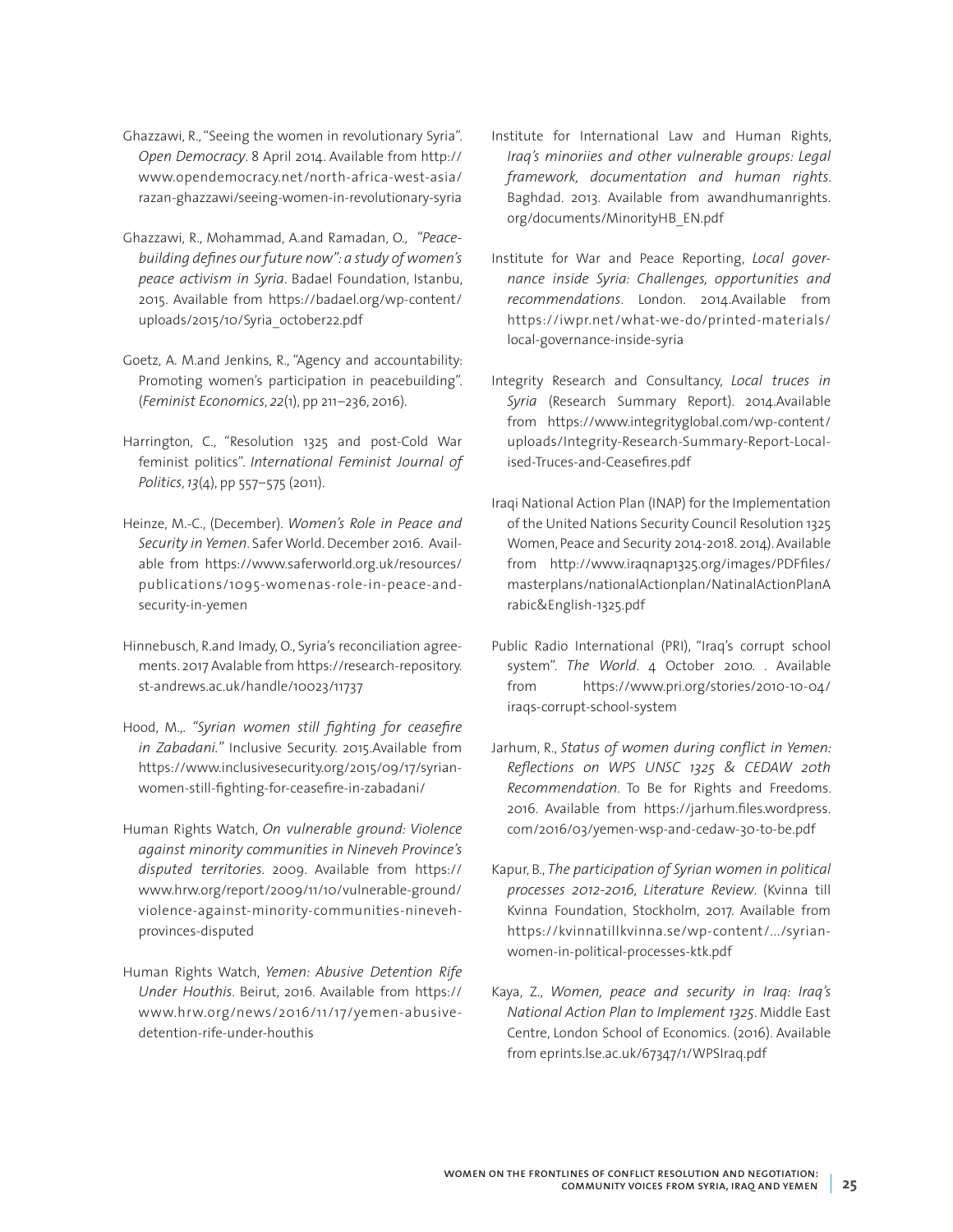Khodary, Y. M., "Women and Peace-Building in Iraq". *Peace Review*, *28*(4), pp. 499–507. 2016.

- Krause, J.and Enloe, C., "A wealth of expertise and lived experience". *International Feminist Journal of Politics*, *17*(2), pp. 328–338 (2015).
- Laub, Z., *Syria'swar:Thedescentintohorror*. Council on Foreign Relations. 2017.Available from https://www.cfr.org/ interactives/syrias-civil-war-descent-into-horror#!/ syrias-civil-war-descent-into-horror
- Leimbach, D., "At Geneva II talks in January, it is not enough to 'Add women and stir," *PassBlue*. 26 December 2016. Available from [http://www.passblue.com/2013/12/26/](http://www.passblue.com/2013/12/26/at-geneva-ii-talks-in-january-it-is-not-enough-to-add-women-and-stir/) [at-geneva-ii-talks-in-january-it-is-not-enough-to](http://www.passblue.com/2013/12/26/at-geneva-ii-talks-in-january-it-is-not-enough-to-add-women-and-stir/)[add-women-and-stir/](http://www.passblue.com/2013/12/26/at-geneva-ii-talks-in-january-it-is-not-enough-to-add-women-and-stir/)
- Madre and WILPF, *Seeking accountability and effective response for sexual and gende- based violence against Syrian women: Women's inclusion in peace processes*. 2014. Available from http://www.law. cuny.edu/academics/clinics/iwhr/publications/ Seeking- Accountability-and-Effective-Response-for-Sexual-and-Gender-Based-Violence- Against-Syrian-Women-Womens-Inclusion-in-Peace-Processes.pdf
- Mangan, F., *Prisons in Yemen* (PeaceWorks). US Institute of Peace. 2015.Available from [https://www.usip.org/](https://www.usip.org/publications/2015/03/prisons-yemen) [publications/2015/03/prisons-yemen](https://www.usip.org/publications/2015/03/prisons-yemen)
- Mansour, R., *Iraq after the fall of ISIS: The struggle for the State.* Chatham House (Middle East and North Africa Programme, Iraq Initiative). 2017. Available from [https://www.chathamhouse.org/publication/](https://www.chathamhouse.org/publication/iraq-after-fall-isis-struggle-state) [iraq-after-fall-isis-struggle-state](https://www.chathamhouse.org/publication/iraq-after-fall-isis-struggle-state)
- Moosa, Z., Rahmani, M.and Webster, L., "From the private to the public sphere: New research on women's participation in peacebuilding". *Gender & Development*, *21*(3), pp. 453–472. (2013).
- O'Reilly, M., *Why women? Inclusive security and peaceful societies*. Inclusive Security. 2015. Available from [https://www.inclusivesecurity.org/publication/why](https://www.inclusivesecurity.org/publication/why-women-inclusive-security-and-peaceful-societies/)[women-inclusive-security-and-peaceful-societies/](https://www.inclusivesecurity.org/publication/why-women-inclusive-security-and-peaceful-societies/)
- O'Reilly, M., Súilleabháin, A. Ó. and Paffenholz, T. "Reimagining peacemaking: Women's roles in peace processes". *New York: International Peace Institute*, pp. 11–13. (2015).
- Otten, C., "Slaves of Isis: The long walk of the Yazidi women". *The Guardian*. 25 July 2017. Available from [http://www.theguardian.com/world/2017/jul/25/](http://www.theguardian.com/world/2017/jul/25/slaves-of-isis-the-long-walk-of-the-yazidi-women) [slaves-of-isis-the-long-walk-of-the-yazidi-women](http://www.theguardian.com/world/2017/jul/25/slaves-of-isis-the-long-walk-of-the-yazidi-women)
- Oxfam, *Picking up the pieces: What Yemenis need to rebuild their lives in a country torn apart by conflict* (Oxfam Briefing Paper. 2016)). Available from [https://](https://www.oxfam.org/sites/www.../bp-yemen-picking-up-the-pieces-210916-en.pdf) [www.oxfam.org/sites/www.../bp-yemen-picking-up](https://www.oxfam.org/sites/www.../bp-yemen-picking-up-the-pieces-210916-en.pdf)[the-pieces-210916-en.pdf](https://www.oxfam.org/sites/www.../bp-yemen-picking-up-the-pieces-210916-en.pdf)
- Paffenholz, T., Ross, N., Dixon, S., Schluchter, A.-L.and True, J. "Making women count—not just counting women: Assessing women's inclusion and influence on peace negotiations". IPTI, UN Women. 2016. Available from [http://www.inclusivepeace.org/sites/default/files/](http://www.inclusivepeace.org/sites/default/files/IPTI-UN-Women-Report-Making-Women-Count-60-Pages.pdf) [IPTI-UN-Women-Report-Making-Women-Count-](http://www.inclusivepeace.org/sites/default/files/IPTI-UN-Women-Report-Making-Women-Count-60-Pages.pdf)[60-Pages.pdf](http://www.inclusivepeace.org/sites/default/files/IPTI-UN-Women-Report-Making-Women-Count-60-Pages.pdf)
- PAX for Peace, *After ISIS: Perspectives of displaced communities from Ninewa on return to Iraq's disputed territory*. 2015. Accessed from [https://www.paxvoor](https://www.paxvoorvrede.nl/media/files/pax-iraq-report--after-isis.pdf)[vrede.nl/media/files/pax-iraq-report--after-isis.pdf](https://www.paxvoorvrede.nl/media/files/pax-iraq-report--after-isis.pdf)
- Pratt, N. and Richter-Devroe, S., "Critically examining UNSCR 1325 on women, peace and security". *International Feminist Journal of Politics*, *13*(4), pp. 489–503. (2011).
- Safer World, *"Women nowadays do anything": Women's role in conflict, peace and security in Yemen*. 2017. Available from [https://www.saferworld.org.uk/](https://www.saferworld.org.uk/downloads/women-nowadays-do-anything.pdf) [downloads/women-nowadays-do-anything.pdf](https://www.saferworld.org.uk/downloads/women-nowadays-do-anything.pdf)
- Salloum, S., *Forgotten voices: Minority women in Iraq.* Human Rights Violation Report (4). Heartland Alliance International and Masarat for Cultural and Media Development, (2016).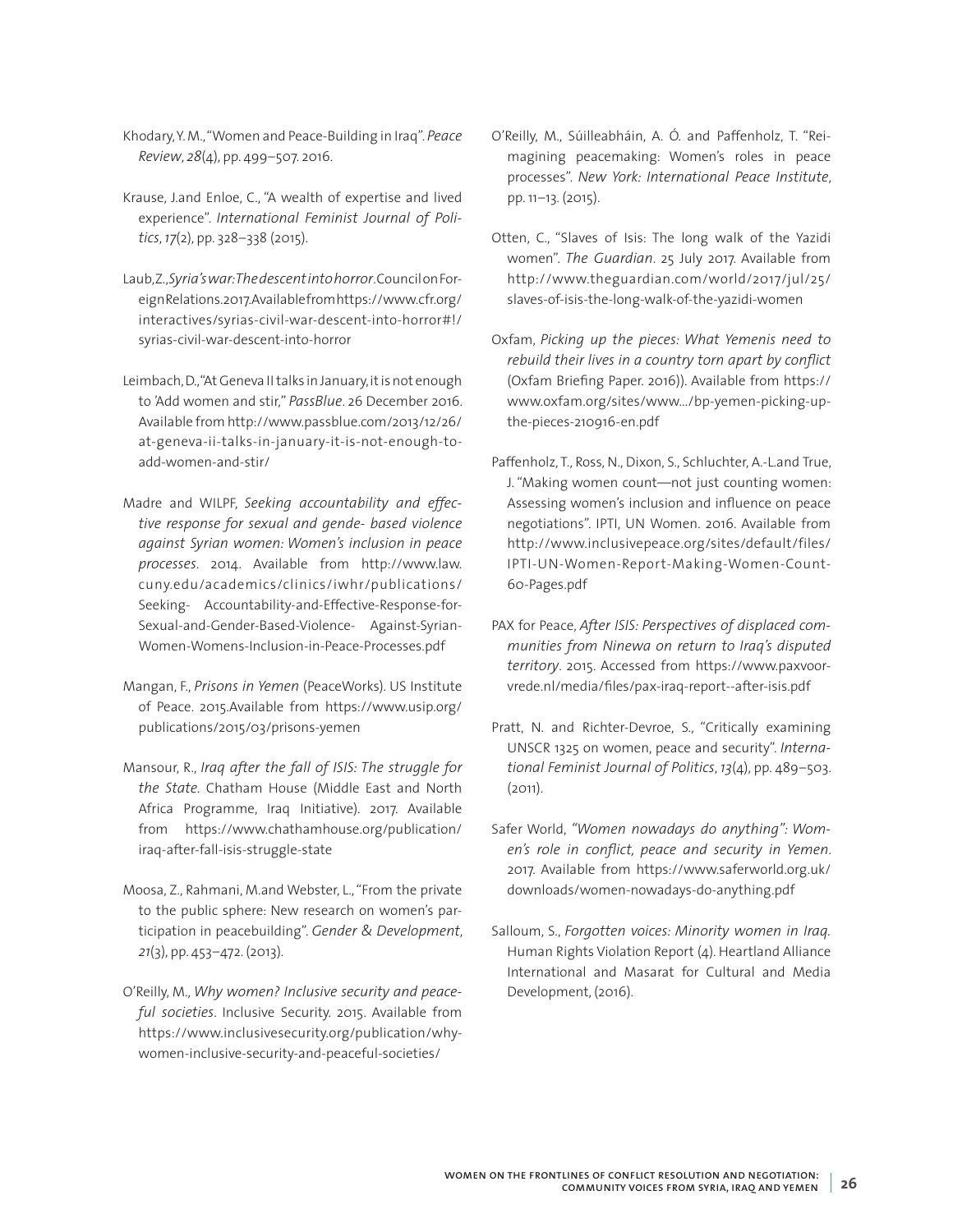- Saxon, E. D., *Peacemaking and transformative mediation: Sulha practicesin Palestine and the Middle East*. Springer. (2017).
- Swiss Peace, Conflict Dynamics International, *Inside Syria: What local actors are doing for peace*. Bern. 2016. Available from [www.swisspeace.ch/fileadmin/](http://www.swisspeace.ch/fileadmin/user_upload/pdf/Mediation/Inside_Syria_en.pdf) [user\\_upload/pdf/Mediation/Inside\\_Syria\\_en.pdf](http://www.swisspeace.ch/fileadmin/user_upload/pdf/Mediation/Inside_Syria_en.pdf)
- Syrian Civil Society Platform SCP, *Civil society participation in the political process*. 2016. Available from [www.](http://www.scplatform.net/en/wp.../Civil-society-participation-in-the-political-process-1.pdf) [scplatform.net/en/wp.../Civil-society-participation-in](http://www.scplatform.net/en/wp.../Civil-society-participation-in-the-political-process-1.pdf)[the-political-process-1.pdf](http://www.scplatform.net/en/wp.../Civil-society-participation-in-the-political-process-1.pdf)
- Turkmani, R., Kaldor, M., Elhamwi, W., Ayo, J.and Hariri, N. , *Hungry for peace:Positives and pitfalls of local truces and ceasefires in Syria*. Madani and LSE, November 2014. Available from [https://www.lse.ac.uk/website](https://www.lse.ac.uk/website-archive/newsAndMedia/PDF/Syriareport.pdf)[archive/newsAndMedia/PDF/Syriareport.pdf](https://www.lse.ac.uk/website-archive/newsAndMedia/PDF/Syriareport.pdf)
- UN ESCWA, *Women, peace and security: The role of institutions in times of peace and war in the Arab Region*. Beirut. 2017. Available from [https://www.unescwa.org/publications/](https://www.unescwa.org/publications/women-peace-security-institutions-war-arab) [women-peace-security-institutions-war-arab](https://www.unescwa.org/publications/women-peace-security-institutions-war-arab)
- UN OCHA, *Humanitarian Needs Overview:Yemen*. 2017. Available from [https://reliefweb.int/report/yemen/](https://reliefweb.int/report/yemen/yemen-2018-humanitarian-needs-overview) [yemen-2018-humanitarian-needs-overview](https://reliefweb.int/report/yemen/yemen-2018-humanitarian-needs-overview)
- UN Women, *Women's participation in peace negotiations: Connections between presence and influence* (UN Women Sourcebook on Women, Peace and Security). 2012. Available from [http://www.unwomen.org/-/](http://www.unwomen.org/-/media/headquarters/attachments/sections/library/publications/2012/10/wpssourcebook-03a-womenpeacenegotiations-es.pdf?la=en&vs=2745) [media/headquarters/attachments/sections/library/](http://www.unwomen.org/-/media/headquarters/attachments/sections/library/publications/2012/10/wpssourcebook-03a-womenpeacenegotiations-es.pdf?la=en&vs=2745) [publications/2012/10/wpssourcebook-03a-women](http://www.unwomen.org/-/media/headquarters/attachments/sections/library/publications/2012/10/wpssourcebook-03a-womenpeacenegotiations-es.pdf?la=en&vs=2745)[peacenegotiations-es.pdf?la=en&vs=2745](http://www.unwomen.org/-/media/headquarters/attachments/sections/library/publications/2012/10/wpssourcebook-03a-womenpeacenegotiations-es.pdf?la=en&vs=2745)
- UN Women, *Yemeni women call for their inclusion in peace efforts*. 2015. Available from [http://www.](http://www.unwomen.org/news/stories/2015/10/yemeni-women-call-for-their-inclusion-in-peace-efforts) [unwomen.org/news/stories/2015/10/yemeni](http://www.unwomen.org/news/stories/2015/10/yemeni-women-call-for-their-inclusion-in-peace-efforts)[women-call-for-their-inclusion-in-peace-efforts](http://www.unwomen.org/news/stories/2015/10/yemeni-women-call-for-their-inclusion-in-peace-efforts)
- UN Women, *Statement by UN Women Executive Director Phumzile Mlambo-Ngcuka on the establishment of the Syrian Women's Advisory Board to contribute to peace talks*. 2016. Available from [http://www.unwomen.org/en/news/stories/2016/2/](http://www.unwomen.org/en/news/stories/2016/2/ed-statement-on-syrian-womens-advisory-board) [ed-statement-on-syrian-womens-advisory-board](http://www.unwomen.org/en/news/stories/2016/2/ed-statement-on-syrian-womens-advisory-board)
- UNICEF Syrian Arab Republic. *In desperate Syrian town, children too weak to smile. 2016*. Available from [https://www.unicef.org/infobycountry/syria\\_89803.](https://www.unicef.org/infobycountry/syria_89803.html) [html](https://www.unicef.org/infobycountry/syria_89803.html)
- UNHCR Iraq, *Iraq IDP Information Centre Report* (Monthly Summary). Ninewa. 2017. Available from [https://](https://reliefweb.int/sites/reliefweb.int/files/resources/call_centre_mosul_report_february_2017.pdf) [reliefweb.int/sites/reliefweb.int/files/resources/call\\_](https://reliefweb.int/sites/reliefweb.int/files/resources/call_centre_mosul_report_february_2017.pdf) centre mosul report february 2017.pdf
- Williams, K. , *Perspectives on the peace process: A survey of Syrian Women*. Inclusive Security. 2014. Available from [https://www.inclusivesecurity.org/publication/](https://www.inclusivesecurity.org/publication/perspectives-on-the-peace-process-a-survey-of-syrian-women/) [perspectives-on-the-peace-process-a-survey-of-syr](https://www.inclusivesecurity.org/publication/perspectives-on-the-peace-process-a-survey-of-syrian-women/)[ian-women/](https://www.inclusivesecurity.org/publication/perspectives-on-the-peace-process-a-survey-of-syrian-women/)
- WILPF, *Ways syrian women must be included in the upcoming peace talks*. 2017. Available from [http://](http://wilpf.org/ways-syrian-women-must-be-included-in-the-upcoming-peace-talks/) [wilpf.org/ways-syrian-women-must-be-included-in](http://wilpf.org/ways-syrian-women-must-be-included-in-the-upcoming-peace-talks/)[the-upcoming-peace-talks/](http://wilpf.org/ways-syrian-women-must-be-included-in-the-upcoming-peace-talks/)
- Al Arabiya, "Yemeni woman resolves long bloody conflict between two tribes". (*Al-Arabiya English*. (31 October 2017).